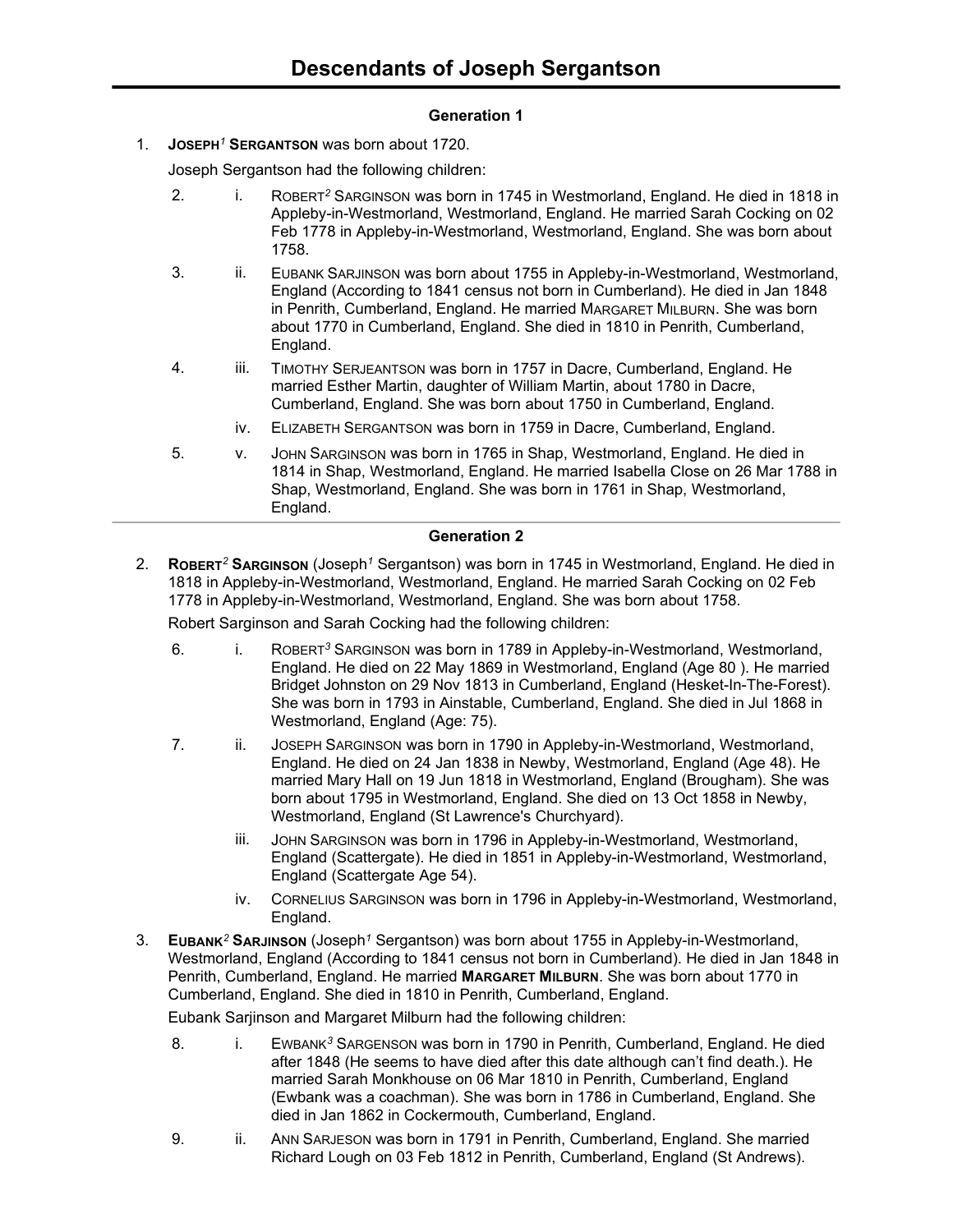- iii. MATTHEW SARJINSON was born in 1799 in Penrith, Cumberland, England. He died in 1800 in Penrith, Cumberland, England.
- iv. ELIZ. SARJESON. She died in 1798.
- 4. **TIMOTHY***<sup>2</sup>* **SERJEANTSON** (Joseph*<sup>1</sup>* Sergantson) was born in 1757 in Dacre, Cumberland, England. He married Esther Martin, daughter of William Martin, about 1780 in Dacre, Cumberland, England. She was born about 1750 in Cumberland, England.

Timothy Serjeantson and Esther Martin had the following children:

- 10. i. ISAAC*<sup>3</sup>* SARGINSON was born in 1786 in Cumberland, England. He died in May 1866 in Penrith, Cumberland, England (Age: 80). He married (1) JANE ARMSTRONG on 22 Nov 1820 in Lazonby, Cumberland, England. She was born in 1791 in Scotland. She died in Aug 1868 in Penrith, Cumberland, England (Age 78). He married (2) SARAH BIRD on 10 Jun 1806 in Lazonby, Cumberland, England. She died before 1820.
- 11. ii. WILLIAM SERJEANTSON was born about 1791 in Dacre, Cumberland, England. He died in 1854 in Kendal, Westmorland, England (Age: 63). He married Alice Whitehead on 13 Aug 1815 in Kendal, Westmorland, England. She was born in 1796 in Kendal, Westmorland, England.
	- iii. JANE SERJEANTSON was born in 1797 in Dacre, Cumberland, England.
	- iv. SAMUEL SERJEANTSON was born on 21 Sep 1800 in Dacre, Cumberland, England. He died on 17 Oct 1801.
	- v. THOMAS SERJEANTSON was born in 1794 in Dacre, Cumberland, England.
- 12. vi. TIMOTHY SERJEANTSON was born in 1782 in Cumberland, England. He married Ann Jackson on 16 Dec 1802 in Skelton, Cumberland, England.
	- vii. JOSEPH SERJEANTSON was born in 1784 in Dacre, Cumberland, England.
- 13. viii. JOHN SERJEANTSON was born about 1771 in Dacre, Cumberland, England. He died before 1851. He married Frances Watson on 04 Jun 1795 in Shap, Westmorland, England. She was born in 1771 in Shap, Westmorland, England. She died in Oct 1859 in Westmorland, England.
- 5. **JOHN***<sup>2</sup>* **SARGINSON** (Joseph*<sup>1</sup>* Sergantson) was born in 1765 in Shap, Westmorland, England. He died in 1814 in Shap, Westmorland, England. He married Isabella Close on 26 Mar 1788 in Shap, Westmorland, England. She was born in 1761 in Shap, Westmorland, England.

John Sarginson and Isabella Close had the following children:

- 14. i. JOHN CLOSE*<sup>3</sup>* SARGINSON was born in 1788 in Shap, Westmorland, England. He died in Jul 1842 in Westmorland, England. He married Mary Wilson on 26 Apr 1810 in Shap, Westmorland, England. She was born in 1794 in Westmorland, England. She died in Jan 1858 in Shap, Westmorland, England.
	- ii. JENNET SARGINSON was born in 1791 in Shap, Westmorland, England. She married John Parker on 13 Dec 1812 in Shap, Westmorland, England.
- 15. iii. WILLIAM SARGINSON was born in 1793 in Shap, Westmorland, England. He died on 28 Nov 1858 in Shap, Westmorland, England (Stonemason). He married Ann Hayton, daughter of Mary Hayton, on 31 May 1819 in Shap, Westmorland, England. She was born on 12 Dec 1795 in Shap, Westmorland, England. She died in 1879 in Shap, Westmorland, England (Age: 84).
	- iv. ISABELLA SARGINSON was born in 1795 in Shap, Westmorland, England.
	- v. ELIZABETH SARGINSON was born in 1799 in Shap, Westmorland, England.
- 16. vi. RICHARD SARGINSON was born in 1801 in Shap, Westmorland, England. He married Ann Plumb, daughter of Margaret, in 1839 in Westmorland, England (West Ward). She was born in 1816 in Westmorland, England.
	- vii. EVE SARGINSON was born in 1804 in Shap, Westmorland, England.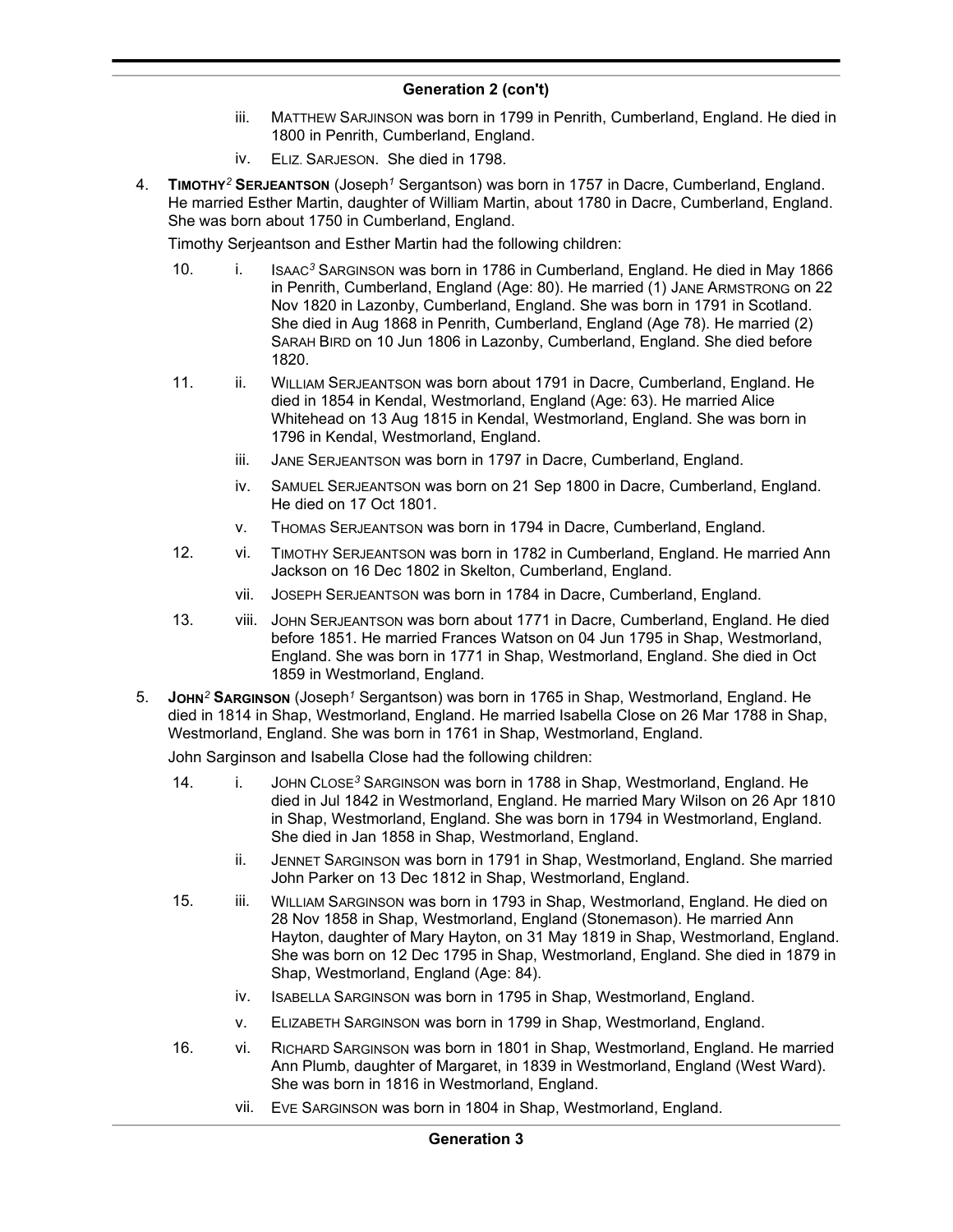6. **ROBERT***<sup>3</sup>* **SARGINSON** (Robert*<sup>2</sup>* , Joseph*<sup>1</sup>* Sergantson) was born in 1789 in Appleby-in-Westmorland, Westmorland, England. He died on 22 May 1869 in Westmorland, England (Age 80 ). He married Bridget Johnston on 29 Nov 1813 in Cumberland, England (Hesket-In-The-Forest). She was born in 1793 in Ainstable, Cumberland, England. She died in Jul 1868 in Westmorland, England (Age: 75).

Robert Sarginson and Bridget Johnston had the following children:

- i. MARY*<sup>4</sup>* SARGINSON was born in 1816 in Cumberland, England (Hesket in the Forest).
- ii. SARAH SARGINSON was born in 1821 in Lazonby, Cumberland, England.
- iii. MARTHA SARGINSON was born in 1829 in Cumberland, England.
- 17. iv. MARIA SARGINSON was born in 1831 in Lazonby, Cumberland, England. She married John Dodgson on 01 Mar 1859 in Appleby-in-Westmorland, Westmorland, England (St.Lawrence'S, ). He was born in 1820 in Appleby-in-Westmorland, Westmorland, England.
	- v. FRANCES SARGINSON was born in 1834 in Lazonby, Cumberland, England.
- 7. **JOSEPH***<sup>3</sup>* **SARGINSON** (Robert*<sup>2</sup>* , Joseph*<sup>1</sup>* Sergantson) was born in 1790 in Appleby-in-Westmorland, Westmorland, England. He died on 24 Jan 1838 in Newby, Westmorland, England (Age 48). He married Mary Hall on 19 Jun 1818 in Westmorland, England (Brougham). She was born about 1795 in Westmorland, England. She died on 13 Oct 1858 in Newby, Westmorland, England (St Lawrence's Churchyard).

Joseph Sarginson and Mary Hall had the following children:

- i. THOMAS*<sup>4</sup>* SARGINSON was born in 1829 in Westmorland, England. He died on 26 Feb 1847 in Liverpool, Lancashire, England (Age 18 one of her Majesties (sic) Clerks belonging to the Liverpool Post Office).
- ii. JOSEPH SARGINSON was born in 1832 in Westmorland, England. He died on 07 Jun 1856 in Newby, Westmorland, England (Age 24).
- iii. MARY SARGINSON was born on 02 Apr 1835 in Newby, Westmorland, England. She died on 16 Apr 1835 in Newby, Westmorland, England.
- 8. **EWBANK***<sup>3</sup>* **SARGENSON** (Eubank*<sup>2</sup>* Sarjinson, Joseph*<sup>1</sup>* Sergantson) was born in 1790 in Penrith, Cumberland, England. He died after 1848 (He seems to have died after this date although can't find death.). He married Sarah Monkhouse on 06 Mar 1810 in Penrith, Cumberland, England (Ewbank was a coachman). She was born in 1786 in Cumberland, England. She died in Jan 1862 in Cockermouth, Cumberland, England.

Ewbank Sargenson and Sarah Monkhouse had the following children:

- i. JOHN*<sup>4</sup>* SARGENSON was born in 1810 in Penrith, Cumberland, England. He died in 1812 in Penrith, Cumberland, England.
- 18. ii. EWBANK SARGENSON was born in 1813 in Penrith, Cumberland, England. He died in Apr 1862 in Clifton, Gloucestershire, England. He married Susannah Shackell on 29 Dec 1840 in Harrogate, Yorkshire, England (Christ Church). She was born in 1813 in Penrith, Cumberland, England. She died in Jan 1895 in Gloucestershire, England.
	- iii. ELIZABETH SARGENSON was born in 1819 in Penrith, Cumberland, England.
	- iv. MARGARET SARGENSON was born in 1821 in Cumberland, England.
- 19. v. JOHN SARGINSON was born in 1822 in Penrith, Cumberland, England. He died in Jul 1899 in Penrith, Cumberland, England (Age: 77). He married Elizabeth Moss in Apr 1844 in Penrith, Cumberland, England. She was born in 1823 in Penrith, Cumberland, England. She died in Jan 1883 in Penrith, Cumberland, England.
- 20. vi. WILLIAM JAMES SARGINSON was born in 1824 in Penrith, Cumberland, England. He died on 28 Nov 1904 in Cumberland, England. He married (1) ELIZABETH MAWSON on 18 Jan 1847 in Manchester, Lancashire, England (St Mary). She was born in 1817 in Plumpton, Cumberland, England. She died in Jul 1881 in Penrith, Cumberland, England. He married (2) MARY SARGINSON, daughter of Andrew Mc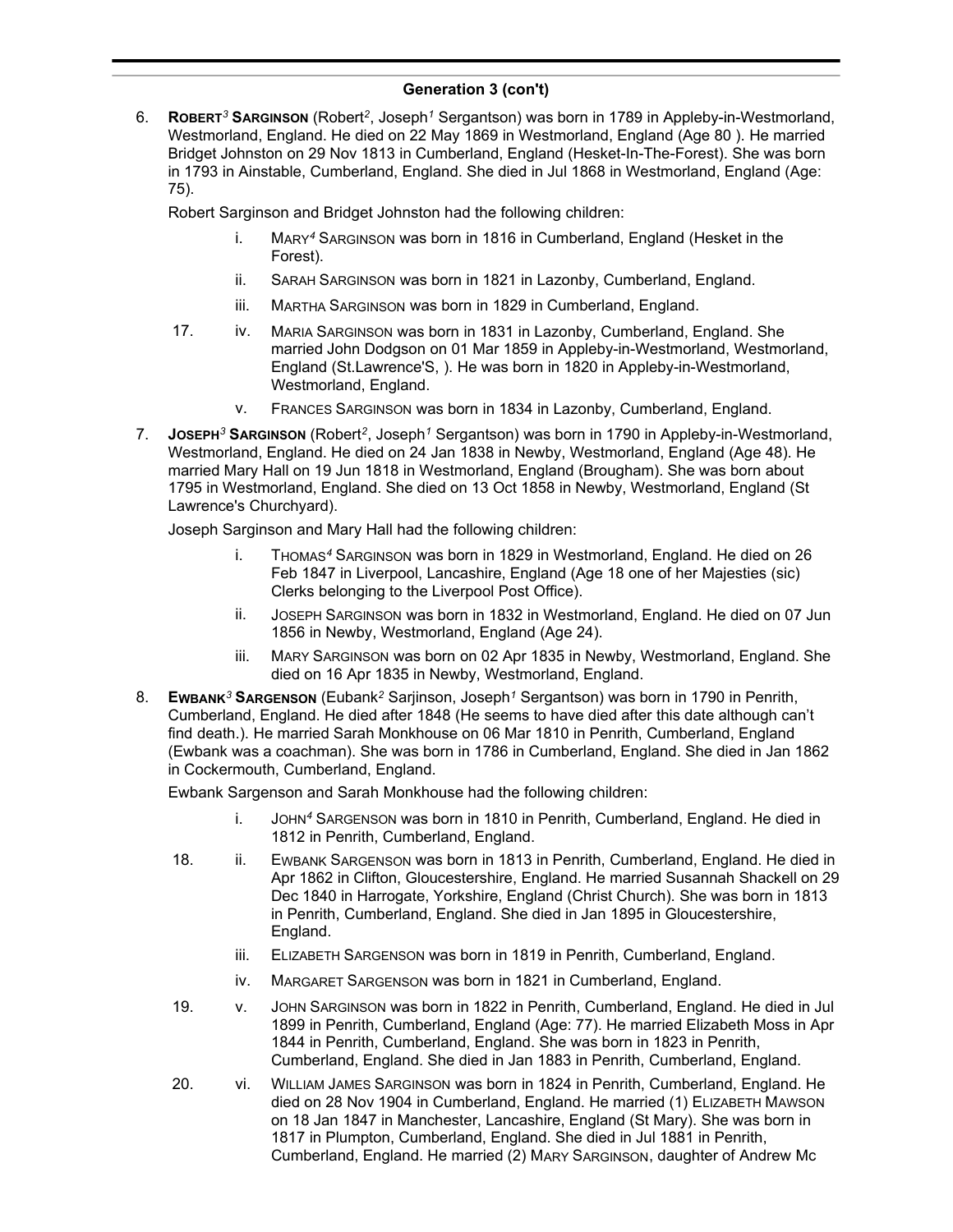Donald and Mary, in 1882 in Cumberland, England. She was born in 1839 in Morland, Westmorland, England. She died in Jan 1905 in Penrith, Cumberland, England.

- vii. THOMAS SARGINSON. He died on 06 Sep 1828 in Penrith, Cumberland, England.
- 9. **ANN***<sup>3</sup>* **SARJESON** (Eubank*<sup>2</sup>* Sarjinson, Joseph*<sup>1</sup>* Sergantson) was born in 1791 in Penrith, Cumberland, England. She married Richard Lough on 03 Feb 1812 in Penrith, Cumberland, England (St Andrews).

Richard Lough and Ann Sarjeson had the following children:

- i. MARGARET*<sup>4</sup>* LOUGH was born on 04 Dec 1812.
- ii. SARAH LOUGH was born about 1827 in Kendal, Westmorland, England.
- 10. **ISAAC***<sup>3</sup>* **SARGINSON** (Timothy*<sup>2</sup>* Serjeantson, Joseph*<sup>1</sup>* Sergantson) was born in 1786 in Cumberland, England. He died in May 1866 in Penrith, Cumberland, England (Age: 80). He married (1) **JANE ARMSTRONG** on 22 Nov 1820 in Lazonby, Cumberland, England. She was born in 1791 in Scotland. She died in Aug 1868 in Penrith, Cumberland, England (Age 78). He married (2) **SARAH BIRD** on 10 Jun 1806 in Lazonby, Cumberland, England. She died before 1820.

Isaac Sarginson and Jane Armstrong had the following children:

- 21. i. THOMAS*<sup>4</sup>* SARGINSON was born in 1822 in Great Salkeld, Cumberland, England. He married (1) SARAH BIRD. She was born in 1828 in Gamblesby, Cumberland, England. He married (2) JANE HERRING on 04 Jul 1846 in Newton Reigny, Cumberland, England. She was born in 1819 in Cumberland, England.
- 22. ii. ISAAC SARGINSON was born in 1821 in Great Salkeld, Cumberland, England. He married (1) CATHERINE WHITFIELD, daughter of William Whitfield, on 29 Nov 1851 in Farlam, Cumberland, England. She was born about 1830 in Cumberland, England. She died in 1855 in Brampton, Cumberland, England. He married (2) JANE WATSON. She was born in 1827 in Irthington, Cumberland, England.
	- iii. JOSEPH SARGINSON was born about 1829 in Cumberland, England. He died in Apr 1856 in Penrith, Cumberland, England.
	- iv. TIMOTHY SARGINSON was born in 1827 in Great Salkeld, Cumberland, England. He died in 1857 in Penrith, Cumberland, England.

Isaac Sarginson and Sarah Bird had the following child:

- 23. v. JANE SARGINSON was born about 1807 in Lazonby, Cumberland, England. She died in Jul 1881 in Penrith, Cumberland, England (Age: 74). She married Thomas Whitfield on 04 Sep 1832 in Kirkoswald, Cumberland, England. He was born in 1804 in Cumberland, England.
- 11. **WILLIAM***<sup>3</sup>* **SERJEANTSON** (Timothy*<sup>2</sup>* , Joseph*<sup>1</sup>* Sergantson) was born about 1791 in Dacre, Cumberland, England. He died in 1854 in Kendal, Westmorland, England (Age: 63). He married Alice Whitehead on 13 Aug 1815 in Kendal, Westmorland, England. She was born in 1796 in Kendal, Westmorland, England.

William Serjeantson and Alice Whitehead had the following children:

- 24. i. TIMOTHY*<sup>4</sup>* SARGINSON was born in 1817 in Westmorland, England. He died on 26 Mar 1871 in Westmorland, England (Ewe Bank and a farmer age 54). He married Ellen Dawson on 14 May 1851 in Kendal, Westmorland, England. She was born in 1819 in Old Hutton, Westmorland, England. She died on 01 Apr 1883 in Old Hutton, Westmorland, England.
- 25. ii. NATHAN SARGINSON was born in 1818 in Kendal, Westmorland, England. He died in Apr 1904 in Kendal, Westmorland, England. He married Agnes Wilcock on 27 Jul 1840 in Old Hutton, Westmorland, England. She was born in 1821 in Heversham, Westmorland, England. She died in Jul 1896 in Kendal, Westmorland, England.
- 26. iii. WILLIAM SARGINSON was born in 1826 in Westmorland, England. He died on 02 Mar 1901 in Barrow-In-Furness, Lancashire, England. He married Mary Cowperthwaite, daughter of Alice Cowperthwaite, on 23 Dec 1848 in Kendal, Westmorland, England. She was born in 1825 in Westmorland, England.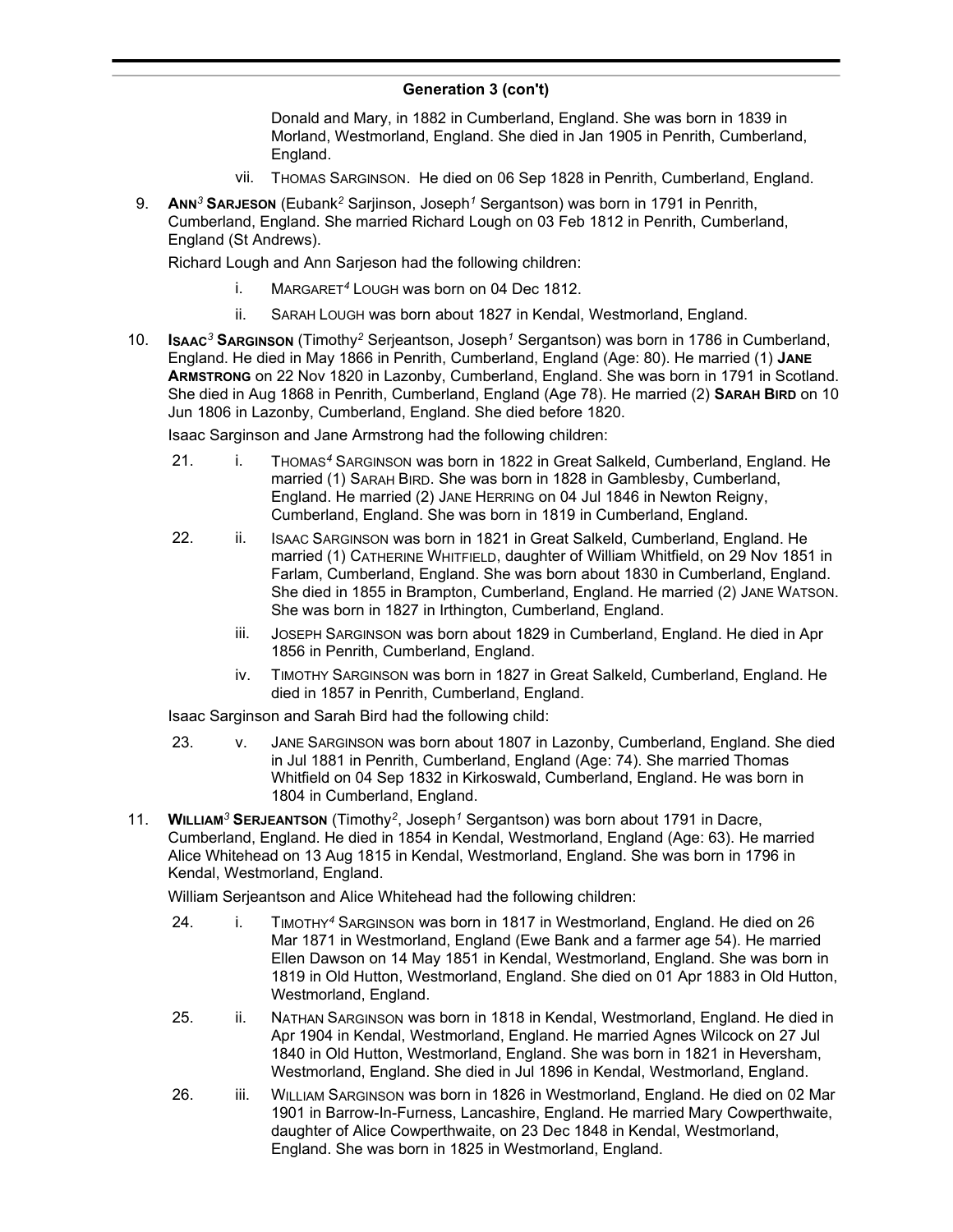12. **TIMOTHY***<sup>3</sup>* **SERJEANTSON** (Timothy*<sup>2</sup>* , Joseph*<sup>1</sup>* Sergantson) was born in 1782 in Cumberland, England. He married Ann Jackson on 16 Dec 1802 in Skelton, Cumberland, England.

Timothy Serjeantson and Ann Jackson had the following children:

- i. MARY*<sup>4</sup>* SERJEANTSON was born in 1806 in Dacre, Cumberland, England.
- 27. ii. THOMAS SARGINSON was born in 1808 in Dacre, Cumberland, England. He married (1) ANN ROCKLIFF on 11 Apr 1842 in Appleby-in-Westmorland, Westmorland, England. She was born in 1808 in Penrith, Cumberland, England. She died before 1871. He married (2) MARY RICHARDSON on 04 Jul 1833 in Appleby-in-Westmorland, Westmorland, England. She was born in 1805. She died in 1838 in Westmorland, England.
- 28. iii. TIMOTHY SERGINSON was born in 1810 in Dacre, Cumberland, England. He married Mary Slee, daughter of Edmund Slee and Mary, on 25 May 1844 in Appleby-in-Westmorland, Westmorland, England. She was born in 1814 in Warcop, Westmorland, England.
- 13. **JOHN<sup>3</sup> SERJEANTSON** (Timothy<sup>2</sup>, Joseph<sup>1</sup> Sergantson) was born about 1771 in Dacre, Cumberland, England. He died before 1851. He married Frances Watson on 04 Jun 1795 in Shap, Westmorland, England. She was born in 1771 in Shap, Westmorland, England. She died in Oct 1859 in Westmorland, England.

John Serjeantson and Frances Watson had the following children:

- i. MARY*<sup>4</sup>* SERJEANTSON was born in 1797 in Shap, Westmorland, England.
- 29. ii. JOSEPH SERJEANTSON was born in 1800 in Shap, Westmorland, England. He died in Jan 1863 in Kendal, Westmorland, England. He married Agnes Shaw on 26 Jul 1824 in Shap, Westmorland, England. She was born about 1800 in Westmorland, England. She died in Jan 1875 in Kendal, Westmorland, England (Age: 75).
	- iii. FRANCES SERJEANTSON was born in 1802 in Shap, Westmorland, England.
	- iv. JOHN SARGISON was born in 1803 in Shap, Westmorland, England.
- 30. v. JONATHAN SARGINSON was born in 1807 in Shap, Westmorland, England. He died on 15 Mar 1874 in Orton, Westmorland, England (Age 6 Parish of Bowbrow). He married Mary Mounsey on 14 Nov 1833 in Bampton, Westmorland, England. She was born in 1810 in Liverpool, Lancashire, England. She died in Jan 1902 in Orton, Westmorland, England (Age: 91).
- 14. **JOHN CLOSE***<sup>3</sup>* **SARGINSON** (John*<sup>2</sup>* , Joseph*<sup>1</sup>* Sergantson) was born in 1788 in Shap, Westmorland, England. He died in Jul 1842 in Westmorland, England. He married Mary Wilson on 26 Apr 1810 in Shap, Westmorland, England. She was born in 1794 in Westmorland, England. She died in Jan 1858 in Shap, Westmorland, England.

John Close Sarginson and Mary Wilson had the following children:

- 31. i. JOHN*<sup>4</sup>* SARGINSON was born in 1811 in Shap, Westmorland, England. He died in 1840 in Shap, Westmorland, England. He married Isabella Moore, daughter of John Moor and Anne, on 23 Sep 1836 in Morland, Westmorland, England. She was born in 1813 in Cliburn, Westmorland, England. She died in 1883.
	- ii. MARGARET SARGINSON was born in 1813 in Shap, Westmorland, England. She died in 1825 in Shap, Westmorland, England.
- 32. iii. RICHARD SARGINSON was born in 1816 in Shap, Westmorland, England. He married Isabella Farrah on 08 Jul 1835 in Morland, Westmorland, England.
	- iv. EDWARD SARGINSON was born in 1821 in Westmorland, England. He died in 1841 in Shap, Westmorland, England (Age: 21).
	- v. THOMAS SARGINSON was born in 1827 in Westmorland, England.
	- vi. AGNES SARGINSON was born in 1830 in Westmorland, England. She married Robert Todd on 30 Jun 1860 in Shap, Westmorland, England. He was born in 1824.
- 15. **WILLIAM***<sup>3</sup>* **SARGINSON** (John*<sup>2</sup>* , Joseph*<sup>1</sup>* Sergantson) was born in 1793 in Shap, Westmorland, England. He died on 28 Nov 1858 in Shap, Westmorland, England (Stonemason). He married Ann Hayton, daughter of Mary Hayton, on 31 May 1819 in Shap, Westmorland, England. She was born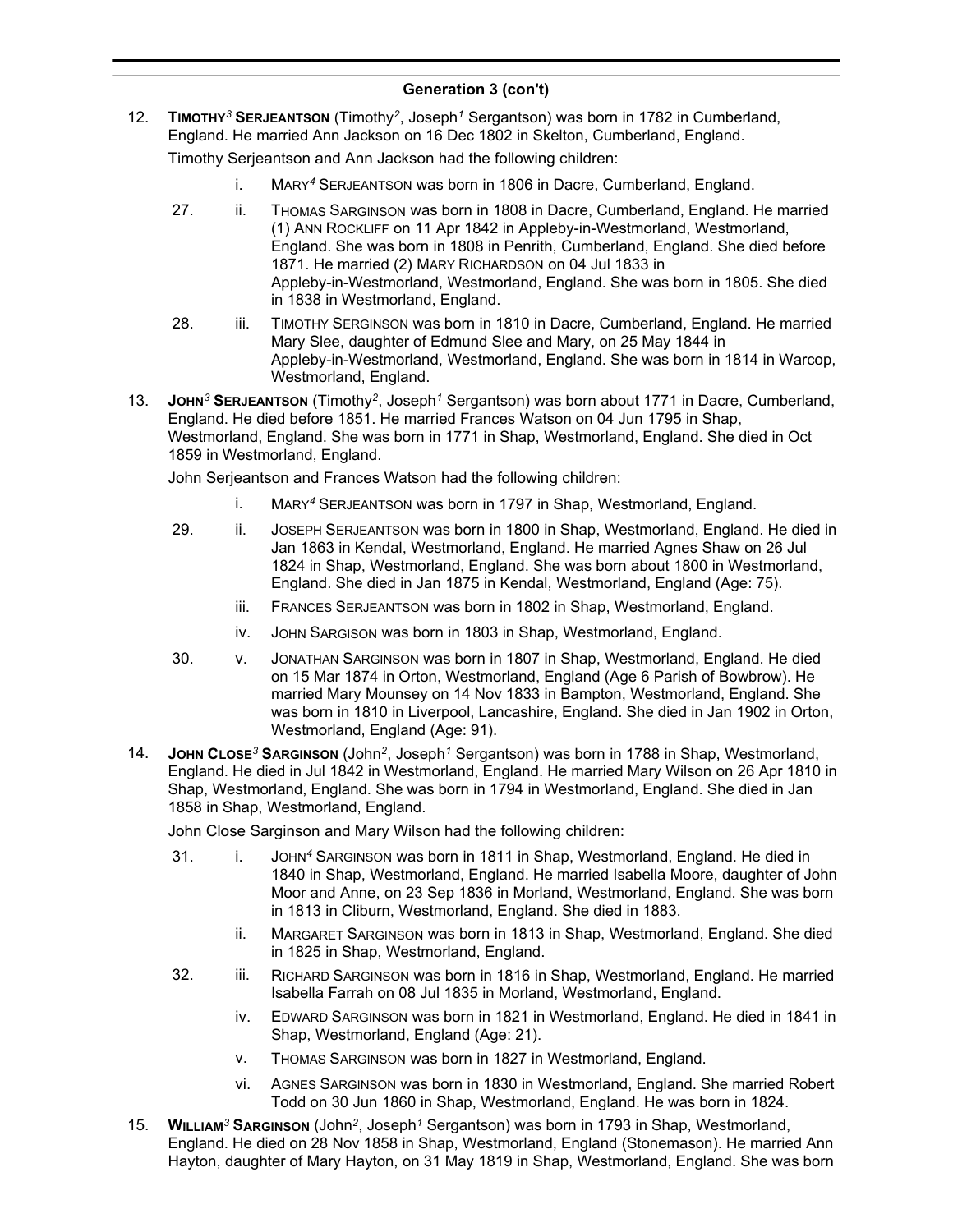on 12 Dec 1795 in Shap, Westmorland, England. She died in 1879 in Shap, Westmorland, England (Age: 84).

William Sarginson and Ann Hayton had the following children:

- 33. i. JOHN HAYTON*<sup>4</sup>* SARGINSON was born in 1817 in Shap, Westmorland, England. He died in 1845 in Shap, Westmorland, England (Age 28). He married Margaret Hunter in 1839 in South Shields, Durham, England. She was born in 1817.
	- ii. ELIZABETH SARGINSON was born in 1819 in Shap, Westmorland, England.
	- iii. JANE CLOSE SARGINSON was born in 1821 in Shap, Westmorland, England.
- 34. iv. WILLIAM SARGINSON was born in 1826 in Shap, Westmorland, England. He married Jane Armstrong in 1848 in Westmorland, England. She was born in 1828 in Scotland.
	- v. MARY SARGINSON was born in 1827 in Shap, Westmorland, England.
- 35. vi. RICHARD SARGINSON was born in 1830 in Shap, Westmorland, England. He died in Jul 1907 in Westmorland, England (Age: 77). He married Hannah Dent on 22 Aug 1854 in Gretna Green, Dumfries-shire, Scotland. She was born in 1833 in Shap, Westmorland, England.
	- vii. ISABELLA SARGINSON was born in 1832 in Shap, Westmorland, England. She died on 28 Apr 1842 in Shap, Westmorland, England.
- 36. viii. MATTHEW SARGINSON was born in 1837 in Shap, Westmorland, England. He died on 14 May 1916 in Westmorland, England (Age 79 Yeoman and JP). He married Elisabeth Lowis in 1860 in Penrith, Cumberland, England. She was born in 1838 in Hardendale, Westmorland, England. She died in Jul 1907 in Shap, Westmorland, England (Age: 69).
- 16. **RICHARD***<sup>3</sup>* **SARGINSON** (John*<sup>2</sup>* , Joseph*<sup>1</sup>* Sergantson) was born in 1801 in Shap, Westmorland, England. He married Ann Plumb, daughter of Margaret, in 1839 in Westmorland, England (West Ward). She was born in 1816 in Westmorland, England.

Richard Sarginson and Ann Plumb had the following children:

- i. JOHN*<sup>4</sup>* SARGINSON was born in 1830 in Westmorland, England.
- ii. ANTHONY SARGINSON was born in 1833 in Westmorland, England.
- iii. ISABELLA SARGINSON was born in 1840 in Westmorland, England.
- iv. WILLIAM PLUMB SARGINSON was born in 1843 in Penrith, Cumberland, England. He died in 1862 in Penrith, Cumberland, England.

### **Generation 4**

17. **MARIA***<sup>4</sup>* **SARGINSON** (Robert*<sup>3</sup>* , Robert*<sup>2</sup>* , Joseph*<sup>1</sup>* Sergantson) was born in 1831 in Lazonby, Cumberland, England. She married John Dodgson on 01 Mar 1859 in Appleby-in-Westmorland, Westmorland, England (St.Lawrence'S, ). He was born in 1820 in Appleby-in-Westmorland, Westmorland, England.

John Dodgson and Maria Sarginson had the following child:

- JOHN S<sup>5</sup> DODGSON was born in 1860 in Appleby-in-Westmorland, Westmorland, England.
- 18. **EWBANK***<sup>4</sup>* **SARGENSON** (Ewbank*<sup>3</sup>* , Eubank*<sup>2</sup>* Sarjinson, Joseph*<sup>1</sup>* Sergantson) was born in 1813 in Penrith, Cumberland, England. He died in Apr 1862 in Clifton, Gloucestershire, England. He married Susannah Shackell on 29 Dec 1840 in Harrogate, Yorkshire, England (Christ Church). She was born in 1813 in Penrith, Cumberland, England. She died in Jan 1895 in Gloucestershire, England.

Ewbank Sargenson and Susannah Shackell had the following children:

- i. JOHN A*<sup>5</sup>* SARGINSON was born in 1840 in Penrith, Cumberland, England.
- 37. ii. EUPHEMIA RHODA SARGINSON was born in Oct 1841 in Penrith, Cumberland, England. She died on 30 Mar 1931 in Canford Magna, Dorset, England (Age: 89). She married John Rowland on 21 Feb 1866 in Clifton, Gloucestershire, England. He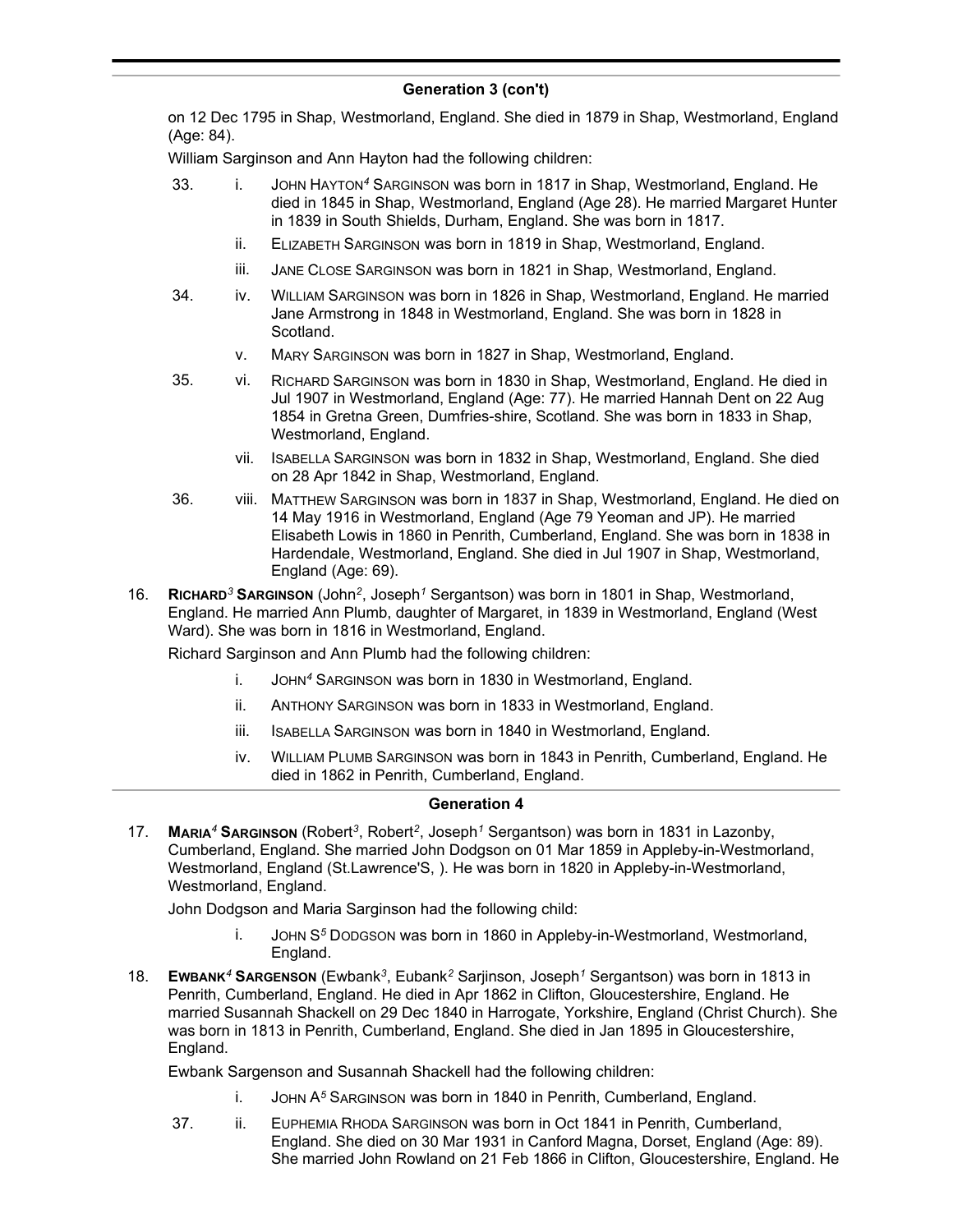was born in 1839 in Avening, Gloucestershire, England.

- iii. ELIZA SARGINSON was born in 1845 in Penrith, Cumberland, England.
- 19. **JOHN***<sup>4</sup>* **SARGINSON** (Ewbank*<sup>3</sup>* Sargenson, Eubank*<sup>2</sup>* Sarjinson, Joseph*<sup>1</sup>* Sergantson) was born in 1822 in Penrith, Cumberland, England. He died in Jul 1899 in Penrith, Cumberland, England (Age: 77). He married Elizabeth Moss in Apr 1844 in Penrith, Cumberland, England. She was born in 1823 in Penrith, Cumberland, England. She died in Jan 1883 in Penrith, Cumberland, England.

John Sarginson and Elizabeth Moss had the following children:

- 38. i. THOMAS*<sup>5</sup>* SARGINSON was born in 1844 in Penrith, Cumberland, England. He died on 03 Feb 1917 in Liverpool, Lancashire, England. He married Margaret Faddy on 25 Jun 1865 in Newcastle Upon Tyne, Northumberland, England. She was born in 1844 in Newcastle Upon Tyne, Northumberland, England.
	- ii. ELIZABETH SARGINSON was born in 1846 in Penrith, Cumberland, England.
	- iii. SARAH A SARGINSON was born in 1848 in Penrith, Cumberland, England. She died in Jul 1857 in Penrith, Cumberland, England.
- 39. iv. WILLIAM HENRY SARGINSON was born in 1850 in Penrith, Cumberland, England. He died on 22 Sep 1924 in Liverpool, Lancashire, England. He married (1) MARIANNE SARGINSON. She was born in 1847 in Surrey, England. He married (2) MARY ELIZABETH ROBERTSHAW in Jul 1875 in Penrith, Cumberland, England. She was born about 1850 in Penrith, Cumberland, England. She died on 05 May 1892 in Toxteth, Lancashire, England.
	- v. EMILY MARGARET SARGINSON was born in 1853 in Penrith, Cumberland, England. She died in Apr 1877 in Penrith, Cumberland, England (Age: 23). She married Tom Robertshaw in 1874 in Penrith, Cumberland, England. He was born in Apr 1853 in Penrith, Cumberland, England.
- 40. vi. MARY ALICE SARGINSON was born in 1857 in Penrith, Cumberland, England. She died on 28 Jan 1910 in Bedford, Bedfordshire, England. She married Robinson Parker Graham, son of Thomas Graham and Margret Graham, in Jul 1878 in Penrith, Cumberland, England. He was born in Oct 1855 in Penrith, Cumberland, England. He died on 17 Dec 1937 in Dunstable, Bedfordshire, England.
- 41. vii. ANNIE SARGINSON was born in 1859 in Penrith, Cumberland, England. She married (1) JOSEPH STEPHENSON in 1888 in Penrith, Cumberland, England. He was born in 1862 in Penrith, Cumberland, England.
- 42. viii. JOHN ALFRED SARGINSON was born in 1861 in Penrith, Cumberland, England. He died on 07 Jul 1932 in Penrith, Cumberland, England (Age: 71). He married Kate Robinson on 06 Aug 1886 in Penrith, Cumberland, England. She was born in 1861 in Penrith, Cumberland, England. She died on 13 Dec 1928 in Penrith, Cumberland, England.
	- ix. SARAH AGNES SARGINSON was born in 1864 in Penrith, Cumberland, England. She died on 24 Nov 1936 in Penrith, Cumberland, England.
- 20. **WILLIAM JAMES***<sup>4</sup>* **SARGINSON** (Ewbank*<sup>3</sup>* Sargenson, Eubank*<sup>2</sup>* Sarjinson, Joseph*<sup>1</sup>* Sergantson) was born in 1824 in Penrith, Cumberland, England. He died on 28 Nov 1904 in Cumberland, England. He married (1) **ELIZABETH MAWSON** on 18 Jan 1847 in Manchester, Lancashire, England (St Mary). She was born in 1817 in Plumpton, Cumberland, England. She died in Jul 1881 in Penrith, Cumberland, England. He married (2) **MARY SARGINSON**, daughter of Andrew Mc Donald and Mary, in 1882 in Cumberland, England. She was born in 1839 in Morland, Westmorland, England. She died in Jan 1905 in Penrith, Cumberland, England.

William James Sarginson and Elizabeth Mawson had the following child:

43. i. JOHN MAWSON*<sup>5</sup>* SARGINSON was born on 21 Aug 1847 in Manchester, Lancashire, England. He died in Jul 1894 in Salford, Lancashire, England (Age: 47). He married Julia Ann Dixon in 1865 in Cockermouth, Cumberland, England. She was born in 1848 in Cumberland, England.

William James Sarginson and Mary Sarginson had the following child:

44. ii. NATHALIE MARY SARGINSON was born on 01 Jul 1883 in Penrith, Cumberland,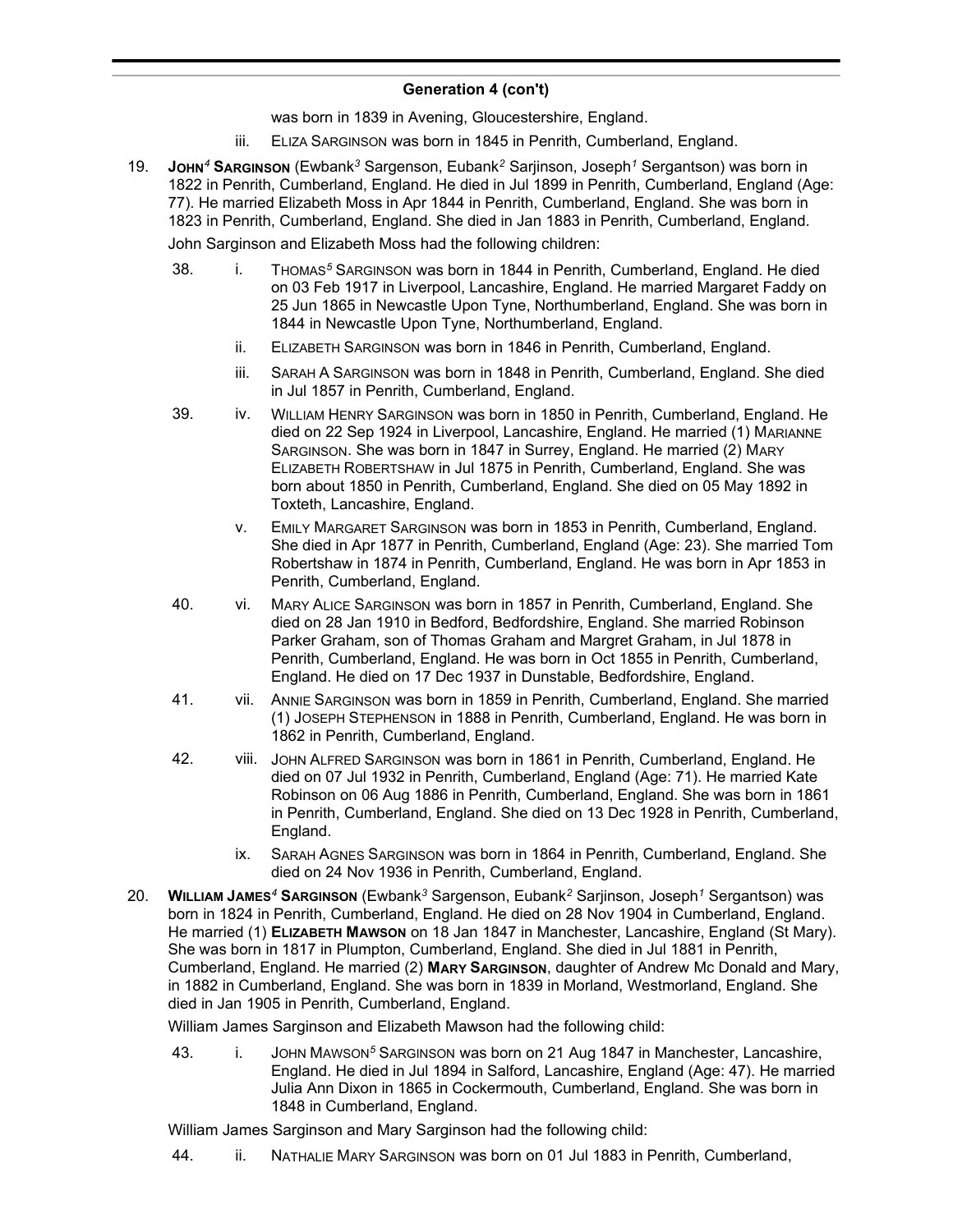England. She died on 30 Oct 1972 in Penrith, Cumberland, England. She married Robert Irving in Jan 1905 in Penrith, Cumberland, England. He was born on 19 Apr 1880 in Penrith, Cumberland, England.

21. **THOMAS***<sup>4</sup>* **SARGINSON** (Isaac*<sup>3</sup>* , Timothy*<sup>2</sup>* Serjeantson, Joseph*<sup>1</sup>* Sergantson) was born in 1822 in Great Salkeld, Cumberland, England. He married (1) **SARAH BIRD**. She was born in 1828 in Gamblesby, Cumberland, England. He married (2) **JANE HERRING** on 04 Jul 1846 in Newton Reigny, Cumberland, England. She was born in 1819 in Cumberland, England.

Thomas Sarginson and Sarah Bird had the following children:

- 45. i. TIMOTHY*<sup>5</sup>* SARGINSON was born on 13 Apr 1857 in Stainton, Cumberland, England. He married Elizabeth Wilson in 1883 in Penrith, Cumberland, England. She was born in 1863 in Melmerby, Cumberland, England.
- 46. ii. THOMAS SARGINSON was born in 1859 in Stainton, Cumberland, England. He died on 10 May 1924 in Cumberland, England. He married Jane Edgar in Jan 1887 in Carlisle, Cumberland, England. She was born in 1866 in Rockcliffe, Cumberland, England.
- 47. iii. ISAAC SARGINSON was born in 1864 in Dacre, Cumberland, England. He married Mary Jane Armstrong in 1893 in Penrith, Cumberland, England. She was born in 1872 in Melmerby, Cumberland, England.
	- iv. JOHN SARGINSON was born in Oct 1867 in Penrith, Cumberland, England.
	- v. SEPTIMUS SARGINSON was born in 1870 in Dacre, Cumberland, England. He died on 23 Feb 1872 in Dacre, Cumberland, England (Age 1).
- 48. vi. WILLIAM SARGINSON was born in 1862 in Dacre, Cumberland, England. He married SARAH JANE HUTTON. She was born in 1867 in Carlisle, Cumberland, England.

Thomas Sarginson and Jane Herring had the following children:

- vii. JANE ANN SARGINSON was born in 1847 in Penruddock, Cumberland, England.
- 49. viii. JOSEPH SARGINSON was born in 1848 in Stainton, Cumberland, England. He died on 26 Jan 1924 in Westmorland, England (Age 75). He married Agnes Newton in 1874 in Westmorland, England. She was born in 1853 in Great Strickland, Westmorland, England.
	- ix. MARY SARGINSON was born in 1852 in Stainton, Cumberland, England.
	- x. DOROTHEA SARGINSON was born in 1854 in Stainton, Cumberland, England.
- 22. **ISAAC***<sup>4</sup>* **SARGINSON** (Isaac*<sup>3</sup>* , Timothy*<sup>2</sup>* Serjeantson, Joseph*<sup>1</sup>* Sergantson) was born in 1821 in Great Salkeld, Cumberland, England. He married (1) **CATHERINE WHITFIELD**, daughter of William Whitfield, on 29 Nov 1851 in Farlam, Cumberland, England. She was born about 1830 in Cumberland, England. She died in 1855 in Brampton, Cumberland, England. He married (2) **JANE WATSON**. She was born in 1827 in Irthington, Cumberland, England.

Isaac Sarginson and Catherine Whitfield had the following child:

50. i. WILLIAM WHITFIELD*<sup>5</sup>* SARGINSON was born in 1853 in Farlam, Cumberland, England. He died on 13 Jun 1930 in Keighley, Yorkshire, England (306 Skipton Rd). He married Hannah Maria Lightfoot on 17 Mar 1877 in Kendal, Westmorland, England. She was born in 1854 in Kendal, Westmorland, England.

Isaac Sarginson and Jane Watson had the following children:

- ii. ANN SARGINSON was born in 1862 in Cumberland, England.
- iii. ISAAC SARGINSON was born in 1861 in Carlisle, Cumberland, England.
- iv. MARY E SARGINSON was born in 1867 in Carlisle, Cumberland, England.
- 51. v. THOMAS J SARGINSON was born in 1871 in Carlisle, Cumberland, England. He died on 14 Jul 1933 in Newcastle Upon Tyne, Northumberland, England (Age 62). He married (1) CHARLOTTE NIGHTINGALE, daughter of Edwin Nightingale and Henrietta, on 09 Aug 1896 in Penrith, Cumberland, England. She was born on 28 Jun 1870 in Broad Chalke, Wiltshire, England. She died in 1921 in Newcastle Upon Tyne, Northumberland, England. He married (2) ANNIE FANNING WILSON in 1922 in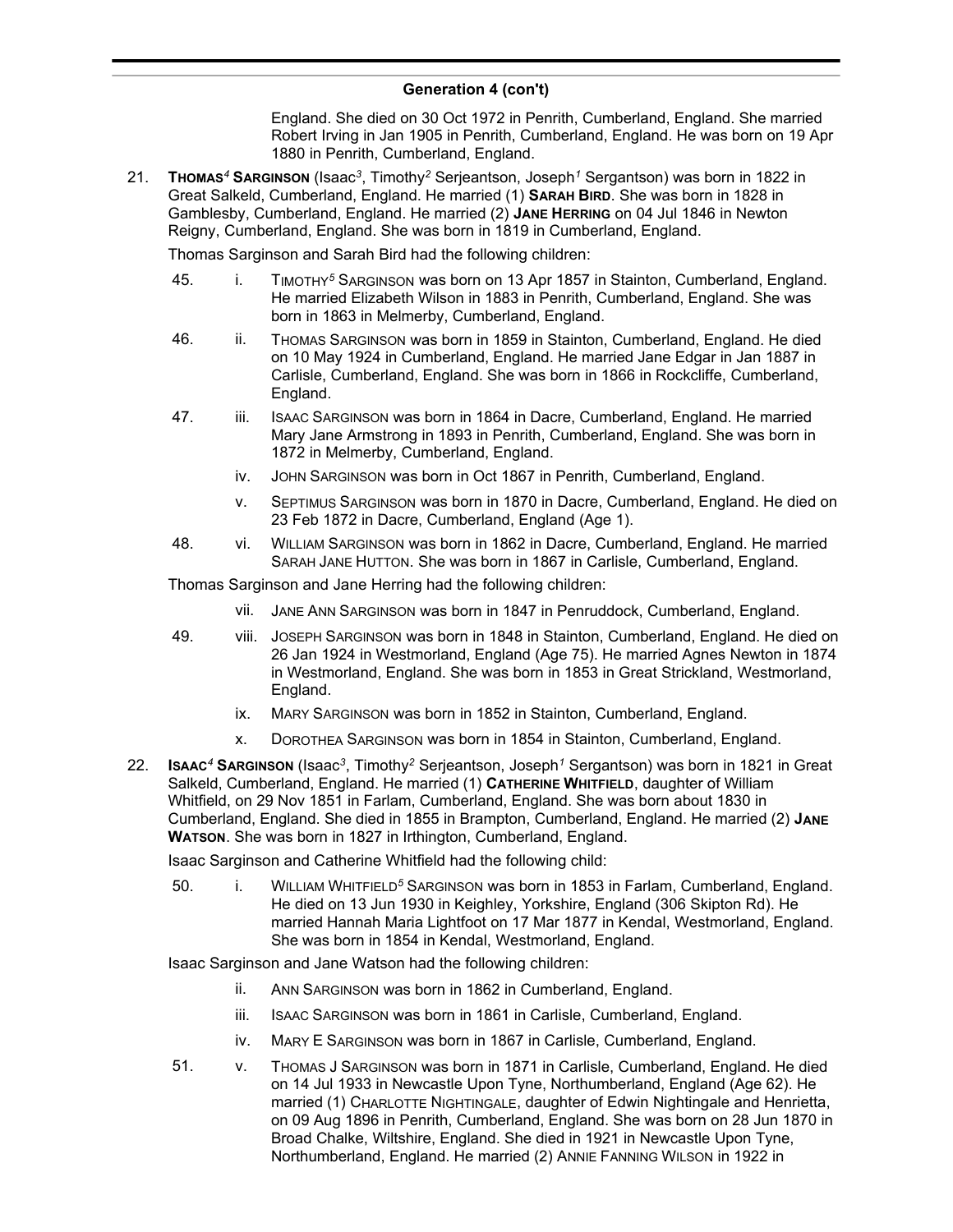Newcastle Upon Tyne, Northumberland, England.

23. **JANE***<sup>4</sup>* **SARGINSON** (Isaac*<sup>3</sup>* , Timothy*<sup>2</sup>* Serjeantson, Joseph*<sup>1</sup>* Sergantson) was born about 1807 in Lazonby, Cumberland, England. She died in Jul 1881 in Penrith, Cumberland, England (Age: 74). She married Thomas Whitfield on 04 Sep 1832 in Kirkoswald, Cumberland, England. He was born in 1804 in Cumberland, England.

Thomas Whitfield and Jane Sarginson had the following children:

- i. ELIZABETH*<sup>5</sup>* WHITFIELD was born in 1833 in Kirkoswald, Cumberland, England.
- ii. SARAH WHITFIELD was born in 1835 in Cumberland, England.
- iii. JANE WHITFIELD was born in 1837 in Cumberland, England.
- iv. HANNAH WHITFIELD was born in 1837 in Staffield, Cumberland, England.
- v. THOMAS WHITFIELD was born in 1840 in Newcastle Upon Tyne, Northumberland, England.
- 24. **TIMOTHY***<sup>4</sup>* **SARGINSON** (William*<sup>3</sup>* Serjeantson, Timothy*<sup>2</sup>* Serjeantson, Joseph*<sup>1</sup>* Sergantson) was born in 1817 in Westmorland, England. He died on 26 Mar 1871 in Westmorland, England (Ewe Bank and a farmer age 54). He married Ellen Dawson on 14 May 1851 in Kendal, Westmorland, England. She was born in 1819 in Old Hutton, Westmorland, England. She died on 01 Apr 1883 in Old Hutton, Westmorland, England.

Timothy Sarginson and Ellen Dawson had the following children:

- i. AGNES DAWSON*<sup>5</sup>* SARGINSON was born in 1845 in Old Hutton, Westmorland, England.
- ii. ALICE SARGINSON was born in 1851 in Old Hutton, Westmorland, England.
- iii. ELEANOR SARGINSON was born in 1853 in Old Hutton, Westmorland, England.
- iv. BETSY SARGINSON was born in 1856 in Old Hutton, Westmorland, England. She died on 25 Nov 1931 in Liverpool, Lancashire, England. She married (1) RICHARD GARNET in 1878 in Kendal, Westmorland, England. He was born in 1851 in Grayrigg, Westmorland, England. She married (2) JAMES GORE on 10 Nov 1885 in Walton On The Hill, Lancashire, England. He was born in 1856.
- 52. v. WILLIAM SARGINSON was born in 1858 in Old Hutton, Westmorland, England. He died in Oct 1922 in Barrow-In-Furness, Lancashire, England. He married Ann Addison in Apr 1881 in Westmorland, England. She was born in 1858 in Colby, Westmorland, England.
- 25. **NATHAN***<sup>4</sup>* **SARGINSON** (William*<sup>3</sup>* Serjeantson, Timothy*<sup>2</sup>* Serjeantson, Joseph*<sup>1</sup>* Sergantson) was born in 1818 in Kendal, Westmorland, England. He died in Apr 1904 in Kendal, Westmorland, England. He married Agnes Wilcock on 27 Jul 1840 in Old Hutton, Westmorland, England. She was born in 1821 in Heversham, Westmorland, England. She died in Jul 1896 in Kendal, Westmorland, England.

Nathan Sarginson and Agnes Wilcock had the following children:

- i. ALICE*<sup>5</sup>* SARGINSON was born in 1840 in Kendal, Westmorland, England. She died in Apr 1922 in Kendal, Westmorland, England. She married John Cannon, son of William Cannon and Margaret, in Apr 1864 in Kendal, Westmorland, England. He was born in 1836 in New Hutton, Westmorland, England. He died on 24 Apr 1893 in Kendal, Westmorland, England.
- ii. WILLIAM SARGINSON was born in 1842 in Kendal, Westmorland, England. He died in May 1851 in Old Hutton, Westmorland, England (Age: 8).
- iii. JANE SARGINSON was born in 1845 in Kendal, Westmorland, England. She died in Jan 1919 in Kendal, Westmorland, England. She married Thomas Robinson Cannon on 25 Aug 1863 in Kendal, Westmorland, England. He was born in 1842 in Westmorland, England.
- 53. iv. EDWARD SARGINSON was born in 1848 in Kendal, Westmorland, England. He died in Jul 1915 in Kendal, Westmorland, England (Age: 67). He married Elizabeth Langhorn in 1871 in Kendal, Westmorland, England. She was born in 1853 in New Hutton, Westmorland, England. She died in Apr 1912 in Kendal, Westmorland,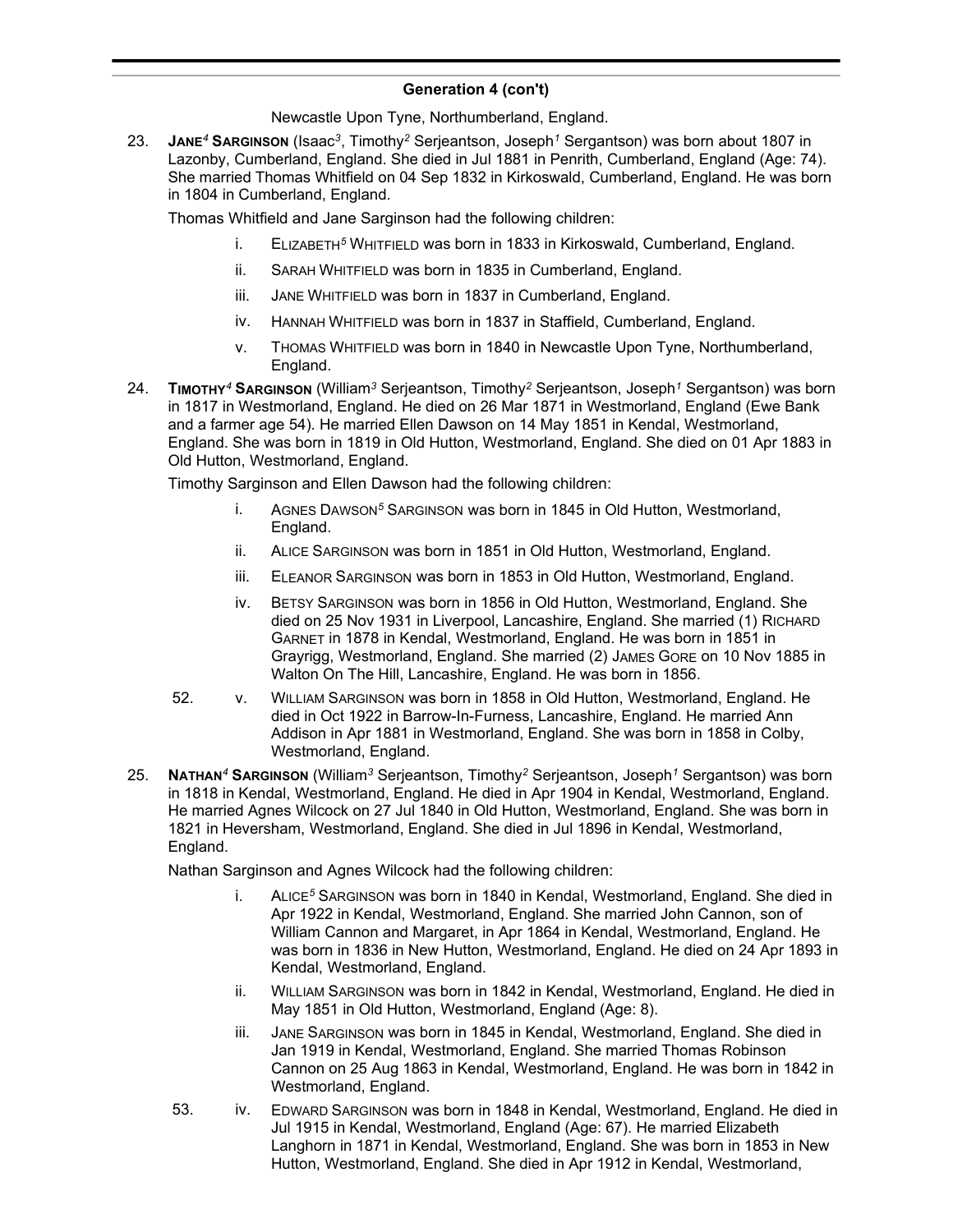England (Age: 59).

- 54. v. TIMOTHY SARGINSON was born in 1850 in Kendal, Westmorland, England. He died in Dec 1920 in Kendal, Westmorland, England (Age: 70). He married Margaret Paisley, daughter of Edward Fawcett and Elizabeth Fawcett, in 1880 in Kendal, Westmorland, England. She was born on 04 Mar 1857 in New Hutton, Westmorland, England (married Fawcett). She died in Dec 1943 in Westmorland, England (Age: 88).
	- vi. WILLIAM SARGINSON was born on 06 Aug 1852 in Old Hutton, Westmorland, England. He died in Jan 1945 in Westmorland, England.
- 55. vii. NATHAN SARGINSON was born in 1855 in Old Hutton, Westmorland, England. He died in Sep 1917 in Kendal, Westmorland, England (Age: 62). He married Sarah Jane Hodgson in Oct 1879 in Kendal, Westmorland, England. She was born in 1858 in Westmorland, England.
	- viii. AGNES SARGINSON was born in 1860 in Kendal, Westmorland, England. She died in Apr 1938 in Westmorland, England. She married John Todd, son of John Todd and Agnes, in Jan 1880 in Kendal, Westmorland, England. He was born about 1859 in Kendal, Westmorland, England. He died on 01 Aug 1938 in Westmorland, England.
- 26. **WILLIAM***<sup>4</sup>* **SARGINSON** (William*<sup>3</sup>* Serjeantson, Timothy*<sup>2</sup>* Serjeantson, Joseph*<sup>1</sup>* Sergantson) was born in 1826 in Westmorland, England. He died on 02 Mar 1901 in Barrow-In-Furness, Lancashire, England. He married Mary Cowperthwaite, daughter of Alice Cowperthwaite, on 23 Dec 1848 in Kendal, Westmorland, England. She was born in 1825 in Westmorland, England.

William Sarginson and Mary Cowperthwaite had the following children:

- i. WILLIAM*<sup>5</sup>* SARGINSON was born in 1850. He died about 1850.
- ii. MARGRET P SARGINSON was born in 1854 in Old Hutton, Westmorland, England.
- iii. MARY A SARGINSON was born in 1860 in Westmorland, England.
- 27. **THOMAS***<sup>4</sup>* **SARGINSON** (Timothy*<sup>3</sup>* Serjeantson, Timothy*<sup>2</sup>* Serjeantson, Joseph*<sup>1</sup>* Sergantson) was born in 1808 in Dacre, Cumberland, England. He married (1) ANN ROCKLIFF on 11 Apr 1842 in Appleby-in-Westmorland, Westmorland, England. She was born in 1808 in Penrith, Cumberland, England. She died before 1871. He married (2) **MARY RICHARDSON** on 04 Jul 1833 in Appleby-in-Westmorland, Westmorland, England. She was born in 1805. She died in 1838 in Westmorland, England.

Thomas Sarginson and Ann Rockliff had the following child:

i. WILLIAM*<sup>5</sup>* SARGINSON was born in 1849 in Appleby-in-Westmorland, Westmorland, England.

Thomas Sarginson and Mary Richardson had the following child:

- ii. THOMAS SARGINSON was born on 15 Aug 1835 in Appleby-in-Westmorland, Westmorland, England. He married MARY. She was born in 1837 in Scotland.
- 28. **TIMOTHY***<sup>4</sup>* **SERGINSON** (Timothy*<sup>3</sup>* Serjeantson, Timothy*<sup>2</sup>* Serjeantson, Joseph*<sup>1</sup>* Sergantson) was born in 1810 in Dacre, Cumberland, England. He married Mary Slee, daughter of Edmund Slee and Mary, on 25 May 1844 in Appleby-in-Westmorland, Westmorland, England. She was born in 1814 in Warcop, Westmorland, England.

Timothy Serginson and Mary Slee had the following children:

- i. EDMUND*<sup>5</sup>* SARGINSON was born in 1846 in Appleby-in-Westmorland, Westmorland, England.
- ii. ANN SERGINSON was born in 1848 in Appleby-in-Westmorland, Westmorland, England.
- 29. **JOSEPH***<sup>4</sup>* **SERJEANTSON** (John*<sup>3</sup>* , Timothy*<sup>2</sup>* , Joseph*<sup>1</sup>* Sergantson) was born in 1800 in Shap, Westmorland, England. He died in Jan 1863 in Kendal, Westmorland, England. He married Agnes Shaw on 26 Jul 1824 in Shap, Westmorland, England. She was born about 1800 in Westmorland, England. She died in Jan 1875 in Kendal, Westmorland, England (Age: 75).

Joseph Serjeantson and Agnes Shaw had the following children: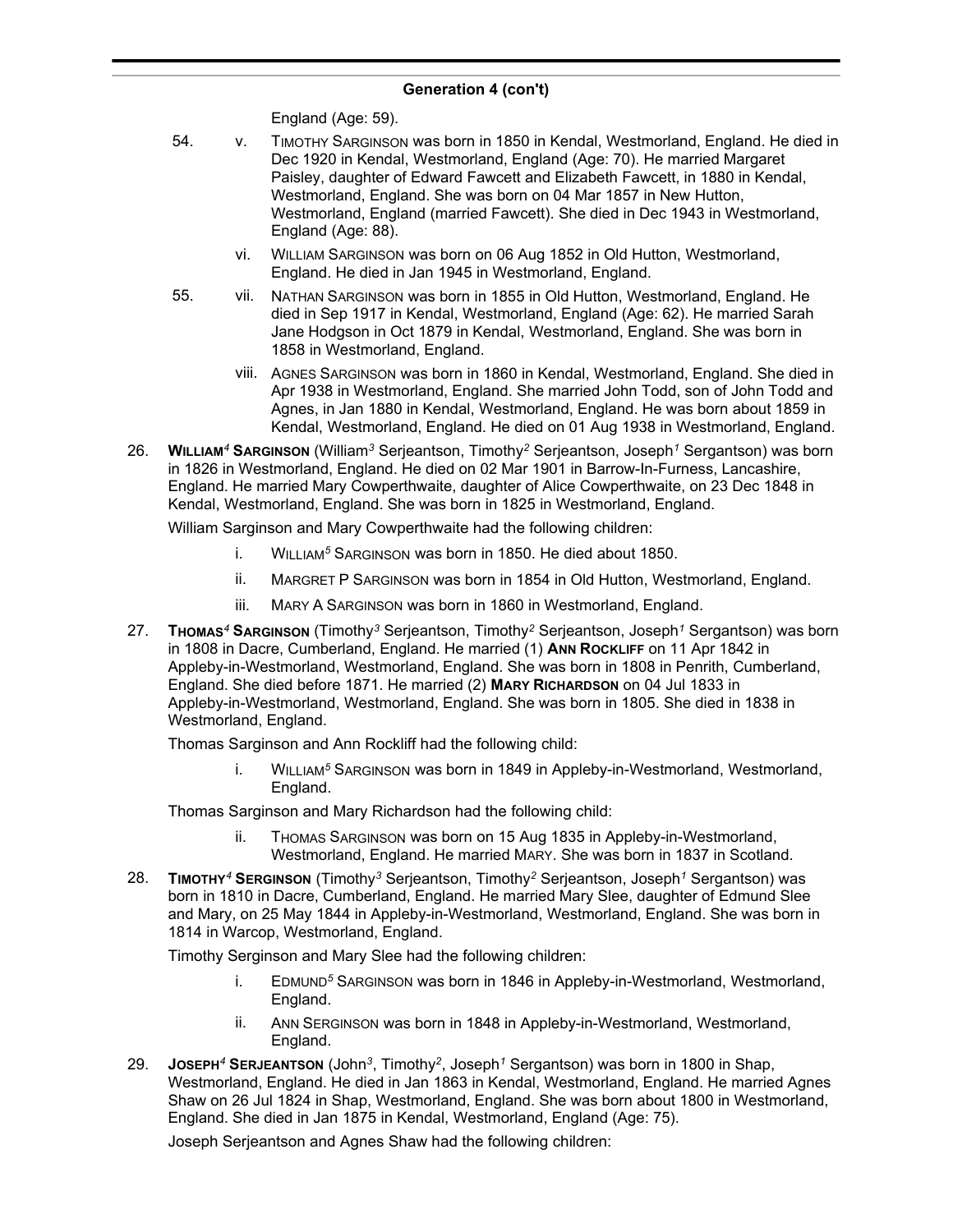- i. FRANCIS*<sup>5</sup>* SARGINSON was born in 1824 in Shap, Westmorland, England.
- ii. ELIZABETH SARGINSON was born in 1826 in Shap, Westmorland, England.
- iii. JOHN SARGINSON was born in 1828 in Shap, Westmorland, England.
- 56. iv. GEORGE SARGINSON was born in 1829 in Shap, Westmorland, England. He married Mary Jane Gray on 26 Sep 1863 in Shap, Westmorland, England. She was born in 1842 in Longtown, Cumberland, England.
	- v. JOSEPH SARGINSON was born in 1832 in Shap, Westmorland, England. He died on 27 Jul 1836 in Shap, Westmorland, England.
	- vi. AGNES SERJEANTSON was born in 1834 in Westmorland, England.
	- vii. MARY SARGINSON was born in 1836 in Shap, Westmorland, England.
	- viii. JOSEPH SARGINSON was born in 1846 in Kendal, Westmorland, England.
- 57. ix. THOMAS SARGINSON was born in 1854 in Kendal, Westmorland, England. He married MARY AGNES SARGINSON. She was born in 1855 in Kendal, Westmorland, England.
- 58. x. HARTLEY SARGINSON was born in 1856 in Kendal, Westmorland, England. He died in Sep 1917 in Derbyshire, England (Age: 62). He married Elizabeth Caton in 1879 in Manchester, Lancashire, England. She was born in 1858 in Stoke-on-Trent, Staffordshire, England.
	- xi. HENRY SARGINSON was born in 1856 in Kendal, Westmorland, England.
- 30. **JONATHAN***<sup>4</sup>* **SARGINSON** (John*<sup>3</sup>* Serjeantson, Timothy*<sup>2</sup>* Serjeantson, Joseph*<sup>1</sup>* Sergantson) was born in 1807 in Shap, Westmorland, England. He died on 15 Mar 1874 in Orton, Westmorland, England (Age 6 Parish of Bowbrow). He married Mary Mounsey on 14 Nov 1833 in Bampton, Westmorland, England. She was born in 1810 in Liverpool, Lancashire, England. She died in Jan 1902 in Orton, Westmorland, England (Age: 91).

Jonathan Sarginson and Mary Mounsey had the following children:

- i. JOHN MOUNSEY*<sup>5</sup>* SARGINSON was born in 1834 in Shap, Westmorland, England. He married Isabella Whiteside, daughter of Henry Whiteside and Isabella, on 06 Jun 1863 in Orton, Westmorland, England. She was born in 1838 in Orton, Westmorland, England.
- ii. CATHERINE (ARTEMIS) SARGINSON was born in 1837 in Shap, Westmorland, England. She died in Mar 1916 in Westmorland, England (Age: 78). She married John Guy on 14 Dec 1858 in Orton, Westmorland, England. He was born in 1839 in Yorkshire, England.
- 59. iii. HENRY SARGINSON was born in 1840 in Shap, Westmorland, England. He died on 08 Feb 1905 in Torrisholme, Lancashire, England (Age 64, Occupation: carter). He married (1) ISABELLA SEWELL on 12 Aug 1870 in Morland, Westmorland, England. She was born in 1847 in Morland, Westmorland, England. She died in Jul 1875 in South Shields, Durham, England (Age: 29). He married (2) MARGARET ANN DIXON in 1885 in Westmorland, England. She was born in 1853 in Yorkshire, England (Swaledale).
	- iv. FRANCES SARGINSON was born about 1842 in Shap, Westmorland, England. She died on 10 Feb 1931 in Tebay, Westmorland, England. She married (1) JOHN ROOK on 10 Oct 1863 in Orton, Westmorland, England. He was born in 1844 in Hackthorpe, Westmorland, England. She married (2) JOSEPH LEISHMAN in 1899 in Lancashire, England. He was born in 1835 in Glasgow, Lanarkshire, Scotland.
	- v. MARY SARGINSON was born in 1847 in Westmorland, England.
- 60. vi. SARAH A SARGINSON was born in 1848 in Great Asby, Westmorland, England. She died in Jan 1911 in Orton, Westmorland, England (Age: 62). She married (1) WILLIAM DODDS in 1882 in Westmorland, England. He was born in 1845 in Penrith, Cumberland, England.
	- vii. ELLEN SARGINSON was born in 1851 in Orton, Westmorland, England. She married Richard Sharp in 1874 in Westmorland, England.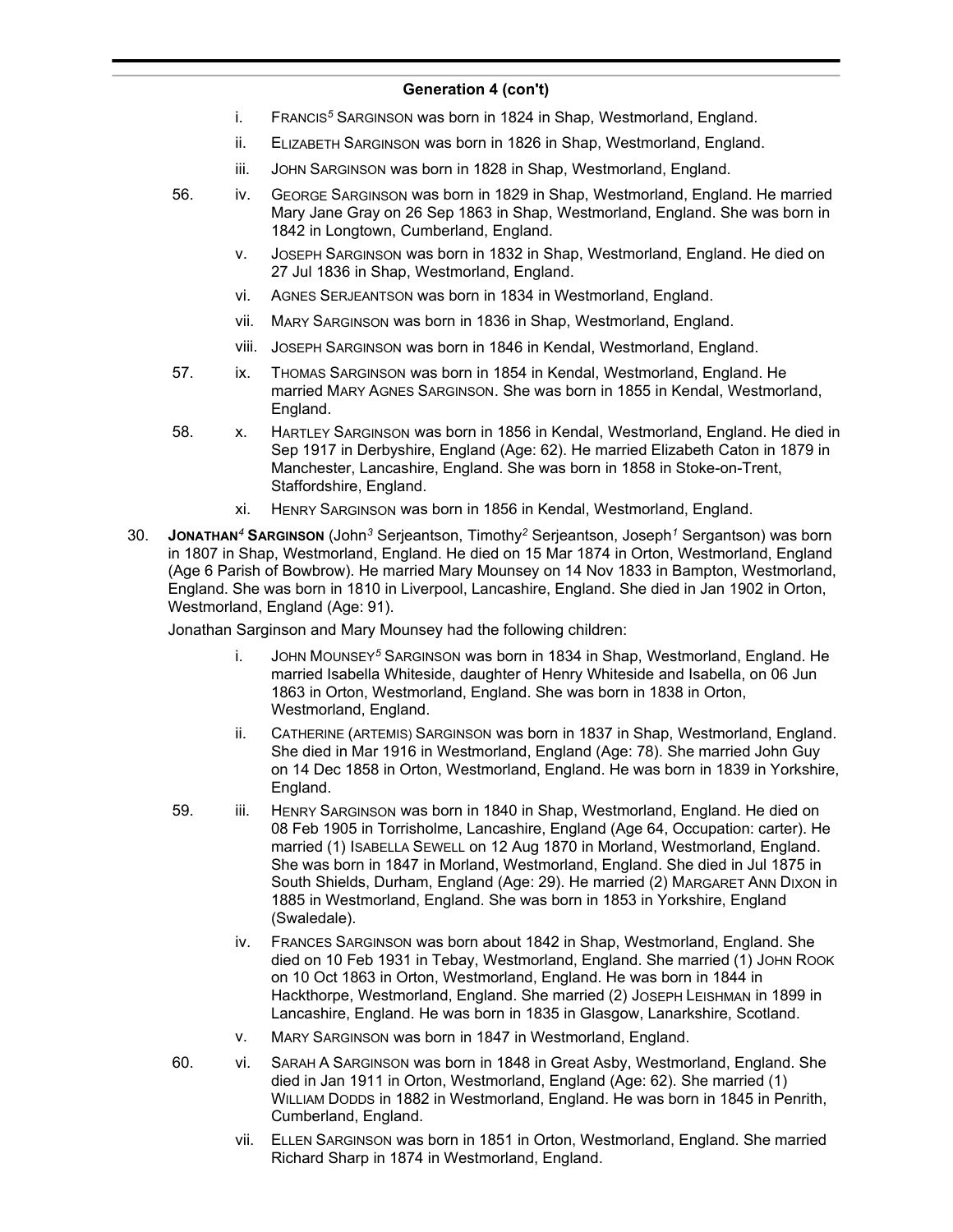31. **JOHN***<sup>4</sup>* **SARGINSON** (John Close*<sup>3</sup>* , John*<sup>2</sup>* , Joseph*<sup>1</sup>* Sergantson) was born in 1811 in Shap, Westmorland, England. He died in 1840 in Shap, Westmorland, England. He married Isabella Moore, daughter of John Moor and Anne, on 23 Sep 1836 in Morland, Westmorland, England. She was born in 1813 in Cliburn, Westmorland, England. She died in 1883.

John Sarginson and Isabella Moore had the following child:

- 61. i. RICHARD*<sup>5</sup>* SARGINSON was born in 1838 in Shap, Westmorland, England. He died in Apr 1913 in Gateshead, Durham, England (Age: 75). He married Margaret Elliott on 10 Sep 1864 in Patterdale, Westmorland, England. She was born in 1839 in Penrith, Cumberland, England. She died in Apr 1902 in Gateshead, Durham, England (Age: 65).
- 32. **RICHARD***<sup>4</sup>* **SARGINSON** (John Close*<sup>3</sup>* , John*<sup>2</sup>* , Joseph*<sup>1</sup>* Sergantson) was born in 1816 in Shap, Westmorland, England. He married Isabella Farrah on 08 Jul 1835 in Morland, Westmorland, England.

Richard Sarginson and Isabella Farrah had the following children:

- i. MARGARET*<sup>5</sup>* SARGINSON was born in 1836 in Morland, Westmorland, England.
- ii. RICHARD SARGINSON was born in 1838 in Morland, Westmorland, England. He died on 23 Nov 1838 in Morland, Westmorland, England.
- 33. **JOHN HAYTON***<sup>4</sup>* **SARGINSON** (William*<sup>3</sup>* , John*<sup>2</sup>* , Joseph*<sup>1</sup>* Sergantson) was born in 1817 in Shap, Westmorland, England. He died in 1845 in Shap, Westmorland, England (Age 28). He married Margaret Hunter in 1839 in South Shields, Durham, England. She was born in 1817.

John Hayton Sarginson and Margaret Hunter had the following children:

- i. ANN*<sup>5</sup>* SARGINSON was born in Oct 1840 in South Shields, Durham, England.
- 62. ii. ROBERT SARGINSON was born in 1845 in Shap, Westmorland, England. He died on 27 Jul 1897 in Kirkby Stephen, Westmorland, England (Age: 52 Innkeeper of the Jolly Farmers Inn). He married Alice Allonby on 10 Aug 1872 in Westmorland, England. She was born in 1852 in Waitby, Westmorland, England.
- 34. **WILLIAM***<sup>4</sup>* **SARGINSON** (William*<sup>3</sup>* , John*<sup>2</sup>* , Joseph*<sup>1</sup>* Sergantson) was born in 1826 in Shap, Westmorland, England. He married Jane Armstrong in 1848 in Westmorland, England. She was born in 1828 in Scotland.

William Sarginson and Jane Armstrong had the following child:

- i. MARY*<sup>5</sup>* SARGINSON was born in 1850 in Westmorland, England.
- 35. **RICHARD***<sup>4</sup>* **SARGINSON** (William*<sup>3</sup>* , John*<sup>2</sup>* , Joseph*<sup>1</sup>* Sergantson) was born in 1830 in Shap, Westmorland, England. He died in Jul 1907 in Westmorland, England (Age: 77). He married Hannah Dent on 22 Aug 1854 in Gretna Green, Dumfries-shire, Scotland. She was born in 1833 in Shap, Westmorland, England.

Richard Sarginson and Hannah Dent had the following children:

- 63. i. ELIZABETH*<sup>5</sup>* SARGINSON was born in 1857 in Shap, Westmorland, England. She died in Apr 1898 in Westmorland, England (Age: 41). She married Thomas Walker on 07 Jun 1877 in Shap, Westmorland, England. He was born in 1857 in Kendal, Westmorland, England.
- 64. ii. JOHN SARGINSON was born in 1861 in Shap, Westmorland, England. He died in Sep 1930 in Westmorland, England (Age: 69). He married Tamar Parkin on 29 Jun 1882 in Shap, Westmorland, England. She was born in 1857 in Morland, Westmorland, England. She died in Jan 1940 in Westmorland, England (Age: 82; QuarterOfYear: Jan-Feb-Mar).
	- iii. JANE ANN SARGINSON was born on 07 Jul 1869 in Shap, Westmorland, England. She died in Sep 1941 in Westmorland, England (Age: 72). She married Matthew Millray on 20 Nov 1889 in Shap, Westmorland, England. He was born in 1865.
- 36. **MATTHEW***<sup>4</sup>* **SARGINSON** (William*<sup>3</sup>* , John*<sup>2</sup>* , Joseph*<sup>1</sup>* Sergantson) was born in 1837 in Shap, Westmorland, England. He died on 14 May 1916 in Westmorland, England (Age 79 Yeoman and JP). He married Elisabeth Lowis in 1860 in Penrith, Cumberland, England. She was born in 1838 in Hardendale, Westmorland, England. She died in Jul 1907 in Shap, Westmorland, England (Age: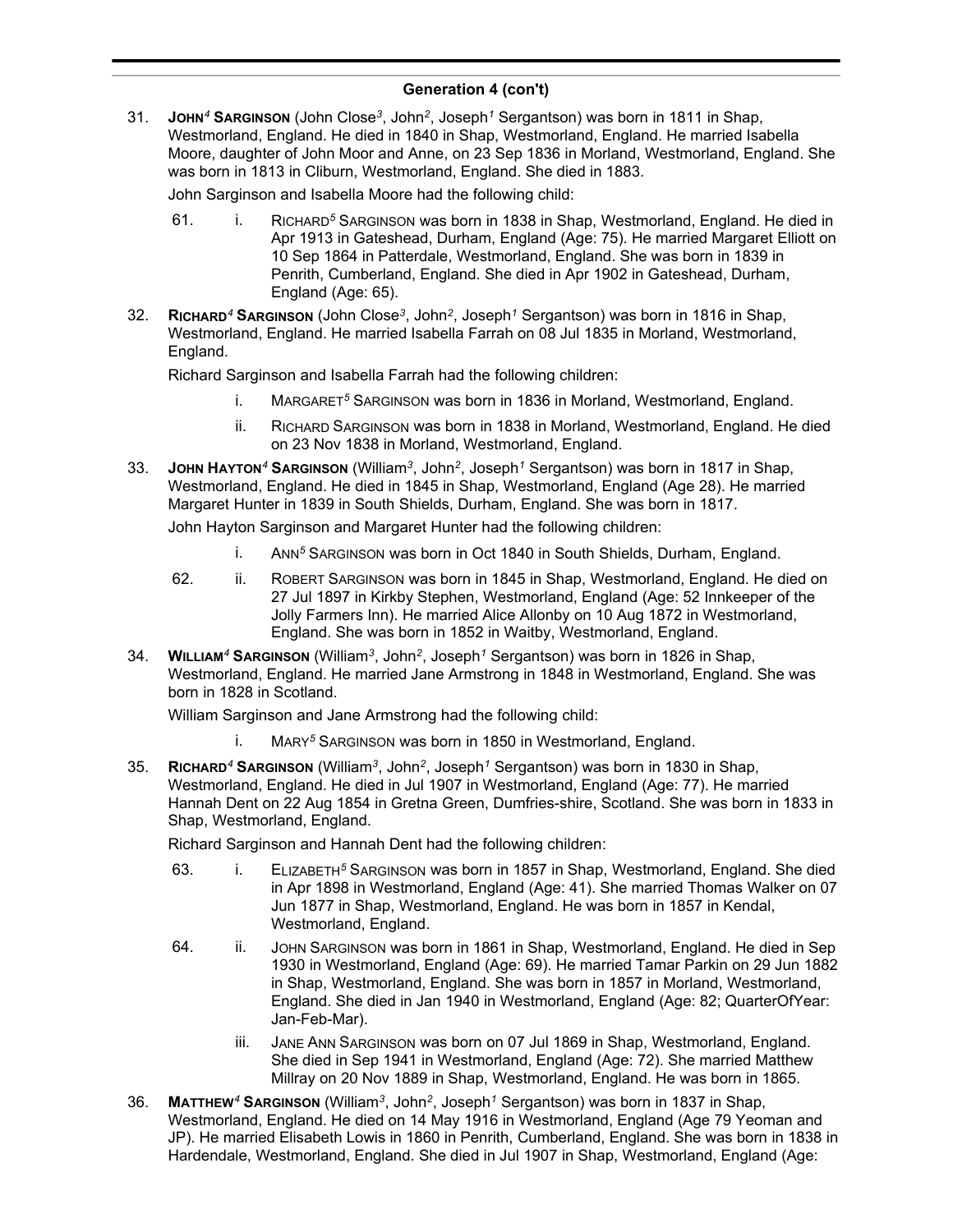#### 69).

Matthew Sarginson and Elisabeth Lowis had the following children:

- 65. i. WILLIAM*<sup>5</sup>* SARGINSON was born in 1861 in Shap, Westmorland, England. He died on 29 Apr 1916 in Lancaster, Lancashire, England (Age: 54; QuarterOfYear: Apr-May-Jun). He married Mary Agness Buck in 1885 in Sedbergh, Yorkshire, England. She was born in 1864 in Sedbergh, Yorkshire, England. She died on 15 Apr 1920 in Lancaster, Lancashire, England.
	- ii. ANN SARGINSON was born in 1867 in Shap, Westmorland, England.
	- iii. MARTHA SARGINSON was born on 09 Mar 1869 in Shap, Westmorland, England. She died on 03 Sep 1942 in Lancaster, Lancashire, England. She married Anthony Fearing on 29 Mar 1893 in Shap, Westmorland, England. He was born on 30 Jan 1868 in Ellel, Lancashire, England.
- 66. iv. MATTHEW SARGINSON was born in 1871 in Shap, Westmorland, England. He died in Oct 1913 in Lancaster, Lancashire, England (Age: 42). He married Jane Ann Titterington, daughter of Thomas Titterington, on 05 Feb 1899 in Lancaster, Lancashire, England. She was born in 1875 in Lancaster, Lancashire, England.
	- v. ELIZABETH SARGINSON was born in 1874 in Shap, Westmorland, England. She died on 17 Jun 1942 in Denton, Lancashire, England. She married Joseph Scott in 1901 in Shap, Westmorland, England. He was born in 1876.

#### **Generation 5**

37. **EUPHEMIA RHODA***<sup>5</sup>* **SARGINSON** (Ewbank*<sup>4</sup>* Sargenson, Ewbank*<sup>3</sup>* Sargenson, Eubank*<sup>2</sup>* Sarjinson, Joseph*<sup>1</sup>* Sergantson) was born in Oct 1841 in Penrith, Cumberland, England. She died on 30 Mar 1931 in Canford Magna, Dorset, England (Age: 89). She married John Rowland on 21 Feb 1866 in Clifton, Gloucestershire, England. He was born in 1839 in Avening, Gloucestershire, England.

John Rowland and Euphemia Rhoda Sarginson had the following children:

- i. AMY E*<sup>6</sup>* ROWLAND was born in 1867 in Stroud, Gloucestershire, England.
- ii. BERTHA M M ROWLAND was born in 1869 in Stroud, Gloucestershire, England.
- iii. ARTHUR ROWLAND was born in 1872 in Stroud, Gloucestershire, England.
- iv. EDITH ROWLAND was born in 1875 in Stroud, Gloucestershire, England.
- v. KATE ROWLAND was born in 1878 in Stroud, Gloucestershire, England.
- vi. GEORGE ROWLAND was born in 1881 in Stroud, Gloucestershire, England.
- 38. **THOMAS***<sup>5</sup>* **SARGINSON** (John*<sup>4</sup>* , Ewbank*<sup>3</sup>* Sargenson, Eubank*<sup>2</sup>* Sarjinson, Joseph*<sup>1</sup>* Sergantson) was born in 1844 in Penrith, Cumberland, England. He died on 03 Feb 1917 in Liverpool, Lancashire, England. He married Margaret Faddy on 25 Jun 1865 in Newcastle Upon Tyne, Northumberland, England. She was born in 1844 in Newcastle Upon Tyne, Northumberland, England.

Thomas Sarginson and Margaret Faddy had the following children:

- i. JOHN WILLIAM*<sup>6</sup>* SARGINSON was born on 21 Mar 1866 in Newcastle Upon Tyne, Northumberland, England. He died in Jul 1872 in Penrith, Cumberland, England.
- 67. ii. ELIZABETH SARGINSON was born on 20 Dec 1867 in Gateshead, Durham, England. She died on 17 Jun 1926 in Blackpool, Lancashire, England. She married (1) THOMAS HENRY BILLSBOROUGH on 30 Jan 1894 in Penrith, Cumberland, England. He was born in 1856 in Preston, Lancashire, England.
	- iii. EMILY MARGARET SARGINSON was born on 30 Dec 1869 in Gateshead, Durham, England. She married an unknown spouse in Jul 1901 in Gateshead, Durham, England.
- 68. iv. THOMAS HENRY SARGINSON was born in 1872 in Gateshead, Durham, England. He died on 18 Oct 1927 in Liverpool, Lancashire, England. He married Helena Wilson on 01 Sep 1896 in Toxteth, Lancashire, England. She was born about 1869 in Liverpool, Lancashire, England.
	- v. JAMES ALFRED SARGINSON was born in 1874 in Penrith, Cumberland, England. He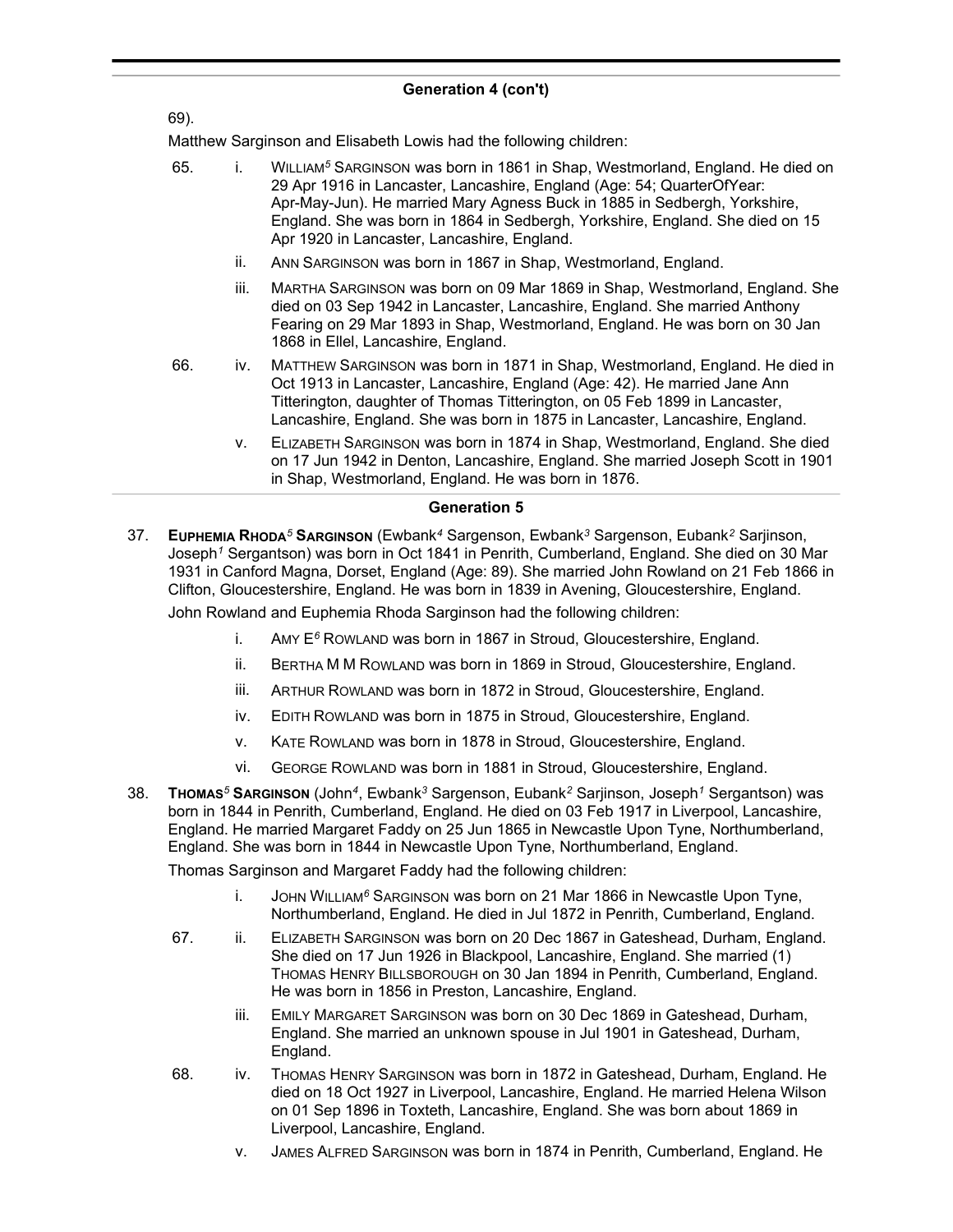#### **Generation 5 (con't)**  $\sum_{i=1}^{n}$

died in Jan 1898 in Penrith, Cumberland, England.

- 69. vi. ARTHUR MACKINTOSH SARGINSON was born in Oct 1875 in Penrith, Cumberland, England. He died in Dec 1937 in Westmorland, England. He married Mary Hannah Whitfield in 1903 in Westmorland, England. She was born on 25 May 1882 in Westmorland, England.
	- vii. LOUISE MARY SARGINSON was born in Oct 1877 in Penrith, Cumberland, England. She died in Jun 1930 in Ruthin, Denbighshire, Wales. She married George Nesfield Pickering in Oct 1913 in Preston, Lancashire, England. He was born about 1882 in Pickering, Yorkshire, England. He died in Jun 1951 in Ruthin, Denbighshire, Wales.
- 70. viii. BERTHA SARGINSON was born in 1879 in Penrith, Cumberland, England. She died in Dec 1938 in Newcastle Upon Tyne, Northumberland, England. She married Marshall Jackson in Jan 1905 in Newcastle Upon Tyne, Northumberland, England. He was born about 1884 in Penrith, Cumberland, England.
	- ix. STANLEY SARGINSON was born in Oct 1880 in Penrith, Cumberland, England. He died in Apr 1900 in Penrith, Cumberland, England.
- 39. **WILLIAM HENRY***<sup>5</sup>* **SARGINSON** (John*<sup>4</sup>* , Ewbank*<sup>3</sup>* Sargenson, Eubank*<sup>2</sup>* Sarjinson, Joseph*<sup>1</sup>* Sergantson) was born in 1850 in Penrith, Cumberland, England. He died on 22 Sep 1924 in Liverpool, Lancashire, England. He married (1) **MARIANNE SARGINSON**. She was born in 1847 in Surrey, England. He married (2) **MARY ELIZABETH ROBERTSHAW** in Jul 1875 in Penrith, Cumberland, England. She was born about 1850 in Penrith, Cumberland, England. She died on 05 May 1892 in Toxteth, Lancashire, England.

William Henry Sarginson and Marianne Sarginson had the following children:

- i. ALEXANDER*<sup>6</sup>* SARGINSON was born in 1857 in Liverpool, Lancashire, England.
- ii. ISABELLA SARGINSON was born in 1870 in Liverpool, Lancashire, England.
- iii. HENRY J SARGINSON was born in 1873 in Liverpool, Lancashire, England.
- iv. ISAAC SARGINSON was born in 1875 in Liverpool, Lancashire, England.

William Henry Sarginson and Mary Elizabeth Robertshaw had the following children:

- v. EVELYN ANNIE SARGINSON was born in Jul 1876 in West Derby, Lancashire, England. She died on 17 Nov 1900 in Toxteth, Lancashire, England (Age 24).
- 71. vi. ETHEL SARGINSON was born in 1879 in Penrith, Cumberland, England. She married James Ralph Peters on 04 Jul 1904 in Toxteth, Lancashire, England. He was born in 1876 in Wigan, Lancashire, England. He died in Oct 1945 in Liverpool, Lancashire, England.
- 40. **MARY ALICE***<sup>5</sup>* **SARGINSON** (John*<sup>4</sup>* , Ewbank*<sup>3</sup>* Sargenson, Eubank*<sup>2</sup>* Sarjinson, Joseph*<sup>1</sup>* Sergantson) was born in 1857 in Penrith, Cumberland, England. She died on 28 Jan 1910 in Bedford, Bedfordshire, England. She married Robinson Parker Graham, son of Thomas Graham and Margret Graham, in Jul 1878 in Penrith, Cumberland, England. He was born in Oct 1855 in Penrith, Cumberland, England. He died on 17 Dec 1937 in Dunstable, Bedfordshire, England.

Robinson Parker Graham and Mary Alice Sarginson had the following children:

- i. EVA ALICE*<sup>6</sup>* GRAHAM was born about 1880 in Harrington, Cumberland, England.
- ii. ANNIE THOMPSON GRAHAM was born in 1887 in Harrington, Cumberland, England.
- 41. **ANNIE***<sup>5</sup>* **SARGINSON** (John*<sup>4</sup>* , Ewbank*<sup>3</sup>* Sargenson, Eubank*<sup>2</sup>* Sarjinson, Joseph*<sup>1</sup>* Sergantson) was born in 1859 in Penrith, Cumberland, England. She married (1) **JOSEPH STEPHENSON** in 1888 in Penrith, Cumberland, England. He was born in 1862 in Penrith, Cumberland, England.

Joseph Stephenson and Annie Sarginson had the following children:

- i. ELSIE*<sup>6</sup>* STEPHENSON was born in 1892 in Penrith, Cumberland, England.
- ii. JOHN WILLIAM STEPHENSON was born in 1894 in Penrith, Cumberland, England.
- 42. **JOHN ALFRED***<sup>5</sup>* **SARGINSON** (John*<sup>4</sup>* , Ewbank*<sup>3</sup>* Sargenson, Eubank*<sup>2</sup>* Sarjinson, Joseph*<sup>1</sup>* Sergantson) was born in 1861 in Penrith, Cumberland, England. He died on 07 Jul 1932 in Penrith, Cumberland, England (Age: 71). He married Kate Robinson on 06 Aug 1886 in Penrith, Cumberland, England. She was born in 1861 in Penrith, Cumberland, England. She died on 13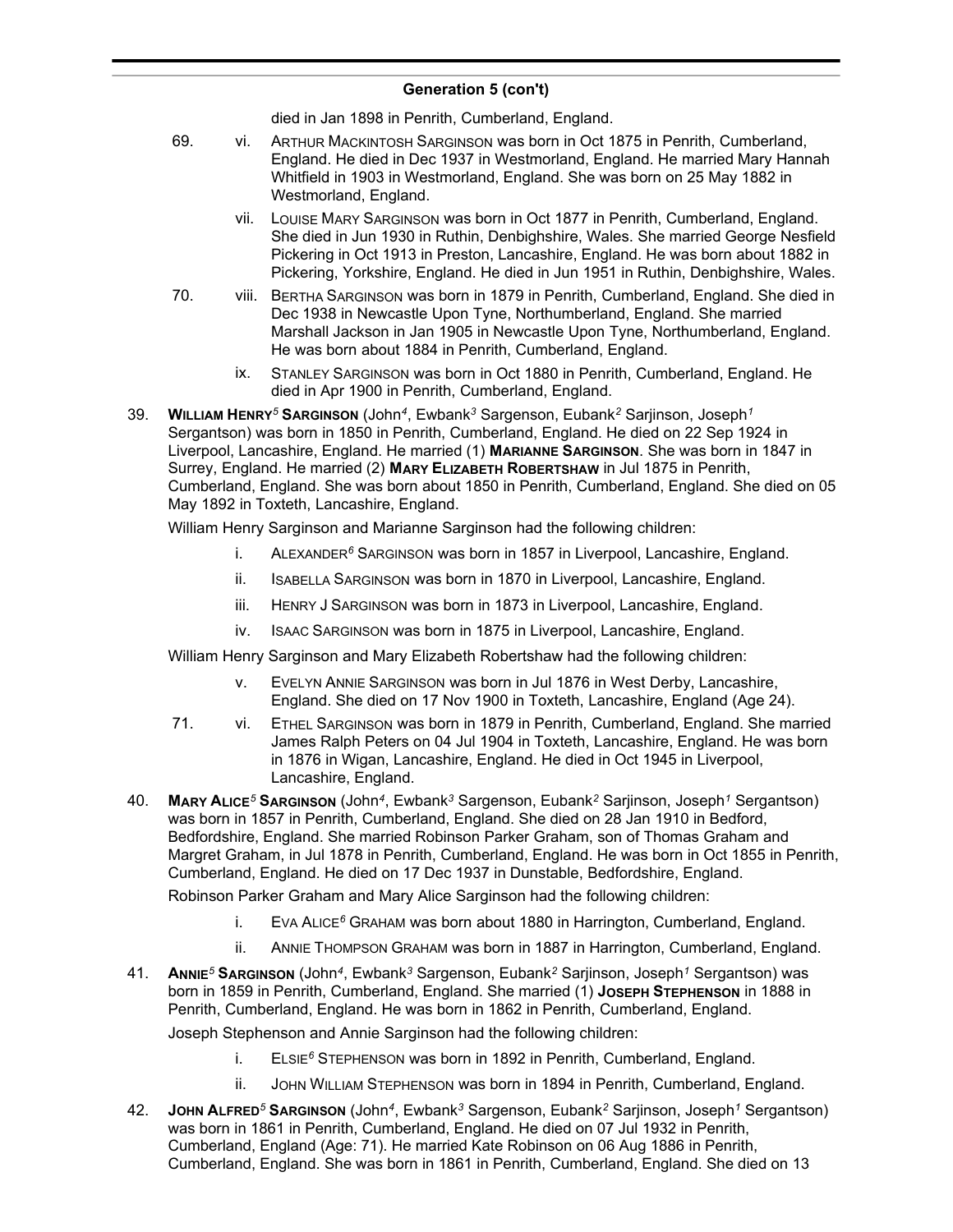Dec 1928 in Penrith, Cumberland, England.

John Alfred Sarginson and Kate Robinson had the following children:

- 72. i. JOHN*<sup>6</sup>* SARGINSON was born on 04 Feb 1887 in Penrith, Cumberland, England. He died on 16 Aug 1957 in Penrith, Cumberland, England (46 Croft Ave Age 70). He married RUTH SARGINSON. She was born on 22 Oct 1900.
	- ii. PERCY SARGINSON was born on 08 Aug 1888 in Penrith, Cumberland, England. He died on 19 Dec 1960 in Carlisle, Cumberland, England.
	- iii. ALFRED SARGINSON was born on 15 May 1892 in Penrith, Cumberland, England. He died on 04 Mar 1943 in Penrith, Cumberland, England. He married Margaret Eleanor Gibson in Jun 1941 in Westmorland, England.
- 43. **JOHN MAWSON***<sup>5</sup>* **SARGINSON** (William James*<sup>4</sup>* , Ewbank*<sup>3</sup>* Sargenson, Eubank*<sup>2</sup>* Sarjinson, Joseph*<sup>1</sup>* Sergantson) was born on 21 Aug 1847 in Manchester, Lancashire, England. He died in Jul 1894 in Salford, Lancashire, England (Age: 47). He married Julia Ann Dixon in 1865 in Cockermouth, Cumberland, England. She was born in 1848 in Cumberland, England.

John Mawson Sarginson and Julia Ann Dixon had the following children:

- i. WILLIAM JAMES*<sup>6</sup>* SARGINSON was born in 1865 in Keswick, Cumberland, England. He married Frances Vaughan on 02 Jun 1889 in Manchester, Lancashire, England (St Mark's Hulme). She was born in 1867 in Wales.
- 73. ii. JANE ELIZABETH SARGINSON was born in 1867 in Penrith, Cumberland, England. She died in Dec 1931 in Glossop, Derbyshire, England (Age: 64). She married (1) CHARLES WILLIAM MCCRONE in 1888 in Salford, Lancashire, England. He was born in 1863 in Penrith, Cumberland, England. She married (2) UNKNOWN BROCKLEHURST.
- 74. iii. IDA SARGINSON was born in 1868 in Penrith, Cumberland, England. She died in Sep 1929 in Southwell, Nottinghamshire, England (Age: 60). She married Arthur Howsin in 1895 in Salford, Lancashire, England. He was born in 1870 in Manchester, Lancashire, England.
- 75. iv. GEORGE DIXON SARGINSON was born in 1870 in Penrith, Cumberland, England. He died on 11 Jul 1948 in Brighton, Sussex, England (Age 78). He married Amy Mary Long on 08 Feb 1897 in Birkenhead, Cheshire, England. She was born in 1877 in Liverpool, Lancashire, England.
	- v. JOHN MAWSON SARGINSON was born in Jul 1871 in Penrith, Cumberland, England.
	- vi. EDWIN SARGINSON was born in 1876 in Penrith, Cumberland, England. He married Ellen Deignan in 1908 in Sydney, New South Wales, Australia.
	- vii. JULIA ANN SARGINSON was born in 1883 in Penrith, Cumberland, England.
- 76. viii. HERBERT SARGINSON was born on 30 Aug 1884 in Penrith, Cumberland, England. He married Bessie M Sparkes in 1913 in Portsmouth, Hampshire, England. She was born on 18 Nov 1884.
- 44. **NATHALIE MARY***<sup>5</sup>* **SARGINSON** (William James*<sup>4</sup>* , Ewbank*<sup>3</sup>* Sargenson, Eubank*<sup>2</sup>* Sarjinson, Joseph*<sup>1</sup>* Sergantson) was born on 01 Jul 1883 in Penrith, Cumberland, England. She died on 30 Oct 1972 in Penrith, Cumberland, England. She married Robert Irving in Jan 1905 in Penrith, Cumberland, England. He was born on 19 Apr 1880 in Penrith, Cumberland, England.

Robert Irving and Nathalie Mary Sarginson had the following children:

- i. IRENE<sup>6</sup> IRVING was born about 1906 in Penrith, Cumberland, England.
- ii. GEORGE SARGINSON IRVING was born about 1910 in Penrith, Cumberland, England.
- 45. **TIMOTHY***<sup>5</sup>* **SARGINSON** (Thomas*<sup>4</sup>* , Isaac*<sup>3</sup>* , Timothy*<sup>2</sup>* Serjeantson, Joseph*<sup>1</sup>* Sergantson) was born on 13 Apr 1857 in Stainton, Cumberland, England. He married Elizabeth Wilson in 1883 in Penrith, Cumberland, England. She was born in 1863 in Melmerby, Cumberland, England.

Timothy Sarginson and Elizabeth Wilson had the following children:

i. THOMAS WILLIAM*<sup>6</sup>* SARGINSON was born in 1885 in Newbiggin, Cumberland, England. He died on 30 Nov 1917 in Yerushalayim, Israel (Palestine and was a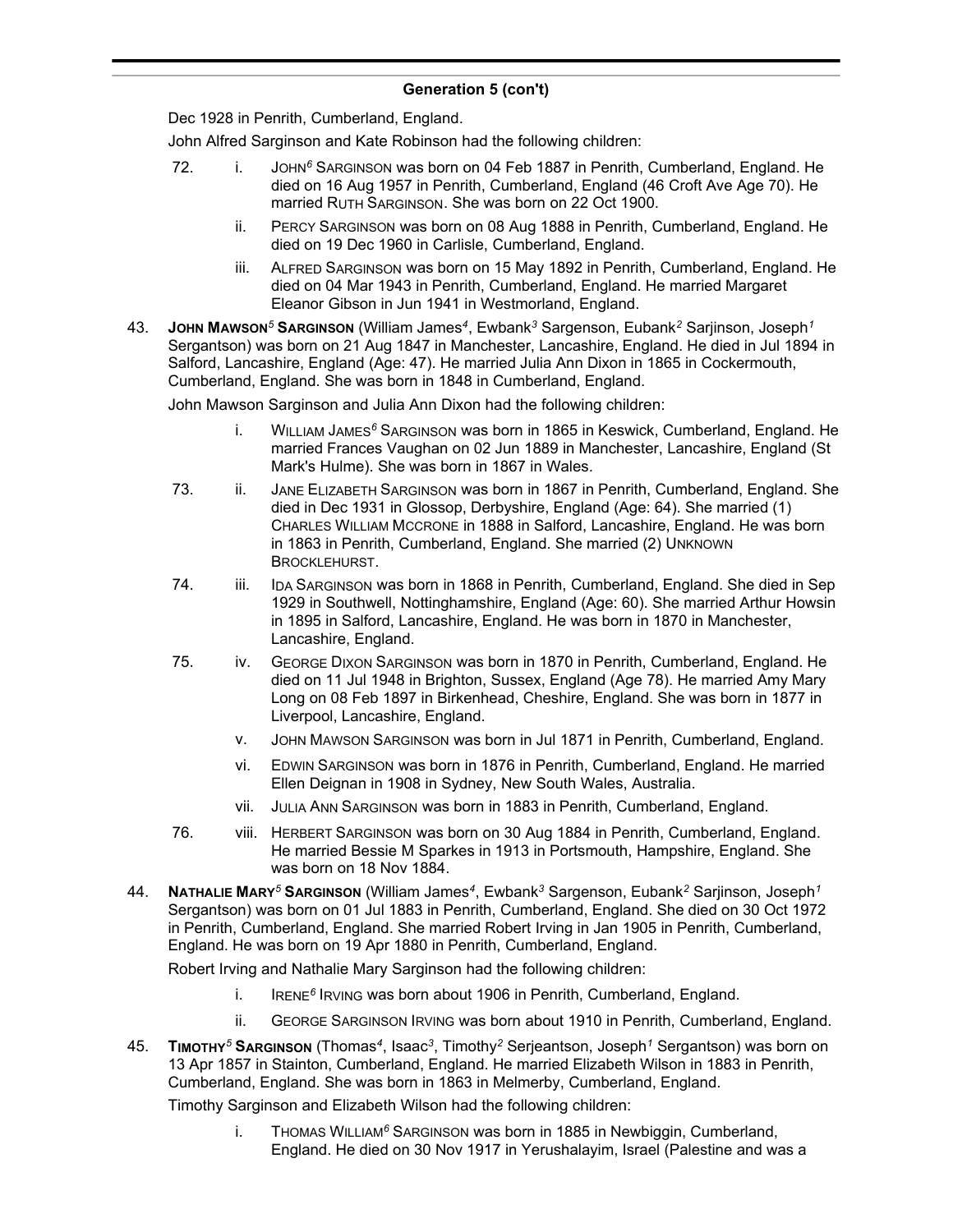private). He married Annie Sarginson in 1910 in Westmorland, England (West Ward). She was born in 1887 in Cliburn, Westmorland, England.

- ii. JONATHAN WILSON SARGINSON was born in 1886 in Dacre, Cumberland, England. He died on 10 Dec 1943 in Westmorland, England. He married Daisy Little, daughter of Thomas Andrew Little and Elizabeth Little, in Dec 1919 in Westmorland, England. She was born on 01 Jul 1894 in Westmorland, England.
- iii. ISAAC SARGINSON was born in 1889 in Dacre, Cumberland, England. He married Isabella Little in Jun 1926 in Whitehaven, Cumberland, England.
- iv. STANLEY SARGINSON was born in 1893 in Eamont Bridge, Westmorland, England. He died on 20 Jul 1961 in Westmorland, England. He married Sarah E Parkin in Sep 1919 in Westmorland, England. She was born on 10 Jul 1891.
- 77. v. ERNEST SARGINSON was born on 24 Oct 1896 in Langwathby, Cumberland, England. He died on 06 Aug 1965 in Settle, Yorkshire, England. He married Sarah Beatham on 17 Aug 1915 in Settle, Yorkshire, England. She was born on 16 Aug 1889.
	- vi. SIDNEY SARGINSON was born in 1901 in Langwathby, Cumberland, England.
	- vii. FLORENCE MAY SARGINSON was born in 1904 in Langwathby, Cumberland, England.
- 46. **THOMAS***<sup>5</sup>* **SARGINSON** (Thomas*<sup>4</sup>* , Isaac*<sup>3</sup>* , Timothy*<sup>2</sup>* Serjeantson, Joseph*<sup>1</sup>* Sergantson) was born in 1859 in Stainton, Cumberland, England. He died on 10 May 1924 in Cumberland, England. He married Jane Edgar in Jan 1887 in Carlisle, Cumberland, England. She was born in 1866 in Rockcliffe, Cumberland, England.

Thomas Sarginson and Jane Edgar had the following children:

- 78. i. AGNES OLIVE*<sup>6</sup>* SARGENSON was born on 17 Feb 1893 in Westmorland, England. She died on 21 Apr 1988 in Louth, Lincolnshire, England. She married Norman Lee in Mar 1922 in Penrith, Cumberland, England. He was born on 13 Feb 1894.
	- ii. HELENA CROSSFIELD SARGINSON was born on 04 May 1895 in Westmorland, England. She died on 06 Feb 1983 in Penrith, Cumberland, England. She married Spencer Armstrong in Dec 1930 in Penrith, Cumberland, England. He was born on 29 Nov 1896.
	- iii. THOMAS EDGAR SARGINSON was born in Oct 1904 in Penrith, Cumberland, England. He married Winifred Rishton in Jun 1933 in Kendal, Westmorland, England. She was born in Oct 1907 in Kendal, Westmorland, England.
	- iv. WINIFRED JEAN SARGINSON was born on 12 May 1907 in Penrith, Cumberland, England. She died in Nov 2004 in Carlisle, Cumberland, England.
- 47. **ISAAC***<sup>5</sup>* **SARGINSON** (Thomas*<sup>4</sup>* , Isaac*<sup>3</sup>* , Timothy*<sup>2</sup>* Serjeantson, Joseph*<sup>1</sup>* Sergantson) was born in 1864 in Dacre, Cumberland, England. He married Mary Jane Armstrong in 1893 in Penrith, Cumberland, England. She was born in 1872 in Melmerby, Cumberland, England.

Isaac Sarginson and Mary Jane Armstrong had the following children:

- i. FREDERICK*<sup>6</sup>* SARGINSON was born on 03 Jun 1896 in Stainton, Cumberland, England. He married Ada Bellas in Sep 1921 in Westmorland, England. She was born on 03 Apr 1900.
- 79. ii. THOMAS SARGINSON was born on 05 May 1898 in Stainton, Cumberland, England. He died in Sep 1970 in Penrith, Cumberland, England (Age: 72). He married Ellen J Foster in 1918 in Penrith, Cumberland, England. She was born on 18 Dec 1898.
- 80. iii. ARTHUR SARGINSON was born on 10 Jun 1901 in Dacre, Cumberland, England. He died in Sep 1974 in Penrith, Cumberland, England (Age: 73). He married MARY SARGINSON. She was born on 19 Jul 1905.
- 48. **WILLIAM***<sup>5</sup>* **SARGINSON** (Thomas*<sup>4</sup>* , Isaac*<sup>3</sup>* , Timothy*<sup>2</sup>* Serjeantson, Joseph*<sup>1</sup>* Sergantson) was born in 1862 in Dacre, Cumberland, England. He married **SARAH JANE HUTTON**. She was born in 1867 in Carlisle, Cumberland, England.

William Sarginson and Sarah Jane Hutton had the following children:

81. i. GEORGE<sup>6</sup> SARGINSON was born on 28 Feb 1895 in Carlisle, Cumberland, England.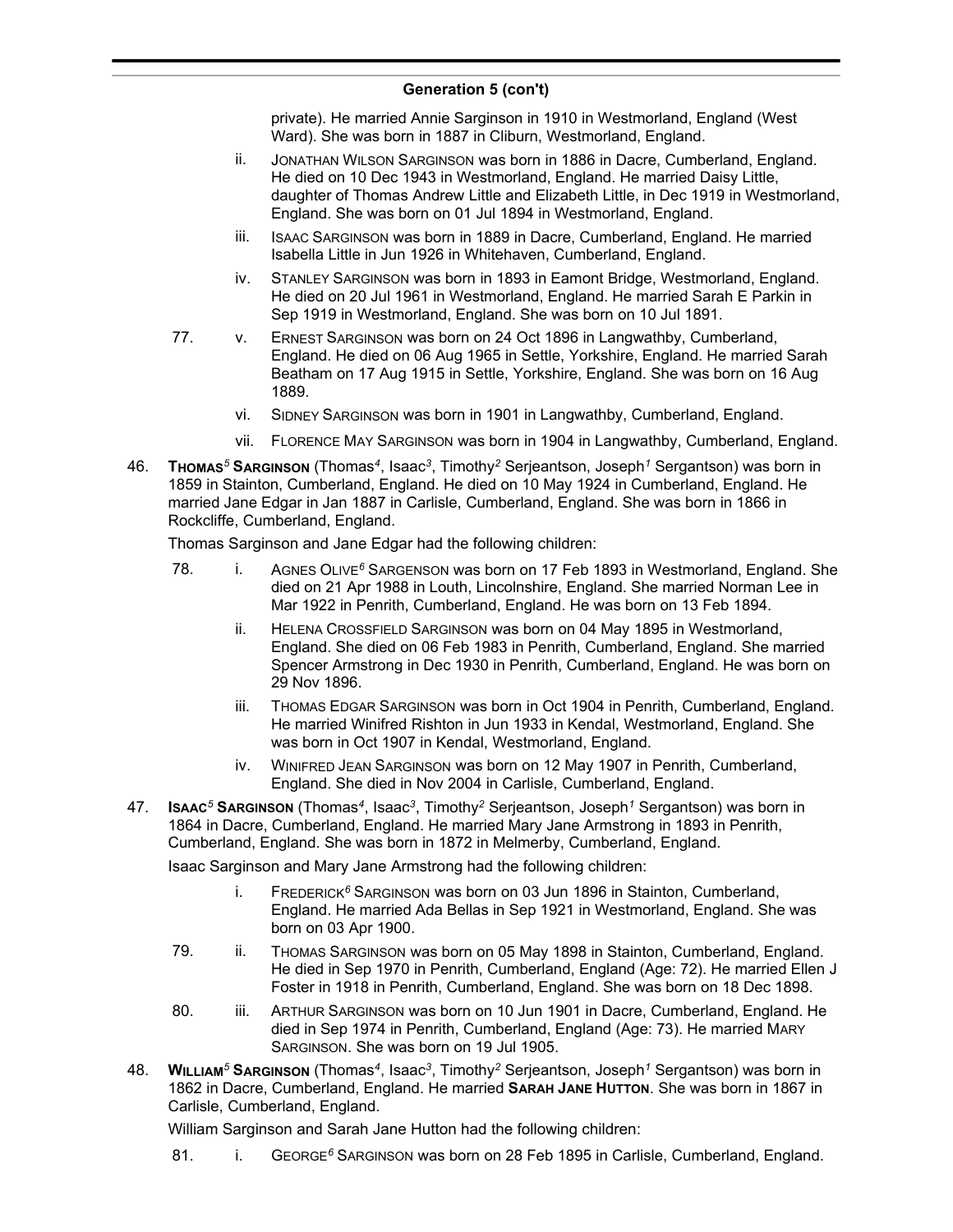He died in Dec 1974 in Carlisle, Cumberland, England (Age: 79). He married (1) AGNES CALDER in 1920 in Carlisle, Cumberland, England. She was born in 1896. She died in 1931 in Carlisle, Cumberland, England. He married (2) MARY B WHIGHTMAN in 1932 in Carlisle, Cumberland, England. She was born on 16 Feb 1899.

- ii. JOHN SARGINSON was born in 1897 in Carlisle, Cumberland, England.
- iii. BERTHA SARGINSON was born in 1899 in Carlisle, Cumberland, England.
- 82. iv. HENRY JOHNSTON SARGINSON was born on 03 Nov 1900 in Carlisle, Cumberland, England. He died in 1971 in Wigton, Cumberland, England. He married Rachel Story in 1928 in Carlisle, Cumberland, England. She was born on 10 Feb 1905.
	- v. HANNAH HUTTON SARGINSON was born in 1903 in Carlisle, Cumberland, England.
	- vi. MARGERTT SARGINSON was born in 1905 in Carlisle, Cumberland, England.
	- vii. SARAH JANE SARGINSON was born in 1907 in Carlisle, Cumberland, England.
	- viii. THOMAS ROBSON SARGINSON was born on 16 Jan 1908. He married GLADYS. She was born on 18 Mar 1912.
	- ix. PERCY SARGINSON was born in 1909 in Carlisle, Cumberland, England.
- 83. x. WILLIAM JAMES SARGINSON was born in 1887 in Carlisle, Cumberland, England. He married ISABELLA. She was born in 1889 in Kelso, Roxburghshire, Scotland.
- 84. xi. JOSEPH JOHNSTON SARGINSON was born on 22 Jan 1889 in Carlisle, Cumberland, England. He died in Jun 1948 in Winnipeg, Manitoba, Canada. He married Eliza Anderson in 1909 in Cumberland, England. She was born in Scotland.
	- xii. HERBERT STANLEY SARGINSON was born on 01 Feb 1891 in Carlisle, Cumberland, England. He died on 29 Oct 1964 in Newcastle Upon Tyne, Northumberland, England (Age 73). He married Ethel Reay in 1914 in South Shields, Durham, England. She was born on 12 Feb 1891. She died.
- 85. xiii. ROBERT SARGINSON was born on 27 Dec 1892 in Carlisle, Cumberland, England. He married Mary J Thompson in Apr 1915 in Carlisle, Cumberland, England. She was born on 28 Nov 1890.
- 49. **JOSEPH***<sup>5</sup>* **SARGINSON** (Thomas*<sup>4</sup>* , Isaac*<sup>3</sup>* , Timothy*<sup>2</sup>* Serjeantson, Joseph*<sup>1</sup>* Sergantson) was born in 1848 in Stainton, Cumberland, England. He died on 26 Jan 1924 in Westmorland, England (Age 75). He married Agnes Newton in 1874 in Westmorland, England. She was born in 1853 in Great Strickland, Westmorland, England.

Joseph Sarginson and Agnes Newton had the following children:

- 86. i. HENRY*<sup>6</sup>* SARGINSON was born in 1876 in Stainton, Cumberland, England. He died in Jul 1913 in Westmorland, England (Age: 37/West Ward). He married Eliza (Bessie) Baxter in 1901 in Penrith, Cumberland, England. She was born about 1885.
	- ii. THOMAS SARGINSON was born in 1878 in Stainton, Cumberland, England.
- 87. iii. WILLIAM SARGINSON was born on 02 May 1880 in Penrith, Cumberland, England. He died on 27 Jan 1952 in Carlisle, Cumberland, England. He married Mary Frances Hunter on 05 Jul 1905 in Pendlebury, Lancashire, England. She was born on 04 May 1881.
	- iv. JOSEPH SARGINSON was born in 1883 in Westmorland, England.
	- v. JOHN NEWTON SARGINSON was born in 1885 in Westmorland, England. He died on 03 May 1927 in Westmorland, England. He married Dorothy Forrester in 1924 in Westmorland, England (West Ward).
	- vi. ISAAC SARGINSON was born on 01 Sep 1887 in Westmorland, England. He died on 03 Sep 1961 in Westmorland, England. He married ISABELL. She was born on 03 Apr 1898.
- 50. **WILLIAM WHITFIELD***<sup>5</sup>* **SARGINSON** (Isaac*<sup>4</sup>* , Isaac*<sup>3</sup>* , Timothy*<sup>2</sup>* Serjeantson, Joseph*<sup>1</sup>* Sergantson) was born in 1853 in Farlam, Cumberland, England. He died on 13 Jun 1930 in Keighley, Yorkshire, England (306 Skipton Rd). He married Hannah Maria Lightfoot on 17 Mar 1877 in Kendal,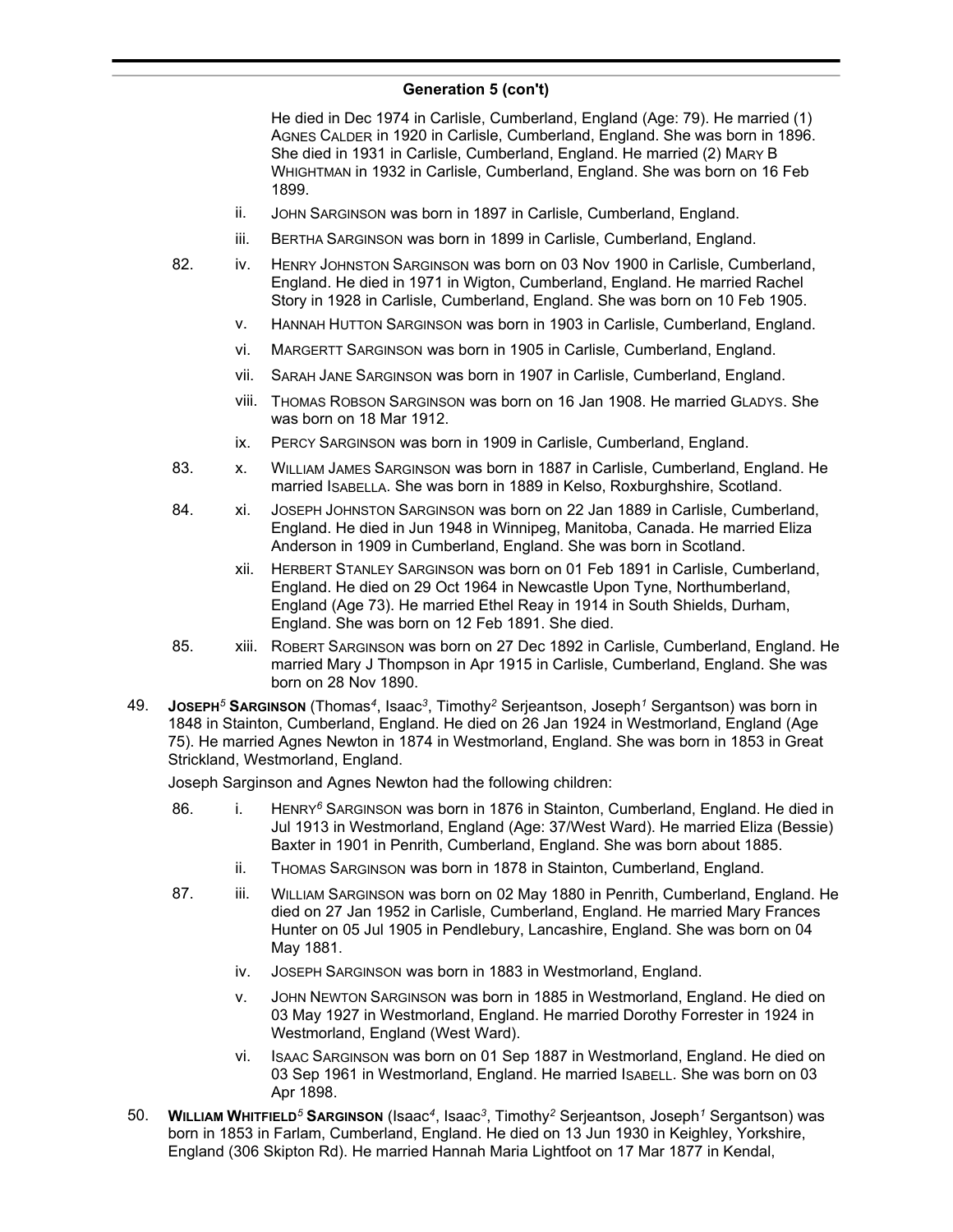Westmorland, England. She was born in 1854 in Kendal, Westmorland, England.

William Whitfield Sarginson and Hannah Maria Lightfoot had the following children:

- i. THEODORE WILLIAM*<sup>6</sup>* SARGINSON was born in 1878 in Kendal, Westmorland, England.
- ii. JESSIE SARGINSON was born in 1880 in Kendal, Westmorland, England.
- iii. LILIAN MAY SARGINSON was born in 1884 in Kendal, Westmorland, England. She died on 09 Nov 1964 in Keighley, Yorkshire, England (Age 81 306 Skipton Rd).
- 88. iv. BASIL LIGHTFOOT SARGINSON was born on 19 Oct 1887 in Kendal, Westmorland, England. He died on 02 Mar 1957 in Kendal, Westmorland, England (5 Aithwaite). He married Sarah Jane Simpson on 26 Dec 1910 in Kendal, Westmorland, England (Parish Cherch Birnside). She was born on 10 Mar 1889 in Shap, Westmorland, England. She died on 19 Mar 1961 in Kendal, Westmorland, England (Age: 72; QuarterOfYear: Jan-Feb-Mar).
- 51. **THOMAS J** *<sup>5</sup>* **SARGINSON** (Isaac*<sup>4</sup>* , Isaac*<sup>3</sup>* , Timothy*<sup>2</sup>* Serjeantson, Joseph*<sup>1</sup>* Sergantson) was born in 1871 in Carlisle, Cumberland, England. He died on 14 Jul 1933 in Newcastle Upon Tyne, Northumberland, England (Age 62). He married (1) **CHARLOTTE NIGHTINGALE**, daughter of Edwin Nightingale and Henrietta, on 09 Aug 1896 in Penrith, Cumberland, England. She was born on 28 Jun 1870 in Broad Chalke, Wiltshire, England. She died in 1921 in Newcastle Upon Tyne, Northumberland, England. He married (2) **ANNIE FANNING WILSON** in 1922 in Newcastle Upon Tyne, Northumberland, England.

Thomas J Sarginson and Charlotte Nightingale had the following children:

- i. FRED*<sup>6</sup>* SARGINSON was born on 24 Feb 1899 in Wallsend, Northumberland, England. He died in Dec 1979 in Whitley Bay, Northumberland, England (Age: 80).
- ii. EDWIN SARGINSON was born on 01 Jan 1907 in Wallsend, Northumberland, England. He died in Sep 1981 in Whitley Bay, Northumberland, England (75 Whitley Rd Age: 74). He married Elva Temperton, daughter of John W Temperton and Margaret Temperton, in 1949 in Newcastle Upon Tyne, Northumberland, England. She was born on 23 May 1913 in Tynemouth, Northumberland, England.
- 52. **WILLIAM***<sup>5</sup>* **SARGINSON** (Timothy*<sup>4</sup>* , William*<sup>3</sup>* Serjeantson, Timothy*<sup>2</sup>* Serjeantson, Joseph*<sup>1</sup>* Sergantson) was born in 1858 in Old Hutton, Westmorland, England. He died in Oct 1922 in Barrow-In-Furness, Lancashire, England. He married Ann Addison in Apr 1881 in Westmorland, England. She was born in 1858 in Colby, Westmorland, England.

William Sarginson and Ann Addison had the following children:

- i. ELEANOR*<sup>6</sup>* SARGINSON was born in 1882 in Barrow-In-Furness, Lancashire, England.
- ii. ROSE HANNAH SARGINSON was born in 1885 in Barrow, Lancashire, England.
- iii. ALICE A SARGINSON was born in 1888 in Barrow, Lancashire, England. She died on 25 Jan 1933 in Barrow-In-Furness, Lancashire, England. She married Hugh Dewar McIntyre in Jan 1913 in Barrow-In-Furness, Lancashire, England. He was born on 13 Mar 1885. He died in Jul 1964 in Barrow-In-Furness, Lancashire, England.
- iv. FREDERICK WILLIAM SARGINSON was born on 13 Mar 1891 in Barrow-In-Furness, Lancashire, England. He died in Jan 1973 in Croydon, Surrey, England. He married EDITH SARGINSON. She was born on 24 Sep 1891. She died in Apr 1970 in Barrow-In-Furness, Lancashire, England.
- 53. **EDWARD***<sup>5</sup>* **SARGINSON** (Nathan*<sup>4</sup>* , William*<sup>3</sup>* Serjeantson, Timothy*<sup>2</sup>* Serjeantson, Joseph*<sup>1</sup>* Sergantson) was born in 1848 in Kendal, Westmorland, England. He died in Jul 1915 in Kendal, Westmorland, England (Age: 67). He married Elizabeth Langhorn in 1871 in Kendal, Westmorland, England. She was born in 1853 in New Hutton, Westmorland, England. She died in Apr 1912 in Kendal, Westmorland, England (Age: 59).

Edward Sarginson and Elizabeth Langhorn had the following children:

i. AGNES*<sup>6</sup>* SARGINSON was born in 1871 in Kendal, Westmorland, England. She died on 19 Mar 1932 in Bowness-On-Windermere, Westmorland, England. She married Thomas Boow in 1893 in Kendal, Westmorland, England. He was born in 1873 in Cartmel, Lancashire, England.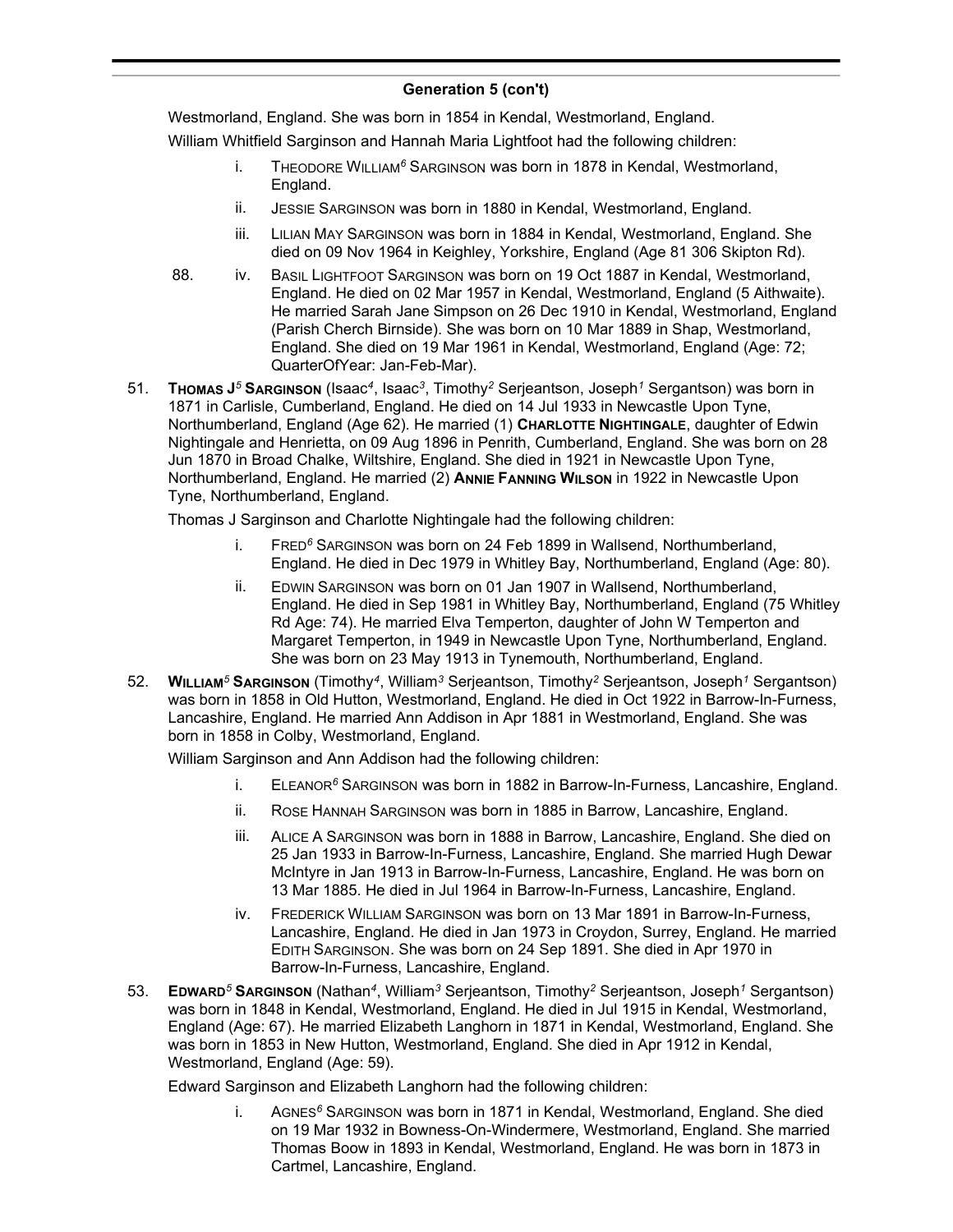- 89. ii. EDWARD LANGHORN SARGINSON was born in 1873 in Kendal, Westmorland, England. He died in Apr 1913 in Kendal, Westmorland, England (Age: 39). He married Eleanor Wilson on 16 Nov 1896 in Barbon, Westmorland, England. She was born in 1873 in Barbon, Westmorland, England.
- 90. iii. NATHAN SARGINSON was born on 05 Nov 1875 in Kendal, Westmorland, England. He died in Mar 1943 in Westmorland, England (Age: 67). He married Sarah Agnes Thexton in 1897 in Kendal, Westmorland, England. She was born on 07 Aug 1879 in Windermere, Westmorland, England. She died in Mar 1965 in Westmorland, England (Age: 84).
- 91. iv. TIMOTHY SARGINSON was born in 1880 in Kentmere, Westmorland, England. He died on 12 Mar 1931 in Windermere, Westmorland, England. He married Hannah Boow on 28 Jul 1900 in Windermere, Westmorland, England. She was born on 22 Jan 1879 in Ulverston, Lancashire, England. She died on 12 Jan 1954 in Westmorland, England.
	- v. ALICE SARGINSON was born on 05 Apr 1881 in Kendal, Westmorland, England. She died in Mar 1963 in Westmorland, England (Age: 81). She married Colburn in Jul 1912 in Kendal, Westmorland, England.
	- vi. WILLIAM SARGINSON was born on 06 Jan 1884 in Kendal, Westmorland, England. He died in Jan 1909 in Kendal, Westmorland, England (Age: 25).
	- vii. LENA ELIZABETH SARGINSON was born on 15 Aug 1885 in Kendal, Westmorland, England. She died on 14 May 1954 in Windermere, Westmorland, England. She married Herbert Fell Holmes on 10 Oct 1906 in Windermere, Westmorland, England. He was born on 17 Jun 1884.
	- viii. ANNIE SARGINSON was born on 20 Oct 1885 in Kendal, Westmorland, England (registered in 1884). She died in Mar 1945 in Westmorland, England (Age: 61). She married John W Park in Jul 1915 in Kendal, Westmorland, England. He was born on 18 Dec 1892.
	- ix. ELEANOR SARGINSON was born on 11 Oct 1886 in Kendal, Westmorland, England. She died on 11 Feb 1944 in Windermere, Westmorland, England. She married Joshua Bishpam in 1910 in Kendal, Westmorland, England. He was born on 30 Dec 1889.
	- x. MARGARET ALICE SARGINSON was born in 1888 in Kendal, Westmorland, England.
	- xi. NELLIE SARGINSON was born on 21 Sep 1888 in Kendal, Westmorland, England. She died on 23 Dec 1977 in Kendal, Westmorland, England (Age: 89). She married Francis William Snaith on 30 Aug 1914 in Crook, Westmorland, England. He was born in 1891 in Westmorland, England.
- 92. xii. PERCY SARGINSON was born on 03 Apr 1889 in Kendal, Westmorland, England. He died in Sep 1949 in Westmorland, England (Age: 60). He married Margaret Lyon in 1909 in Kendal, Westmorland, England. She was born on 11 Sep 1886 in Windermere, Westmorland, England.
	- xiii. JANE SARGINSON was born in 1891 in Westmorland, England.
	- xiv. FANNIE SARGINSON was born on 09 Mar 1891 in Crook, Westmorland, England. She died on 21 Apr 1966 in Carnforth, Lancashire, England (Age 75). She married Walter Link in Jul 1913 in Kendal, Westmorland, England. He was born on 01 Apr 1891.
- 93. xv. WILLIAM LANGHORN SARGINSON was born on 01 Nov 1892 in Crook, Westmorland, England. He died on 14 Dec 1973 in Telford, Shropshire, England (Age 81). He married Marjorie C Abram in 1922 in Hardingstone, Northamptonshire, England. She was born on 18 Dec 1895.
	- xvi. MARY ALICE SARGINSON was born in 1893 in Westmorland, England.
- 94. xvii. EDDIE SARGINSON was born on 27 Sep 1895 in Crook, Westmorland, England. He died on 24 Aug 1956 in Cumberland, England (Age 60). He married Alice Ann Moon in 1924 in Kendal, Westmorland, England. She was born on 17 Jun 1900 in Crook, Westmorland, England. She died on 18 Oct 1997 in Lancaster, Lancashire, England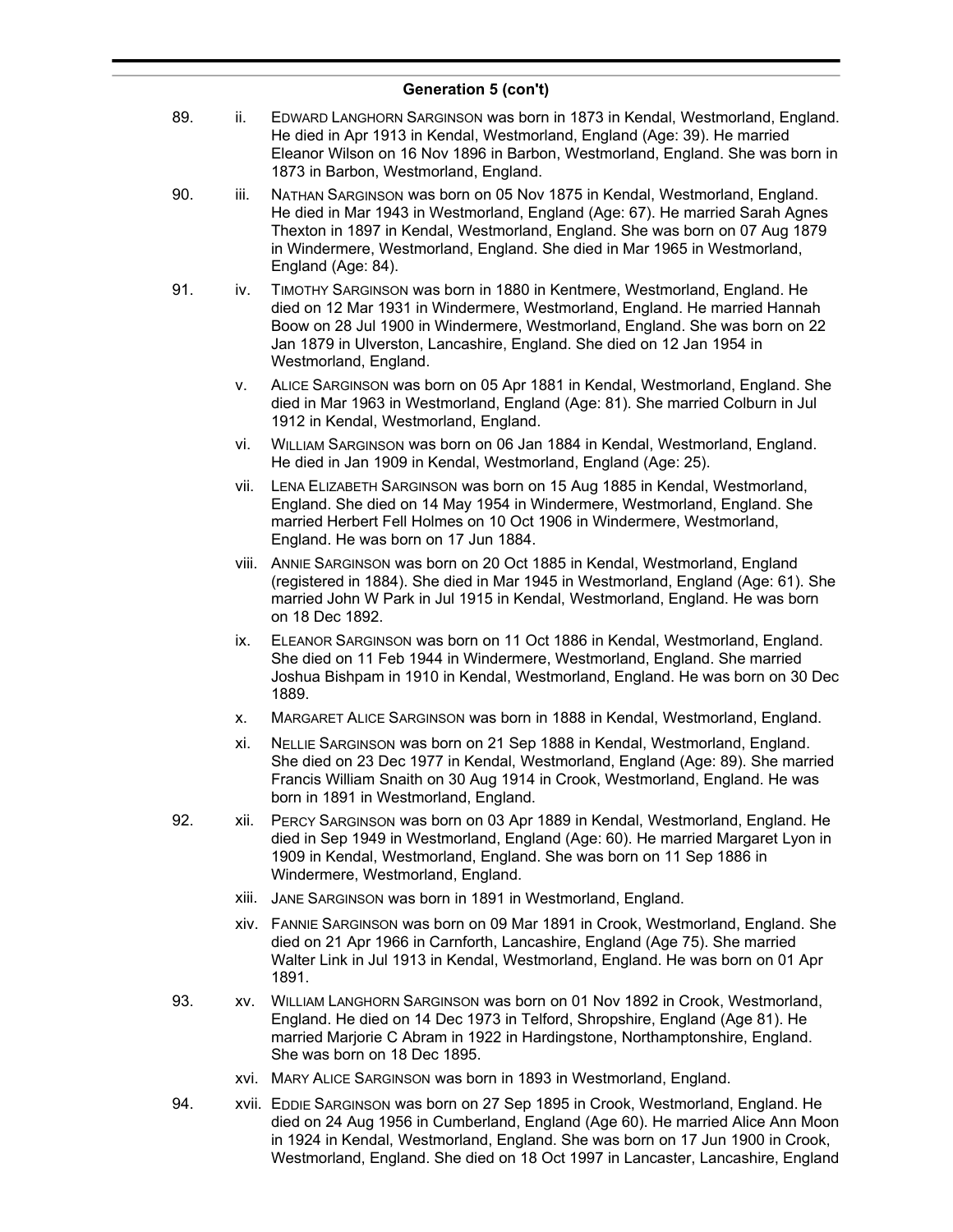(Age 97).

- xviii. ERNEST VICTOR SARGINSON was born on 26 Jan 1898 in Crook, Westmorland, England. He died on 24 Mar 1958 in Kendal, Westmorland, England (Windermere Rd).
- 54. **TIMOTHY***<sup>5</sup>* **SARGINSON** (Nathan*<sup>4</sup>* , William*<sup>3</sup>* Serjeantson, Timothy*<sup>2</sup>* Serjeantson, Joseph*<sup>1</sup>* Sergantson) was born in 1850 in Kendal, Westmorland, England. He died in Dec 1920 in Kendal, Westmorland, England (Age: 70). He married Margaret Paisley, daughter of Edward Fawcett and Elizabeth Fawcett, in 1880 in Kendal, Westmorland, England. She was born on 04 Mar 1857 in New Hutton, Westmorland, England (married Fawcett). She died in Dec 1943 in Westmorland, England (Age: 88).

Timothy Sarginson and Margaret Paisley had the following children:

- i. BESSIE*<sup>6</sup>* SARGISON was born in 1875 in Kendal, Westmorland, England.
- ii. AGNES SARGINSON was born in 1878 in Kendal, Westmorland, England.
- iii. MINNIE SARGINSON was born on 06 Mar 1883 in Kendal, Westmorland, England. She died on 18 Mar 1955 in Kendal, Westmorland, England. She married Walter Dalzell on 22 May 1912 in Kendal, Westmorland, England (Crook parish church). He was born in 1883.
- 95. iv. NATHAN SARGINSON was born on 31 Oct 1886 in Kendal, Westmorland, England. He died in Mar 1971 in Westmorland, England (Age: 83). He married Alice Marian Dixon in 1910 in Kendal, Westmorland, England. She was born on 12 Mar 1885 in Kendal, Westmorland, England. She died in Sep 1979 in Kendal, Westmorland, England (Age: 94).
- 55. **NATHAN***<sup>5</sup>* **SARGINSON** (Nathan*<sup>4</sup>* , William*<sup>3</sup>* Serjeantson, Timothy*<sup>2</sup>* Serjeantson, Joseph*<sup>1</sup>* Sergantson) was born in 1855 in Old Hutton, Westmorland, England. He died in Sep 1917 in Kendal, Westmorland, England (Age: 62). He married Sarah Jane Hodgson in Oct 1879 in Kendal, Westmorland, England. She was born in 1858 in Westmorland, England.

Nathan Sarginson and Sarah Jane Hodgson had the following children:

- 96. i. NATHAN<sup>6</sup> SARGINSON was born on 26 Mar 1880 in Kendal, Westmorland, England. He died in Jun 1960 in Westmorland, England (Age: 80). He married Jane Taylor in 1919 in Kendal, Westmorland, England. She was born on 25 Mar 1885.
- 97. ii. JOHN SARGINSON was born in Jun 1882 in Kendal, Westmorland, England. He died in Jun 1958 in Westmorland, England (Age: 76). He married Laura Harrison in 1905 in Kendal, Westmorland, England. She was born on 07 Sep 1883 in Kendal, Westmorland, England.
- 98. iii. WILLIAM SARGINSON was born on 23 Sep 1884 in Kendal, Westmorland, England. He died on 26 Aug 1956 in Westmorland, England (Age 71). He married Elizabeth Ann Mark in 1924 in Kendal, Westmorland, England. She was born on 13 Aug 1892.
	- iv. THOMAS SARGINSON was born on 22 Mar 1887 in Kendal, Westmorland, England. He died on 02 Apr 1961 in Westmorland, England.
	- v. HODGSON SARGINSON was born in 1889 in Kendal, Westmorland, England. He died on 03 Jul 1916 in Picardie, France (Died on the Somme - died in action s/n 14794 Thiepval Cemetery).
- 99. vi. EDWARD SARGINSON was born in 1893 in Kendal, Westmorland, England. He died on 08 Mar 1919 in Ripon, Yorkshire, England (Age 25). He married Lilian Chambers on 29 May 1915 in Kendal, Westmorland, England. She was born in Oct 1894 in Penrith, Cumberland, England.
- 100. vii. NORMAN SARGINSON was born on 14 Jul 1896 in Kendal, Westmorland, England. He died in Jun 1958 in Westmorland, England (Age: 61). He married (1) ELSIE COLLETT in 1923 in Kendal, Westmorland, England. She was born in Jan 1902 in Kendal, Westmorland, England. She died in Sep 1923 in Kendal, Westmorland, England (Age: 21). He married (2) ETHEL CLARKSON, daughter of Alexander Clarkson and Annie Louisa Clarkson, on 06 Jun 1928 in Preston, Lancashire, England. She was born on 18 Feb 1899 in Preston, Lancashire, England. She died in Apr 1987 in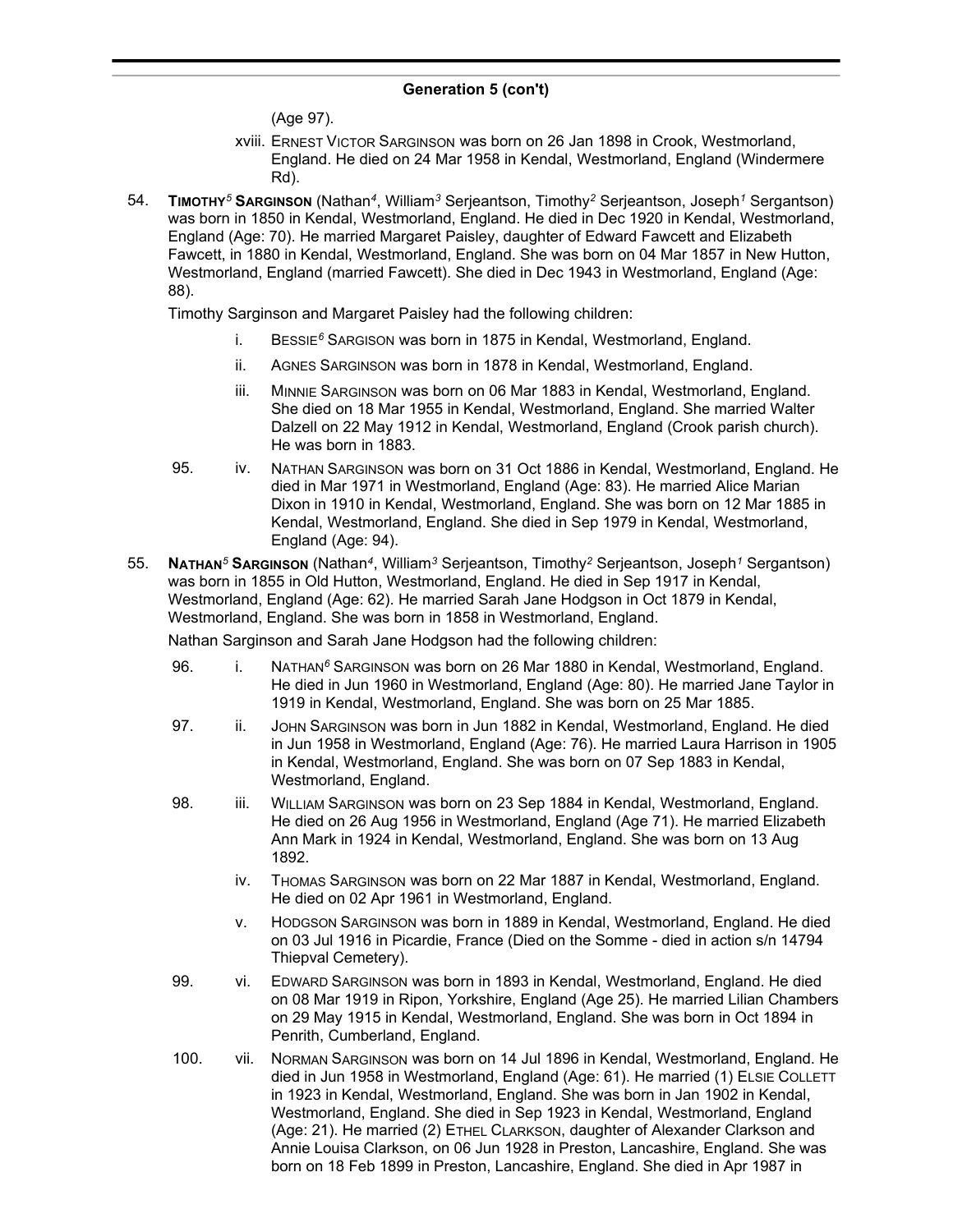Lancaster, Lancashire, England (Age: 88).

- viii. SARAH AGNES SARGINSON was born in 1900 in Kendal, Westmorland, England.
- 56. **GEORGE***<sup>5</sup>* **SARGINSON** (Joseph*<sup>4</sup>* Serjeantson, John*<sup>3</sup>* Serjeantson, Timothy*<sup>2</sup>* Serjeantson, Joseph*<sup>1</sup>* Sergantson) was born in 1829 in Shap, Westmorland, England. He married Mary Jane Gray on 26 Sep 1863 in Shap, Westmorland, England. She was born in 1842 in Longtown, Cumberland, England.

George Sarginson and Mary Jane Gray had the following children:

- 101. i. JOSEPH*<sup>6</sup>* SARGINSON was born on 01 Apr 1866 in Crosby Ravensworth, Westmorland, England. He died in Mar 1945 in Westmorland, England (Age: 78). He married Clara Annie Beck in 1891 in Kendal, Westmorland, England. She was born on 10 Jan 1873 in Milnthorpe, Westmorland, England. She died in Dec 1957 in Westmorland, England (Age: 84).
	- ii. MARY SARGINSON was born in 1871 in Startforth, Yorkshire, England.
	- iii. JOHN SARGINSON was born in 1874 in Startforth, Yorkshire, England.
	- iv. ANNIE SARGINSON was born in 1879 in Startforth, Yorkshire, England.
	- v. GEORGE SARGINSON was born in 1885 in Kendal, Westmorland, England.
- 57. **THOMAS***<sup>5</sup>* **SARGINSON** (Joseph*<sup>4</sup>* Serjeantson, John*<sup>3</sup>* Serjeantson, Timothy*<sup>2</sup>* Serjeantson, Joseph*<sup>1</sup>* Sergantson) was born in 1854 in Kendal, Westmorland, England. He married **MARY AGNES SARGINSON**. She was born in 1855 in Kendal, Westmorland, England.

Thomas Sarginson and Mary Agnes Sarginson had the following children:

- i. EDITH*<sup>6</sup>* SARGINSON was born in 1879 in Kendal, Westmorland, England.
- ii. FRANK SARGINSON was born in 1882 in York, Yorkshire, England.
- iii. TOM SARGINSON was born on 12 Feb 1884.
- iv. WILFRED SARGINSON was born in 1886 in York, Yorkshire, England.
- v. FRANCES A SARGINSON was born in 1888 in York, Yorkshire, England.
- 58. **HARTLEY***<sup>5</sup>* **SARGINSON** (Joseph*<sup>4</sup>* Serjeantson, John*<sup>3</sup>* Serjeantson, Timothy*<sup>2</sup>* Serjeantson, Joseph*<sup>1</sup>* Sergantson) was born in 1856 in Kendal, Westmorland, England. He died in Sep 1917 in Derbyshire, England (Age: 62). He married Elizabeth Caton in 1879 in Manchester, Lancashire, England. She was born in 1858 in Stoke-on-Trent, Staffordshire, England.

Hartley Sarginson and Elizabeth Caton had the following children:

- 102. i. HARTLEY*<sup>6</sup>* SARGINSON was born in Apr 1882 in Barrow-In-Furness, Lancashire, England. He died in Mar 1965 in Sheffield, Yorkshire, England (Age: 82). He married Florice Ellis in 1906 in Yorkshire, England. She was born in 1884 in Sheffield, Yorkshire, England.
	- ii. GEORGE KENDAL SARGISON was born in 1888 in Workington, Cumberland, England. He died on 10 May 1918 in France.
	- iii. KNIGHT SARGINSON was born in 1889 in Workington, Cumberland, England.
	- iv. FREDERICK DAY SARGINSON was born in 1891 in Workington, Cumberland, England. He died on 25 Apr 1915 in Gallipoli, Lecce, Puglia, Italy (Killed in action Balkan Theatre).
- 59. **HENRY***<sup>5</sup>* **SARGINSON** (Jonathan*<sup>4</sup>* , John*<sup>3</sup>* Serjeantson, Timothy*<sup>2</sup>* Serjeantson, Joseph*<sup>1</sup>* Sergantson) was born in 1840 in Shap, Westmorland, England. He died on 08 Feb 1905 in Torrisholme, Lancashire, England (Age 64, Occupation: carter). He married (1) **ISABELLA SEWELL** on 12 Aug 1870 in Morland, Westmorland, England. She was born in 1847 in Morland, Westmorland, England. She died in Jul 1875 in South Shields, Durham, England (Age: 29). He married (2) **MARGARET ANN DIXON** in 1885 in Westmorland, England. She was born in 1853 in Yorkshire, England (Swaledale).

Henry Sarginson and Isabella Sewell had the following child:

103. i. JONATHAN*<sup>6</sup>* SARGINSON was born in 1870 in Crosby Ravensworth, Westmorland, England. He died in Mar 1920 in Lancaster, Lancashire, England (Age: 49). He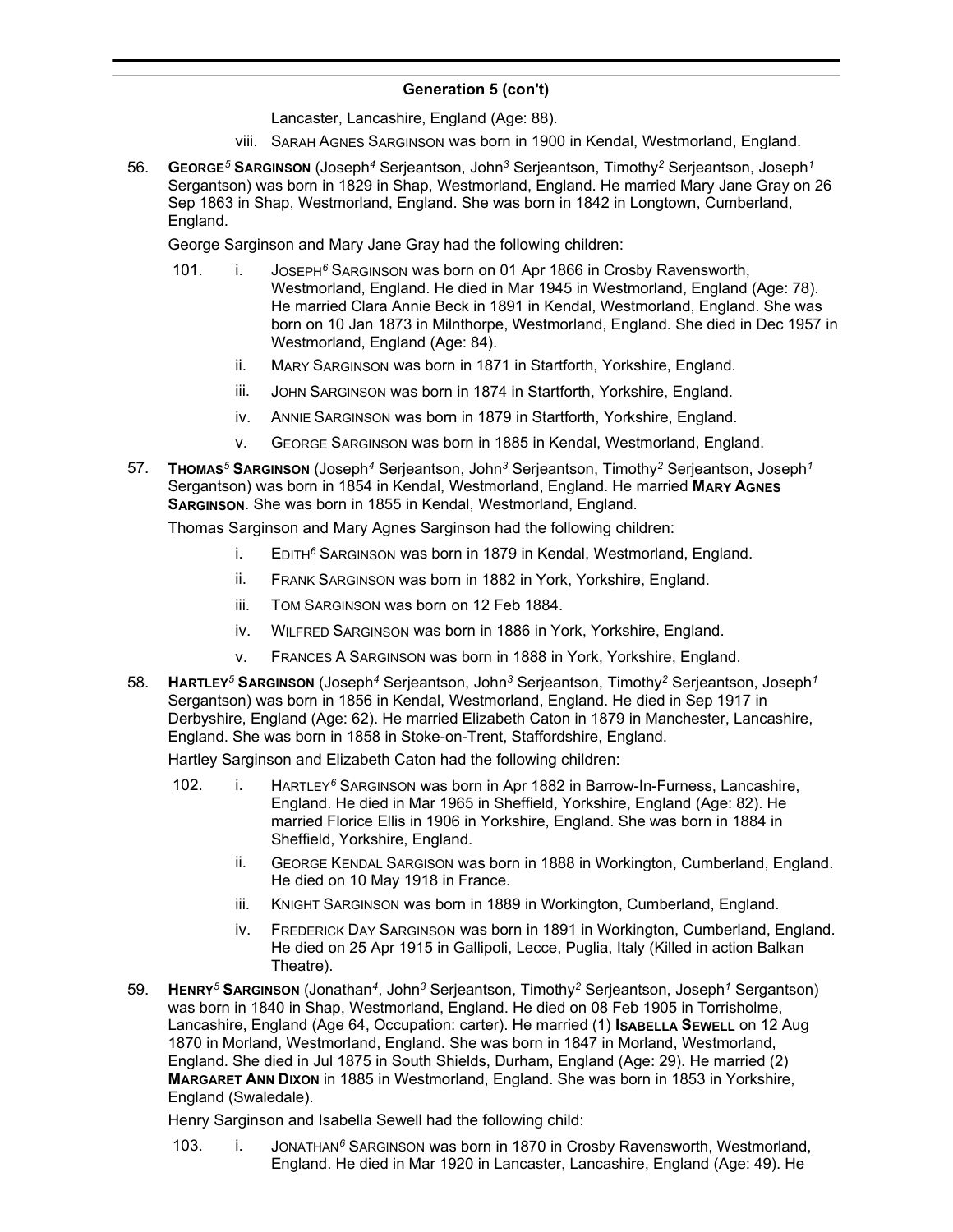married Sarah Jane Threlfall, daughter of Robert Threlfall, on 30 Oct 1895 in Poulton, Lancashire, England. She was born on 09 Aug 1872.

60. **SARAH A***<sup>5</sup>* **SARGINSON** (Jonathan*<sup>4</sup>* , John*<sup>3</sup>* Serjeantson, Timothy*<sup>2</sup>* Serjeantson, Joseph*<sup>1</sup>* Sergantson) was born in 1848 in Great Asby, Westmorland, England. She died in Jan 1911 in Orton, Westmorland, England (Age: 62). She married (1) **WILLIAM DODDS** in 1882 in Westmorland, England. He was born in 1845 in Penrith, Cumberland, England.

Sarah A Sarginson had the following child:

- i. MARY*<sup>6</sup>* SARGINSON was born in 1867 in Orton, Westmorland, England.
- 61. **RICHARD***<sup>5</sup>* **SARGINSON** (John*<sup>4</sup>* , John Close*<sup>3</sup>* , John*<sup>2</sup>* , Joseph*<sup>1</sup>* Sergantson) was born in 1838 in Shap, Westmorland, England. He died in Apr 1913 in Gateshead, Durham, England (Age: 75). He married Margaret Elliott on 10 Sep 1864 in Patterdale, Westmorland, England. She was born in 1839 in Penrith, Cumberland, England. She died in Apr 1902 in Gateshead, Durham, England (Age: 65).

Richard Sarginson and Margaret Elliott had the following children:

- i. MARY JANE*<sup>6</sup>* SARGINSON was born in 1863 in Penrith, Cumberland, England.
- ii. BARBARA ANN SARGINSON was born in 1865 in Newcastle Upon Tyne, Northumberland, England. She died on 01 Mar 1936 in Felling, Durham, England. She married William McKie in 1890 in Gateshead, Durham, England. He was born in 1808 in South Shields, Durham, England.
- 104. iii. JOHN JAMES SARGINSON was born on 10 Mar 1867 in Patterdale, Westmorland, England. He died on 27 Jan 1956 in Gateshead, Durham, England. He married Jane Michie in Oct 1892 in Gateshead, Durham, England. She was born on 09 Dec 1867 in Newcastle Upon Tyne, Northumberland, England. She died in Jul 1944 in Gateshead, Durham, England.
	- iv. MATILDA JANE SARGINSON was born in 1874 in Wrekenton, Durham, England. She died in Jul 1897 in Gateshead, Durham, England (Age: 22).
	- v. ELIZABETH ANN SARGINSON was born in 1876 in Wrekenton, Durham, England. She died on 10 Apr 1957 in Sunderland, Durham, England. She married Joseph Thomas Cook in Oct 1898 in Gateshead, Durham, England. He was born about 1872 in Kibblesworth, Durham, England. He died on 08 Mar 1953 in Durham, England.
- 105. vi. SYLVESTER SARGINSON was born on 04 Feb 1880 in Wrekenton, Durham, England. He died in Jun 1942 in Sunderland, Durham, England (Age: 62). He married (1) ISABELLA ROBSON in 1905 in Sunderland, Durham, England. She was born in Apr 1884 in Sunderland, Durham, England. She died in Jan 1910 in Sunderland, Durham, England. He married (2) EDITH A SARGINSON. She was born on 23 Jan 1883.
	- vii. MARGARET ISABELLA SARGINSON was born in 1882 in Gateshead, Durham, England.
- 62. **ROBERT***<sup>5</sup>* **SARGINSON** (John Hayton*<sup>4</sup>* , William*<sup>3</sup>* , John*<sup>2</sup>* , Joseph*<sup>1</sup>* Sergantson) was born in 1845 in Shap, Westmorland, England. He died on 27 Jul 1897 in Kirkby Stephen, Westmorland, England (Age: 52 Innkeeper of the Jolly Farmers Inn). He married Alice Allonby on 10 Aug 1872 in Westmorland, England. She was born in 1852 in Waitby, Westmorland, England.

Robert Sarginson and Alice Allonby had the following children:

- i. WILLIAM*<sup>6</sup>* SARGINSON was born in 1873 in Kirkby Stephen, Westmorland, England. He died in Apr 1911 in Darlington, Durham, England (Age: 37).
- ii. ALICE SARGINSON was born in 1882 in Kirkby Stephen, Westmorland, England. She died in Oct 1907 in Westmorland, England (Age: 25).
- iii. ROBERT JOHN SARGINSON was born in Sep 1884 in Kirkby Stephen, Westmorland, England. He died in Oct 1884 in Kirkby Stephen, Westmorland, England (Age: 0).
- iv. JANE SARGINSON was born in 1886 in Kirkby Stephen, Westmorland, England. She died in Apr 1963 in Westmorland, England (Age: 77; QuarterOfYear: Apr-May-Jun).
- 63. **ELIZABETH***<sup>5</sup>* **SARGINSON** (Richard*<sup>4</sup>* , William*<sup>3</sup>* , John*<sup>2</sup>* , Joseph*<sup>1</sup>* Sergantson) was born in 1857 in Shap,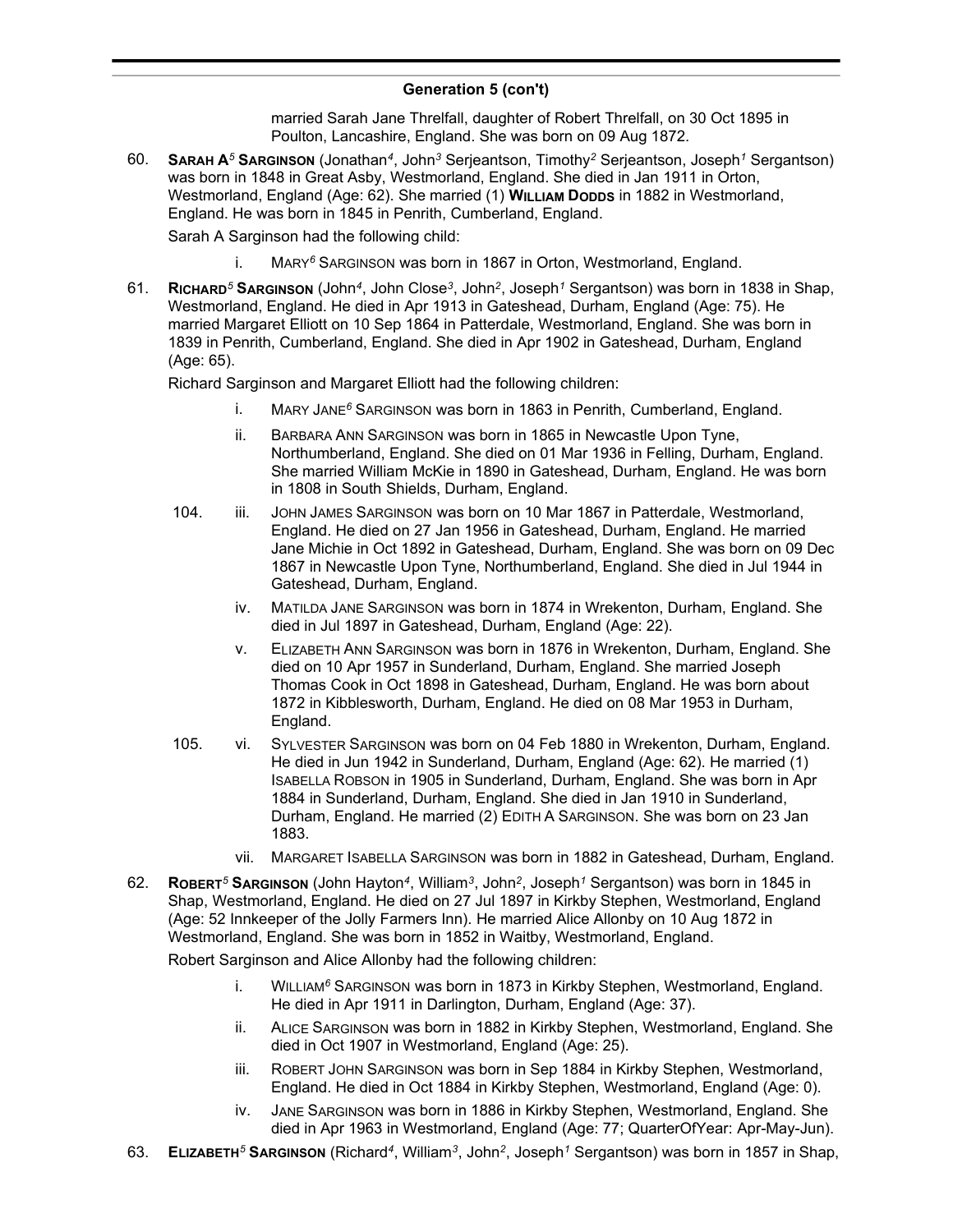#### **Generation 5 (con't)** , Joseph 1957 in Shape, Shape, Shap, Shap, Shap, Shap, Shap, Shap, Shap, Shap, Shap, Shap, Shap, Shap, Shap, Shap, Shap, Shap, Shap, Shap, Shap, Shap, Shap, Shap, Shap, Shap, Shap, Shap, Shap, Shap, Shap, Shap, Shap, Shap,

Westmorland, England. She died in Apr 1898 in Westmorland, England (Age: 41). She married Thomas Walker on 07 Jun 1877 in Shap, Westmorland, England. He was born in 1857 in Kendal, Westmorland, England.

Thomas Walker and Elizabeth Sarginson had the following children:

- i. MARY H. *<sup>6</sup>* WALKER was born in 1878 in Shap, Westmorland, England.
- ii. JANE H. WALKER was born in 1880 in Shap, Westmorland, England.
- iii. RICHARD S WALKER was born in 1885 in Shap, Westmorland, England.
- 64. **JOHN***<sup>5</sup>* **SARGINSON** (Richard*<sup>4</sup>* , William*<sup>3</sup>* , John*<sup>2</sup>* , Joseph*<sup>1</sup>* Sergantson) was born in 1861 in Shap, Westmorland, England. He died in Sep 1930 in Westmorland, England (Age: 69). He married Tamar Parkin on 29 Jun 1882 in Shap, Westmorland, England. She was born in 1857 in Morland, Westmorland, England. She died in Jan 1940 in Westmorland, England (Age: 82; QuarterOfYear: Jan-Feb-Mar).

John Sarginson and Tamar Parkin had the following children:

- i. MARY HANNAH*<sup>6</sup>* SARGINSON was born in 1885 in Shap, Westmorland, England. She died on 30 Mar 1932 in Shap, Westmorland, England. She married John McGenn on 20 Feb 1909 in Shap, Westmorland, England. He was born in 1884.
- 106. ii. RICHARD SARGINSON was born on 16 Jun 1886 in Shap, Westmorland, England. He married Florence Meldon on 25 Dec 1908 in Liverpool, Lancashire, England. She was born on 04 Aug 1887.
- 107. iii. WILLIAM SARGINSON was born in 1888 in Shap, Westmorland, England. He died on 02 Apr 1916 in Belgium (Died of wounds as result of an incident clearing a trench). He married Annie Grace Jordan, daughter of Harry Jordan and Mary Isabel, in Apr 1913 in Westmorland, England. She was born on 04 Oct 1895 in Westmorland, England. She died on 19 Dec 1941 in Westmorland, England.
	- iv. TAMAR ELLEN SARGINSON was born in 1893 in Shap, Westmorland, England.
- 65. **WILLIAM***<sup>5</sup>* **SARGINSON** (Matthew*<sup>4</sup>* , William*<sup>3</sup>* , John*<sup>2</sup>* , Joseph*<sup>1</sup>* Sergantson) was born in 1861 in Shap, Westmorland, England. He died on 29 Apr 1916 in Lancaster, Lancashire, England (Age: 54; QuarterOfYear: Apr-May-Jun). He married Mary Agness Buck in 1885 in Sedbergh, Yorkshire, England. She was born in 1864 in Sedbergh, Yorkshire, England. She died on 15 Apr 1920 in Lancaster, Lancashire, England.

William Sarginson and Mary Agness Buck had the following children:

- i. MATHEW*<sup>6</sup>* SARGINSON was born on 21 Jan 1886 in Carnforth, Lancashire, England. He died on 15 May 1945 in Harrogate, Yorkshire, England. He married Ella Winifred Leedale in Jul 1922 in Knaresborough, Yorkshire, England (QuarterOfYear: Jul-Aug-Sep). She was born on 29 Aug 1893.
- ii. MARGARET ELIZABETH SARGINSON was born in 1891 in Lancaster, Lancashire, England. She died on 07 Mar 1937 in Newport, Monmouthshire, Wales. She married William L Hathaway in Jan 1921 in Lancaster, Lancashire, England (QuarterOfYear: Jan-Feb-Mar).
- iii. PRIVATE WILLIAM MOISTER SARGINSON was born in 1897 in Lancaster, Lancashire, England. He died on 21 Mar 1918 in France (Age: 20).
- 66. **MATTHEW***<sup>5</sup>* **SARGINSON** (Matthew*<sup>4</sup>* , William*<sup>3</sup>* , John*<sup>2</sup>* , Joseph*<sup>1</sup>* Sergantson) was born in 1871 in Shap, Westmorland, England. He died in Oct 1913 in Lancaster, Lancashire, England (Age: 42). He married Jane Ann Titterington, daughter of Thomas Titterington, on 05 Feb 1899 in Lancaster, Lancashire, England. She was born in 1875 in Lancaster, Lancashire, England.

Matthew Sarginson and Jane Ann Titterington had the following child:

108. i. PERCY*<sup>6</sup>* SARGINSON was born on 15 Aug 1899 in Lancashire, England. He died in Apr 1969 in Lancaster, Lancashire, England (Age: 69; QuarterOfYear: Apr-May-Jun). He married Margaret Little, daughter of Thomas William Little and Selina Little, in Jan 1923 in Lancaster, Lancashire, England (QuarterOfYear: Jan-Feb-Mar). She was born on 23 Nov 1898 in Lancaster, Lancashire, England. She died on 28 Aug 1961 in Kirkby Stephen, Westmorland, England.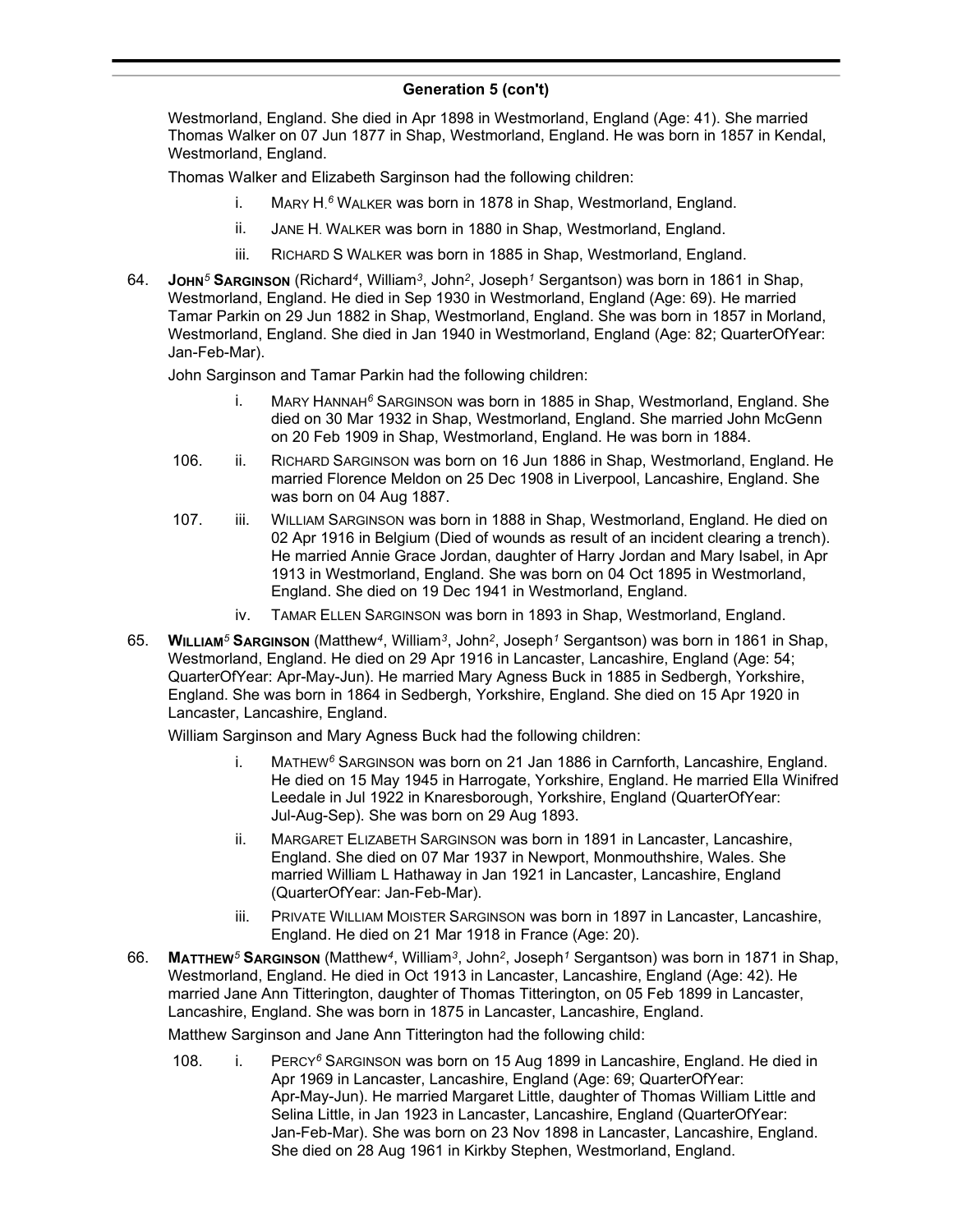#### **Generation 6**

67. **ELIZABETH***<sup>6</sup>* **SARGINSON** (Thomas*<sup>5</sup>* , John*<sup>4</sup>* , Ewbank*<sup>3</sup>* Sargenson, Eubank*<sup>2</sup>* Sarjinson, Joseph*<sup>1</sup>* Sergantson) was born on 20 Dec 1867 in Gateshead, Durham, England. She died on 17 Jun 1926 in Blackpool, Lancashire, England. She married (1) **THOMAS HENRY BILLSBOROUGH** on 30 Jan 1894 in Penrith, Cumberland, England. He was born in 1856 in Preston, Lancashire, England.

Thomas Henry Billsborough and Elizabeth Sarginson had the following child:

- i. GERTRUDE MARGARET*<sup>7</sup>* BILLSBOROUGH was born about 1896 in Preston, Lancashire, England.
- 68. **THOMAS HENRY***<sup>6</sup>* **SARGINSON** (Thomas*<sup>5</sup>* , John*<sup>4</sup>* , Ewbank*<sup>3</sup>* Sargenson, Eubank*<sup>2</sup>* Sarjinson, Joseph*<sup>1</sup>* Sergantson) was born in 1872 in Gateshead, Durham, England. He died on 18 Oct 1927 in Liverpool, Lancashire, England. He married Helena Wilson on 01 Sep 1896 in Toxteth, Lancashire, England. She was born about 1869 in Liverpool, Lancashire, England.

Thomas Henry Sarginson and Helena Wilson had the following children:

- i. DORIS HELENA*<sup>7</sup>* SARGINSON was born on 02 Aug 1897 in Liverpool, Lancashire, England. She died on 01 Jun 1992 in Yeovil, Somerset, England.
- ii. STANLEY SARGINSON was born on 07 Mar 1899 in Liverpool, Lancashire, England. He died on 31 Jul 1917 in Belgium.
- iii. WILFRED HENRY SARGINSON was born on 18 Feb 1904 in Liverpool, Lancashire, England. He died in Dec 1969 in Wincanton, Somerset, England. He married Hilda F A Brixey in Dec 1937 in Wincanton, Somerset, England.
- iv. DOUGLAS NEWTON SARGINSON was born on 04 Mar 1909 in Liverpool, Lancashire, England. He died on 18 Sep 1974 in Liverpool, Lancashire, England.
- 69. **ARTHUR MACKINTOSH***<sup>6</sup>* **SARGINSON** (Thomas*<sup>5</sup>* , John*<sup>4</sup>* , Ewbank*<sup>3</sup>* Sargenson, Eubank*<sup>2</sup>* Sarjinson, Joseph*<sup>1</sup>* Sergantson) was born in Oct 1875 in Penrith, Cumberland, England. He died in Dec 1937 in Westmorland, England. He married Mary Hannah Whitfield in 1903 in Westmorland, England. She was born on 25 May 1882 in Westmorland, England.

Arthur Mackintosh Sarginson and Mary Hannah Whitfield had the following children:

- i. STANLEY WHITFIELD*<sup>7</sup>* SARGENSON was born on 04 Oct 1904 in Cumberland, England. He died in Dec 1975 in Carlisle, Cumberland, England (Age: 71). He married ADELAIDE. She was born on 29 Sep 1905. She died in 1985.
- ii. ARTHUR SARGINSON was born on 20 Dec 1907 in Westmorland, England. He died in Jun 1962 in Carlisle, Cumberland, England.
- 70. **BERTHA***<sup>6</sup>* **SARGINSON** (Thomas*<sup>5</sup>* , John*<sup>4</sup>* , Ewbank*<sup>3</sup>* Sargenson, Eubank*<sup>2</sup>* Sarjinson, Joseph*<sup>1</sup>* Sergantson) was born in 1879 in Penrith, Cumberland, England. She died in Dec 1938 in Newcastle Upon Tyne, Northumberland, England. She married Marshall Jackson in Jan 1905 in Newcastle Upon Tyne, Northumberland, England. He was born about 1884 in Penrith, Cumberland, England.

Marshall Jackson and Bertha Sarginson had the following children:

- i. IDA*<sup>7</sup>* JACKSON was born about 1905 in Gateshead, Durham, England.
- ii. FLORENCE JACKSON was born about 1908 in Newcastle Upon Tyne, Northumberland, England.
- iii. BERTHA JACKSON was born about 1910 in Newcastle Upon Tyne, Northumberland, England.
- iv. LOUISE JACKSON was born about 1911 in Newcastle Upon Tyne, Northumberland, England.
- 71. **ETHEL***<sup>6</sup>* **SARGINSON** (William Henry*<sup>5</sup>* , John*<sup>4</sup>* , Ewbank*<sup>3</sup>* Sargenson, Eubank*<sup>2</sup>* Sarjinson, Joseph*<sup>1</sup>* Sergantson) was born in 1879 in Penrith, Cumberland, England. She married James Ralph Peters on 04 Jul 1904 in Toxteth, Lancashire, England. He was born in 1876 in Wigan, Lancashire, England. He died in Oct 1945 in Liverpool, Lancashire, England.

James Ralph Peters and Ethel Sarginson had the following child:

- i. EVELYN ANNETTA*<sup>7</sup>* PETERS was born on 06 Jul 1905.
- 72. **JOHN***<sup>6</sup>* **SARGINSON** (John Alfred*<sup>5</sup>* , John*<sup>4</sup>* , Ewbank*<sup>3</sup>* Sargenson, Eubank*<sup>2</sup>* Sarjinson, Joseph*<sup>1</sup>*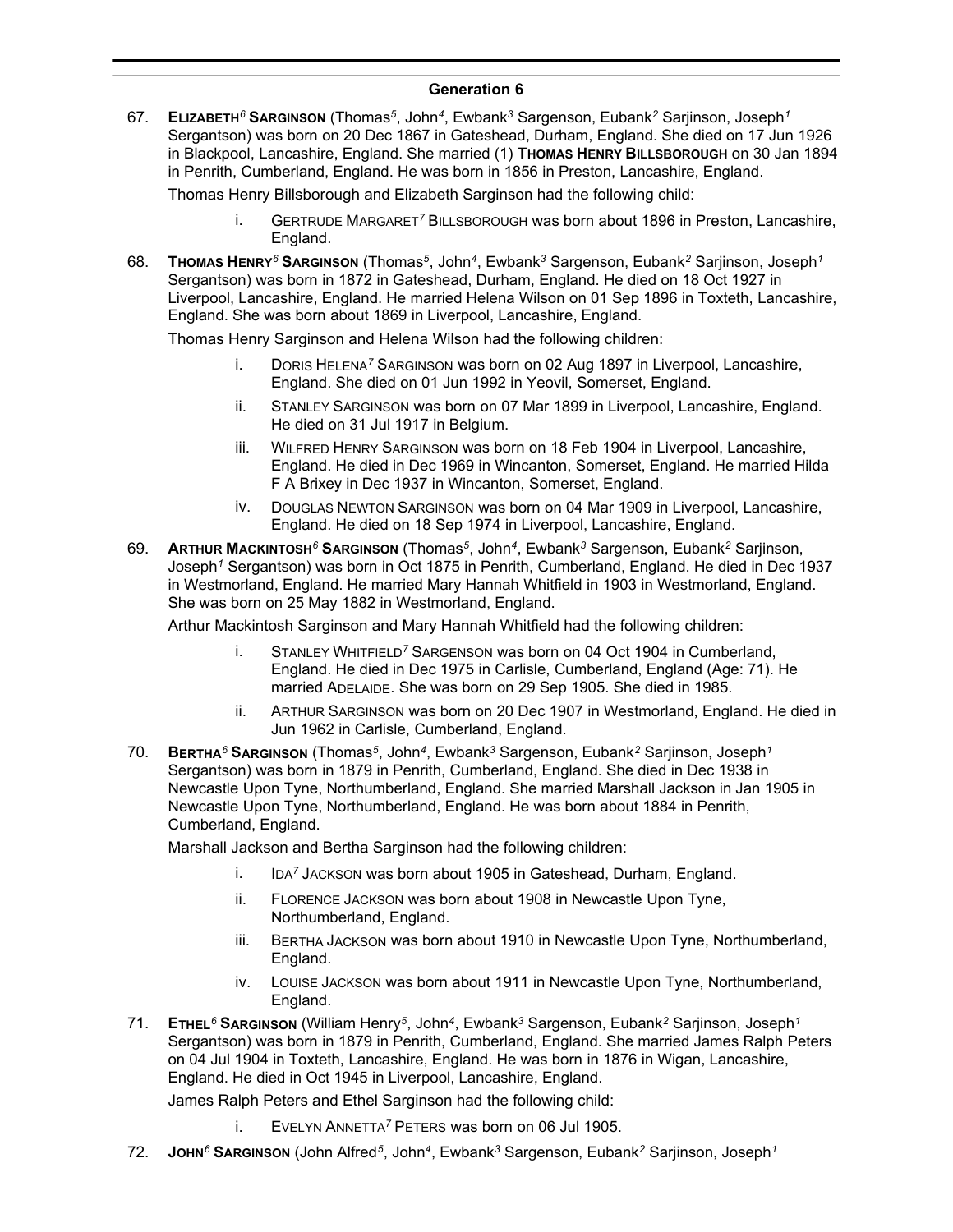#### **Generation 6 (con't)** , Ewbank*<sup>3</sup>* Sargenson, Eubank*<sup>2</sup>* Sarjinson, Joseph*<sup>1</sup>*

Sergantson) was born on 04 Feb 1887 in Penrith, Cumberland, England. He died on 16 Aug 1957 in Penrith, Cumberland, England (46 Croft Ave Age 70). He married **RUTH SARGINSON**. She was born on 22 Oct 1900.

John Sarginson and Ruth Sarginson had the following child:

- i. HELEN M*<sup>7</sup>* SARGINSON was born on 18 Mar 1923.
- 73. **JANE ELIZABETH***<sup>6</sup>* **SARGINSON** (John Mawson*<sup>5</sup>* , William James*<sup>4</sup>* , Ewbank*<sup>3</sup>* Sargenson, Eubank*<sup>2</sup>* Sarjinson, Joseph*<sup>1</sup>* Sergantson) was born in 1867 in Penrith, Cumberland, England. She died in Dec 1931 in Glossop, Derbyshire, England (Age: 64). She married (1) **CHARLES WILLIAM MCCRONE** in 1888 in Salford, Lancashire, England. He was born in 1863 in Penrith, Cumberland, England. She married (2) **UNKNOWN BROCKLEHURST**.

Charles William McCrone and Jane Elizabeth Sarginson had the following children:

- i. CHRISTIANA*<sup>7</sup>* MCCRONE was born in 1889 in Broughton, Lancashire, England.
- ii. JOSEPH MCCRONE was born in 1890 in Broughton, Lancashire, England.
- iii. JOHN MCCRONE was born in 1893 in Salford, Lancashire, England.
- iv. ANNIE MCCRONE was born in 1895 in Salford, Lancashire, England.
- v. IDA M MCCRONE was born in 1900 in Salford, Lancashire, England.

unknown Brocklehurst and Jane Elizabeth Sarginson had the following children:

- i. WILLIAM*<sup>7</sup>* BROCKLEHURST was born in 1906 in Stockport, Cheshire, England.
- ii. HERBERT BROCKLEHURST was born in 1908 in Hadfield, Derbyshire, England.
- 74. **IDA***<sup>6</sup>* **SARGINSON** (John Mawson*<sup>5</sup>* , William James*<sup>4</sup>* , Ewbank*<sup>3</sup>* Sargenson, Eubank*<sup>2</sup>* Sarjinson, Joseph*<sup>1</sup>* Sergantson) was born in 1868 in Penrith, Cumberland, England. She died in Sep 1929 in Southwell, Nottinghamshire, England (Age: 60). She married Arthur Howsin in 1895 in Salford, Lancashire, England. He was born in 1870 in Manchester, Lancashire, England.

Arthur Howsin and Ida Sarginson had the following child:

- i. IDA*<sup>7</sup>* HOWSIN was born in 1896 in Manchester, Lancashire, England.
- 75. **GEORGE DIXON***<sup>6</sup>* **SARGINSON** (John Mawson*<sup>5</sup>* , William James*<sup>4</sup>* , Ewbank*<sup>3</sup>* Sargenson, Eubank*<sup>2</sup>* Sarjinson, Joseph*<sup>1</sup>* Sergantson) was born in 1870 in Penrith, Cumberland, England. He died on 11 Jul 1948 in Brighton, Sussex, England (Age 78). He married Amy Mary Long on 08 Feb 1897 in Birkenhead, Cheshire, England. She was born in 1877 in Liverpool, Lancashire, England.

George Dixon Sarginson and Amy Mary Long had the following children:

- i. CORA*<sup>7</sup>* SARGINSON was born in 1901 in Egremont, Cheshire, England.
- ii. GEORGE SARGINSON was born on 04 Jul 1907 in Liverpool, Lancashire, England.
- 76. **HERBERT***<sup>6</sup>* **SARGINSON** (John Mawson*<sup>5</sup>* , William James*<sup>4</sup>* , Ewbank*<sup>3</sup>* Sargenson, Eubank*<sup>2</sup>* Sarjinson, Joseph*<sup>1</sup>* Sergantson) was born on 30 Aug 1884 in Penrith, Cumberland, England. He married Bessie M Sparkes in 1913 in Portsmouth, Hampshire, England. She was born on 18 Nov 1884.

Herbert Sarginson and Bessie M Sparkes had the following children:

- i. FREDERICK H*<sup>7</sup>* SARGINSON was born in 1919 in Portsmouth, Hampshire, England.
- ii. WALTER E SARGINSON was born in 1924 in Andover, Hampshire, England.
- 77. **ERNEST***<sup>6</sup>* **SARGINSON** (Timothy*<sup>5</sup>* , Thomas*<sup>4</sup>* , Isaac*<sup>3</sup>* , Timothy*<sup>2</sup>* Serjeantson, Joseph*<sup>1</sup>* Sergantson) was born on 24 Oct 1896 in Langwathby, Cumberland, England. He died on 06 Aug 1965 in Settle, Yorkshire, England. He married Sarah Beatham on 17 Aug 1915 in Settle, Yorkshire, England. She was born on 16 Aug 1889.

Ernest Sarginson and Sarah Beatham had the following child:

- i. FLORENCE MARGARET*<sup>7</sup>* SARGINSON was born on 29 May 1917 in Settle, Yorkshire, England.
- 78. **AGNES OLIVE***<sup>6</sup>* **SARGENSON** (Thomas*<sup>5</sup>* Sarginson, Thomas*<sup>4</sup>* Sarginson, Isaac*<sup>3</sup>* Sarginson, Timothy*<sup>2</sup>* Serjeantson, Joseph*<sup>1</sup>* Sergantson) was born on 17 Feb 1893 in Westmorland, England. She died on 21 Apr 1988 in Louth, Lincolnshire, England. She married Norman Lee in Mar 1922 in Penrith,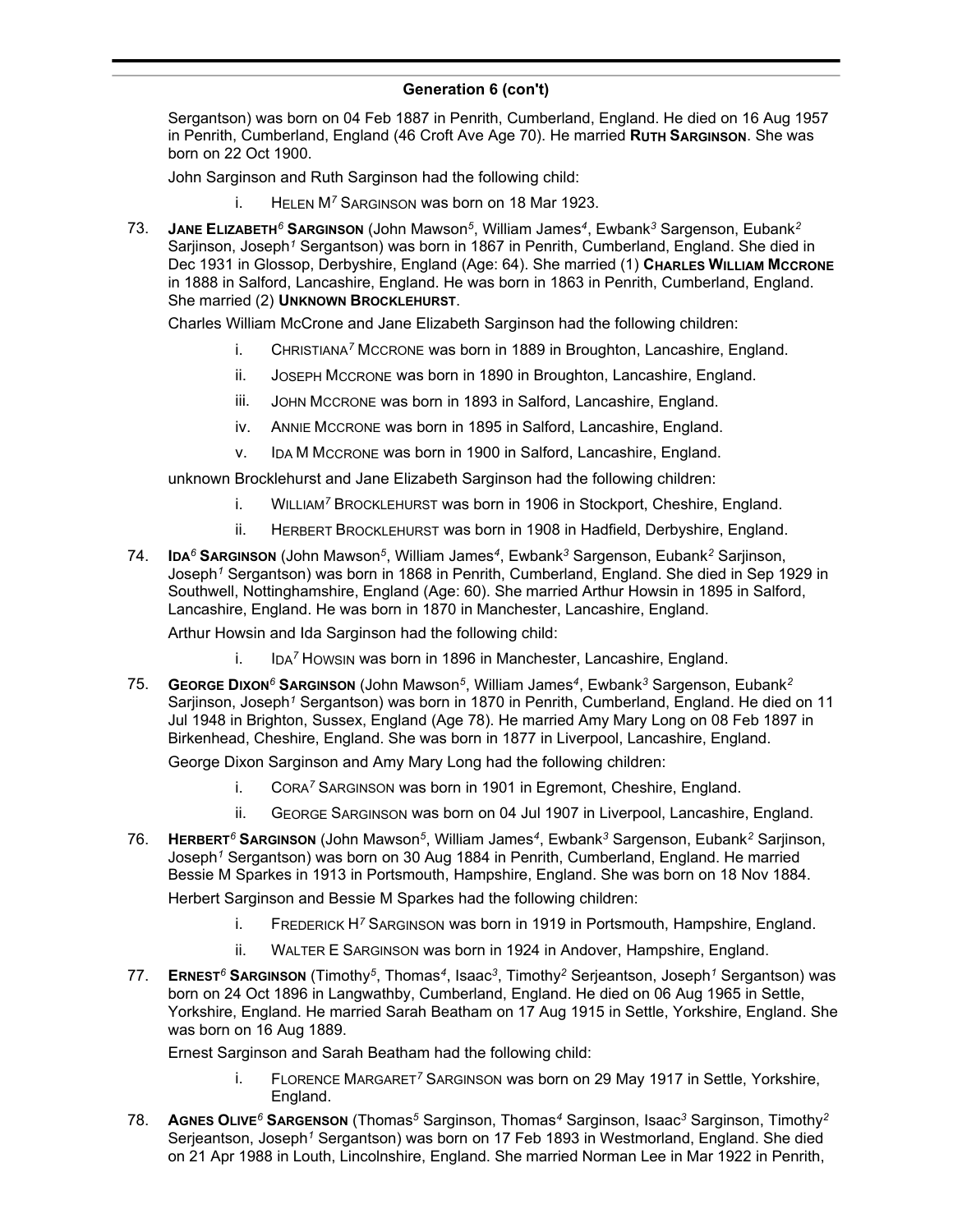#### **Generation 6 (con't)**  $S<sub>1</sub>$  and  $S<sub>1</sub>$  (see in  $S<sub>1</sub>$ )

Cumberland, England. He was born on 13 Feb 1894.

Norman Lee and Agnes Olive Sargenson had the following child:

- i. JOHN E*<sup>7</sup>* LEE was born on 25 Aug 1926.
- 79. **THOMAS***<sup>6</sup>* **SARGINSON** (Isaac*<sup>5</sup>* , Thomas*<sup>4</sup>* , Isaac*<sup>3</sup>* , Timothy*<sup>2</sup>* Serjeantson, Joseph*<sup>1</sup>* Sergantson) was born on 05 May 1898 in Stainton, Cumberland, England. He died in Sep 1970 in Penrith, Cumberland, England (Age: 72). He married Ellen J Foster in 1918 in Penrith, Cumberland, England. She was born on 18 Dec 1898.

Thomas Sarginson and Ellen J Foster had the following child:

- i. DORIS*<sup>7</sup>* SARGINSON was born in 1919 in Penrith, Cumberland, England.
- 80. **ARTHUR***<sup>6</sup>* **SARGINSON** (Isaac*<sup>5</sup>* , Thomas*<sup>4</sup>* , Isaac*<sup>3</sup>* , Timothy*<sup>2</sup>* Serjeantson, Joseph*<sup>1</sup>* Sergantson) was born on 10 Jun 1901 in Dacre, Cumberland, England. He died in Sep 1974 in Penrith, Cumberland, England (Age: 73). He married **MARY SARGINSON**. She was born on 19 Jul 1905.

Arthur Sarginson and Mary Sarginson had the following child:

- i. PETER RAYMOND*<sup>7</sup>* SARGINSON was born on 29 Aug 1938.
- 81. **GEORGE***<sup>6</sup>* **SARGINSON** (William*<sup>5</sup>* , Thomas*<sup>4</sup>* , Isaac*<sup>3</sup>* , Timothy*<sup>2</sup>* Serjeantson, Joseph*<sup>1</sup>* Sergantson) was born on 28 Feb 1895 in Carlisle, Cumberland, England. He died in Dec 1974 in Carlisle, Cumberland, England (Age: 79). He married (1) **AGNES CALDER** in 1920 in Carlisle, Cumberland, England. She was born in 1896. She died in 1931 in Carlisle, Cumberland, England. He married (2) **MARY B WHIGHTMAN** in 1932 in Carlisle, Cumberland, England. She was born on 16 Feb 1899.

George Sarginson and Agnes Calder had the following child:

- i. GEORGE*<sup>7</sup>* SARGINSON was born on 31 Aug 1921 in Carlisle, Cumberland, England (His mother was Calder ).
- 82. **HENRY JOHNSTON***<sup>6</sup>* **SARGINSON** (William*<sup>5</sup>* , Thomas*<sup>4</sup>* , Isaac*<sup>3</sup>* , Timothy*<sup>2</sup>* Serjeantson, Joseph*<sup>1</sup>* Sergantson) was born on 03 Nov 1900 in Carlisle, Cumberland, England. He died in 1971 in Wigton, Cumberland, England. He married Rachel Story in 1928 in Carlisle, Cumberland, England. She was born on 10 Feb 1905.

Henry Johnston Sarginson and Rachel Story had the following children:

- i. HARRY CLIFFORD*<sup>7</sup>* SARGINSON was born on 03 Jan 1929.
- ii. FREDA SARGINSON was born on 26 Mar 1935.
- iii. ELLA SARGINSON was born in 1931 in Carlisle, Cumberland, England. She married WILLIE E W ROSHELL.
- iv. THOMAS STORY SARGINSON was born on 19 Mar 1938 in Wigton, Cumberland, England. He died in May 1999 in Leeds, Yorkshire, England (Age: 61).
- 83. **WILLIAM JAMES***<sup>6</sup>* **SARGINSON** (William*<sup>5</sup>* , Thomas*<sup>4</sup>* , Isaac*<sup>3</sup>* , Timothy*<sup>2</sup>* Serjeantson, Joseph*<sup>1</sup>* Sergantson) was born in 1887 in Carlisle, Cumberland, England. He married **ISABELLA**. She was born in 1889 in Kelso, Roxburghshire, Scotland.

William James Sarginson and Isabella had the following child:

- i. WILLIAM JAMES*<sup>7</sup>* SARGINSON was born in 1910 in Glasgow, Lanarkshire, Scotland.
- 84. **JOSEPH JOHNSTON***<sup>6</sup>* **SARGINSON** (William*<sup>5</sup>* , Thomas*<sup>4</sup>* , Isaac*<sup>3</sup>* , Timothy*<sup>2</sup>* Serjeantson, Joseph*<sup>1</sup>* Sergantson) was born on 22 Jan 1889 in Carlisle, Cumberland, England. He died in Jun 1948 in Winnipeg, Manitoba, Canada. He married Eliza Anderson in 1909 in Cumberland, England. She was born in Scotland.

Joseph Johnston Sarginson and Eliza Anderson had the following children:

- i. FRANCIS*<sup>7</sup>* SARGINSON was born in Apr 1910 in Carlisle, Cumberland, England. He married Doris Lillian Butler on 16 Jan 1932 in Winnipeg, Manitoba, Canada.
- ii. WILLIAM SARGINSON was born in 1920 in Manitoba, Canada.
- 85. **ROBERT***<sup>6</sup>* **SARGINSON** (William*<sup>5</sup>* , Thomas*<sup>4</sup>* , Isaac*<sup>3</sup>* , Timothy*<sup>2</sup>* Serjeantson, Joseph*<sup>1</sup>* Sergantson) was born on 27 Dec 1892 in Carlisle, Cumberland, England. He married Mary J Thompson in Apr 1915 in Carlisle, Cumberland, England. She was born on 28 Nov 1890.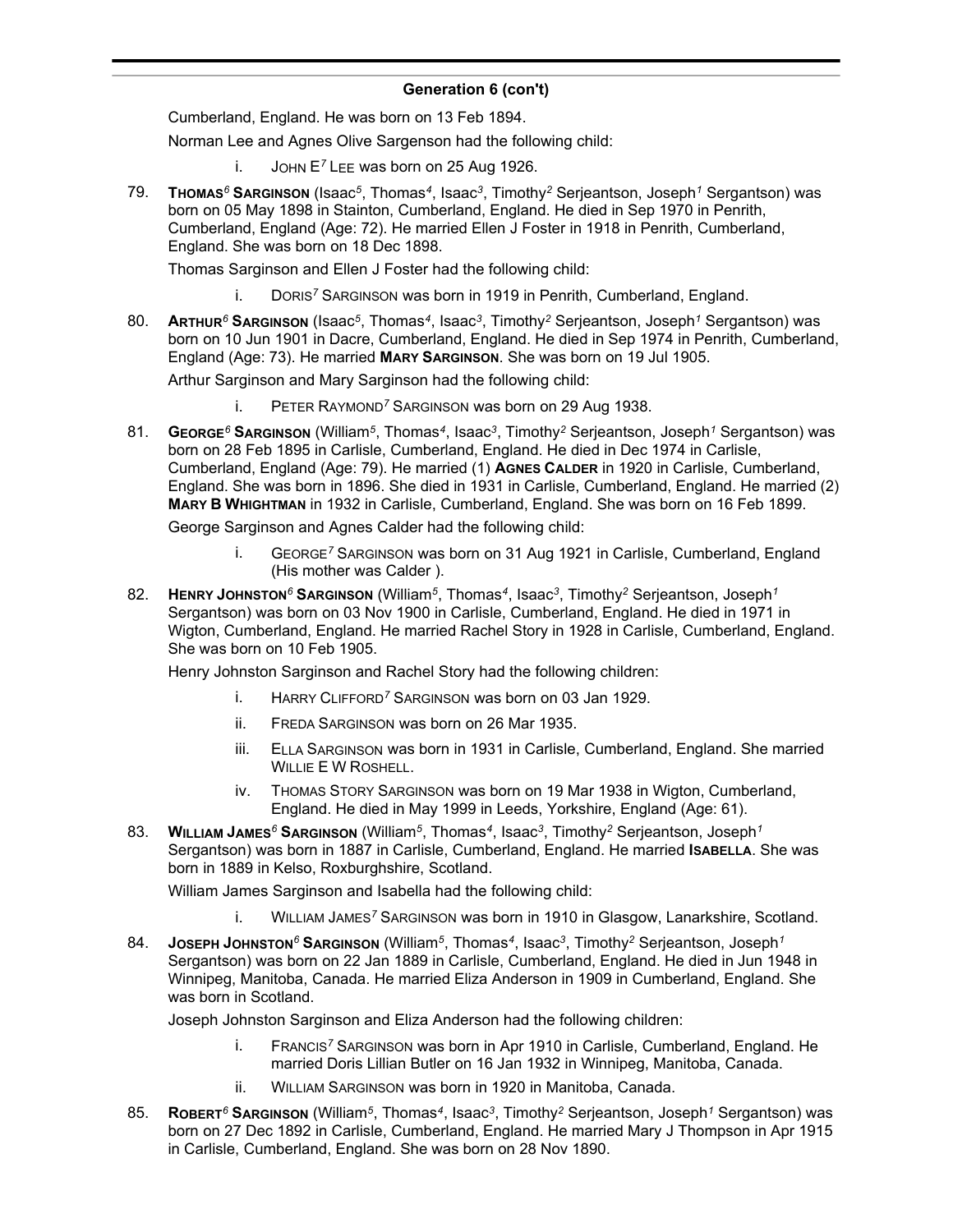Robert Sarginson and Mary J Thompson had the following children:

- i. WINIFRED*<sup>7</sup>* SARGINSON was born on 22 Nov 1920.
- ii. MARY SARGINSON was born on 05 Oct 1923.
- iii. EVELYN SARGINSON was born on 18 Jan 1916 in Carlisle, Cumberland, England.
- 86. **HENRY***<sup>6</sup>* **SARGINSON** (Joseph*<sup>5</sup>* , Thomas*<sup>4</sup>* , Isaac*<sup>3</sup>* , Timothy*<sup>2</sup>* Serjeantson, Joseph*<sup>1</sup>* Sergantson) was born in 1876 in Stainton, Cumberland, England. He died in Jul 1913 in Westmorland, England (Age: 37/West Ward). He married Eliza (Bessie) Baxter in 1901 in Penrith, Cumberland, England. She was born about 1885.

Henry Sarginson and Eliza (Bessie) Baxter had the following child:

- i. JOSEPH*<sup>7</sup>* SARGINSON was born on 04 Dec 1910 in Westmorland, England. He died in Sep 1970 in Carlisle, Cumberland, England (Age: 59). He married Margaret Pelter in Dec 1935 in Penrith, Cumberland, England. She was born on 10 Mar 1912.
- 87. **WILLIAM***<sup>6</sup>* **SARGINSON** (Joseph*<sup>5</sup>* , Thomas*<sup>4</sup>* , Isaac*<sup>3</sup>* , Timothy*<sup>2</sup>* Serjeantson, Joseph*<sup>1</sup>* Sergantson) was born on 02 May 1880 in Penrith, Cumberland, England. He died on 27 Jan 1952 in Carlisle, Cumberland, England. He married Mary Frances Hunter on 05 Jul 1905 in Pendlebury, Lancashire, England. She was born on 04 May 1881.

William Sarginson and Mary Frances Hunter had the following children:

- i. MARY*<sup>7</sup>* SARGINSON was born in Oct 1910.
- ii. AMY SARGINSON was born in 1907 in Pendlebury, Lancashire, England. She married Harry E Hodgson in Jun 1935 in Carlisle, Cumberland, England.
- 88. **BASIL LIGHTFOOT***<sup>6</sup>* **SARGINSON** (William Whitfield*<sup>5</sup>* , Isaac*<sup>4</sup>* , Isaac*<sup>3</sup>* , Timothy*<sup>2</sup>* Serjeantson, Joseph*<sup>1</sup>* Sergantson) was born on 19 Oct 1887 in Kendal, Westmorland, England. He died on 02 Mar 1957 in Kendal, Westmorland, England (5 Aithwaite). He married Sarah Jane Simpson on 26 Dec 1910 in Kendal, Westmorland, England (Parish Cherch Birnside). She was born on 10 Mar 1889 in Shap, Westmorland, England. She died on 19 Mar 1961 in Kendal, Westmorland, England (Age: 72; QuarterOfYear: Jan-Feb-Mar).

Basil Lightfoot Sarginson and Sarah Jane Simpson had the following children:

- i. SYBIL*<sup>7</sup>* SARGINSON was born on 27 Oct 1911 in Kendal, Westmorland, England.
- ii. CYNTHIA SARGINSON was born on 03 Sep 1914 in Kendal, Westmorland, England. She died in Dec 1996 in Kendal, Westmorland, England (Age: 82). She married George R Taylor in Apr 1936 in Kendal, Westmorland, England (QuarterOfYear: Apr-May-Jun). He was born on 14 Jan 1912.
- 89. **EDWARD LANGHORN***<sup>6</sup>* **SARGINSON** (Edward*<sup>5</sup>* , Nathan*<sup>4</sup>* , William*<sup>3</sup>* Serjeantson, Timothy*<sup>2</sup>* Serjeantson, Joseph*<sup>1</sup>* Sergantson) was born in 1873 in Kendal, Westmorland, England. He died in Apr 1913 in Kendal, Westmorland, England (Age: 39). He married Eleanor Wilson on 16 Nov 1896 in Barbon, Westmorland, England. She was born in 1873 in Barbon, Westmorland, England.

Edward Langhorn Sarginson and Eleanor Wilson had the following children:

- i. NELLIE*<sup>7</sup>* WILSON was born in 1895 in Barbon, Westmorland, England.
- ii. JOHN EDWARD SARGINSON was born in 1898 in Bowness-On-Windermere, Westmorland, England.
- iii. MAUD SARGINSON was born in 1900 in Bowness-On-Windermere, Westmorland, England.
- iv. HERBERT WILLIAM SARGINSON was born on 12 Nov 1903 in Bowness-On-Windermere, Westmorland, England. He died in Dec 1968 in Westmorland, England (Age: 64). He married CLAIRE M SARGINSON. She was born on 22 Mar 1903.
- 90. **NATHAN***<sup>6</sup>* **SARGINSON** (Edward*<sup>5</sup>* , Nathan*<sup>4</sup>* , William*<sup>3</sup>* Serjeantson, Timothy*<sup>2</sup>* Serjeantson, Joseph*<sup>1</sup>* Sergantson) was born on 05 Nov 1875 in Kendal, Westmorland, England. He died in Mar 1943 in Westmorland, England (Age: 67). He married Sarah Agnes Thexton in 1897 in Kendal, Westmorland, England. She was born on 07 Aug 1879 in Windermere, Westmorland, England. She died in Mar 1965 in Westmorland, England (Age: 84).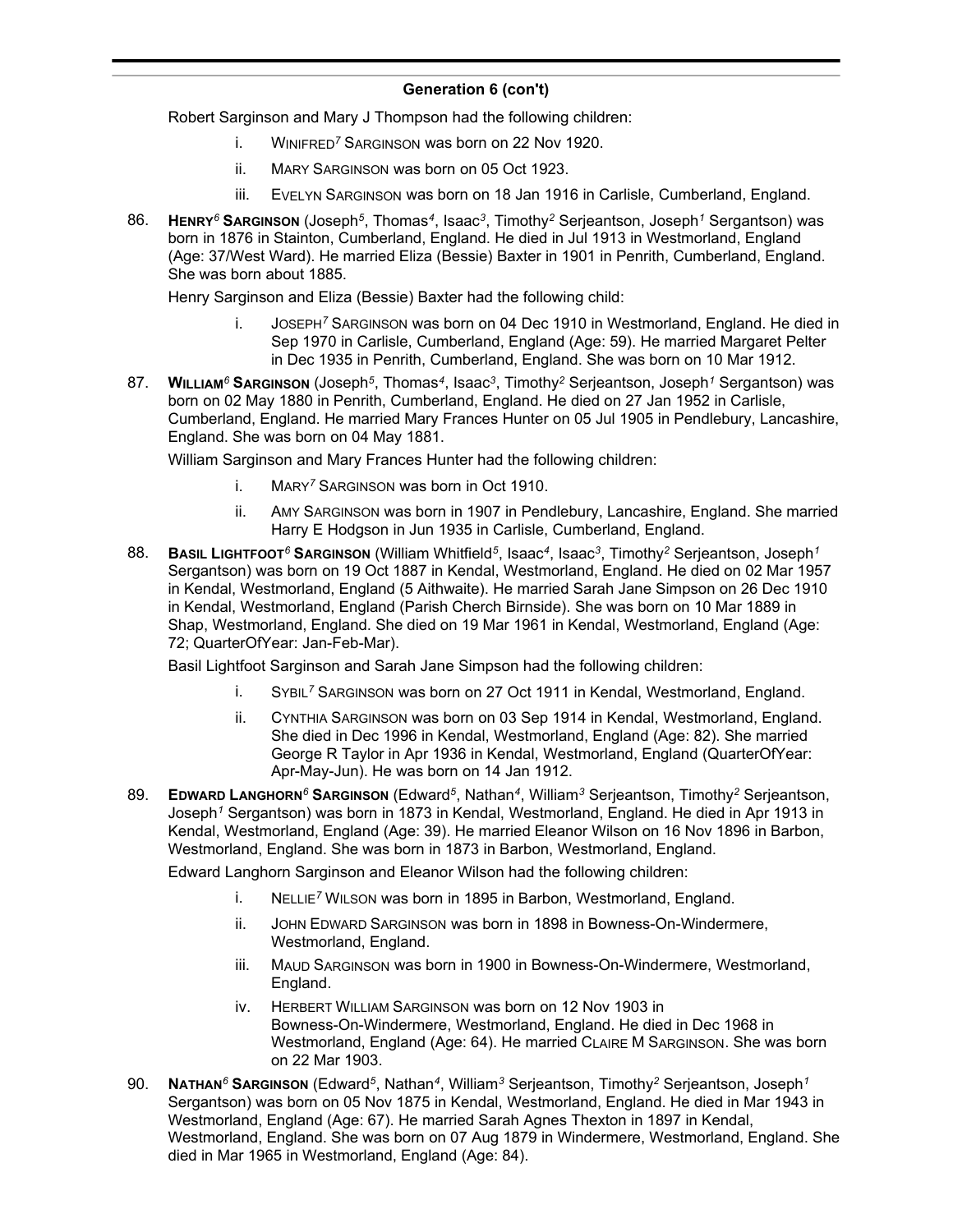Nathan Sarginson and Sarah Agnes Thexton had the following children:

- i. MARY ELIZABETH*<sup>7</sup>* SARGINSON was born on 13 Mar 1898 in Kendal, Westmorland, England. She died on 03 Mar 1977 in Lancaster, Lancashire, England (Age: 79). She married Richard Alfred Nunney on 24 Sep 1927 in South Shore, Lancashire, England. He was born on 25 Jan 1886. He died in Jun 1965 in Lancaster, Lancashire, England (Age: 78).
- ii. THOMAS EDWARD SARGINSON was born on 08 Mar 1900 in Kendal, Westmorland, England. He died in Dec 1956 in Ormskirk, Lancashire, England (Age: 56). He married Ceceilia A M Horne in 1931 in Kendal, Westmorland, England. She was born on 14 Sep 1906.
- iii. MABEL SARGINSON was born in 1903 in Bowness-On-Windermere, Westmorland, England. She died on 18 Nov 1968 in Yorkshire, England (Age: 65). She married John M Wilman in 1925 in Kendal, Westmorland, England.
- iv. GLADYS SARGINSON was born on 17 Apr 1907 in Bowness-On-Windermere, Westmorland, England. She married Thomas W Jones in 1928 in Kendal, Westmorland, England. He was born on 05 Jan 1903.
- v. JENNY SARGINSON was born in 1909 in Bowness-On-Windermere, Westmorland, England. She married George Martin in 1929 in Kendal, Westmorland, England.
- 91. **TIMOTHY***<sup>6</sup>* **SARGINSON** (Edward*<sup>5</sup>* , Nathan*<sup>4</sup>* , William*<sup>3</sup>* Serjeantson, Timothy*<sup>2</sup>* Serjeantson, Joseph*<sup>1</sup>* Sergantson) was born in 1880 in Kentmere, Westmorland, England. He died on 12 Mar 1931 in Windermere, Westmorland, England. He married Hannah Boow on 28 Jul 1900 in Windermere, Westmorland, England. She was born on 22 Jan 1879 in Ulverston, Lancashire, England. She died on 12 Jan 1954 in Westmorland, England.

Timothy Sarginson and Hannah Boow had the following children:

- i. ELIZABETH JANE*<sup>7</sup>* SARGINSON was born in 1900 in Bowness-On-Windermere, Westmorland, England.
- ii. EDITH SARGINSON was born in 1902 in Bowness-On-Windermere, Westmorland, England.
- iii. WILLIAM EDWARD SARGINSON was born on 16 Sep 1903 in Bowness-On-Windermere, Westmorland, England. He died in 1971 in Bowness-On-Windermere, Westmorland, England (Age 68). He married Ella Dugdale in 1930 in Kendal, Westmorland, England. She was born on 21 Jul 1903.
- 92. **PERCY***<sup>6</sup>* **SARGINSON** (Edward*<sup>5</sup>* , Nathan*<sup>4</sup>* , William*<sup>3</sup>* Serjeantson, Timothy*<sup>2</sup>* Serjeantson, Joseph*<sup>1</sup>* Sergantson) was born on 03 Apr 1889 in Kendal, Westmorland, England. He died in Sep 1949 in Westmorland, England (Age: 60). He married Margaret Lyon in 1909 in Kendal, Westmorland, England. She was born on 11 Sep 1886 in Windermere, Westmorland, England.

Percy Sarginson and Margaret Lyon had the following children:

- i. JAMES HENRY*<sup>7</sup>* SARGINSON was born on 03 Oct 1910 in Kendal, Westmorland, England.
- ii. PERCY SARGINSON was born in 1912 in Kendal, Westmorland, England.
- iii. NORA SARGINSON was born in 1915 in Kendal, Westmorland, England.
- iv. THOMAS E SARGINSON was born on 26 May 1922 in Kendal, Westmorland, England.
- v. ELEANOR SARGINSON was born on 12 Sep 1924 in Kendal, Westmorland, England.
- 93. **WILLIAM LANGHORN***<sup>6</sup>* **SARGINSON** (Edward*<sup>5</sup>* , Nathan*<sup>4</sup>* , William*<sup>3</sup>* Serjeantson, Timothy*<sup>2</sup>* Serjeantson, Joseph*<sup>1</sup>* Sergantson) was born on 01 Nov 1892 in Crook, Westmorland, England. He died on 14 Dec 1973 in Telford, Shropshire, England (Age 81). He married Marjorie C Abram in 1922 in Hardingstone, Northamptonshire, England. She was born on 18 Dec 1895.

William Langhorn Sarginson and Marjorie C Abram had the following child:

- i. JOYCE*<sup>7</sup>* SARGINSON was born on 03 Apr 1925.
- 94. **EDDIE***<sup>6</sup>* **SARGINSON** (Edward*<sup>5</sup>* , Nathan*<sup>4</sup>* , William*<sup>3</sup>* Serjeantson, Timothy*<sup>2</sup>* Serjeantson, Joseph*<sup>1</sup>* Sergantson) was born on 27 Sep 1895 in Crook, Westmorland, England. He died on 24 Aug 1956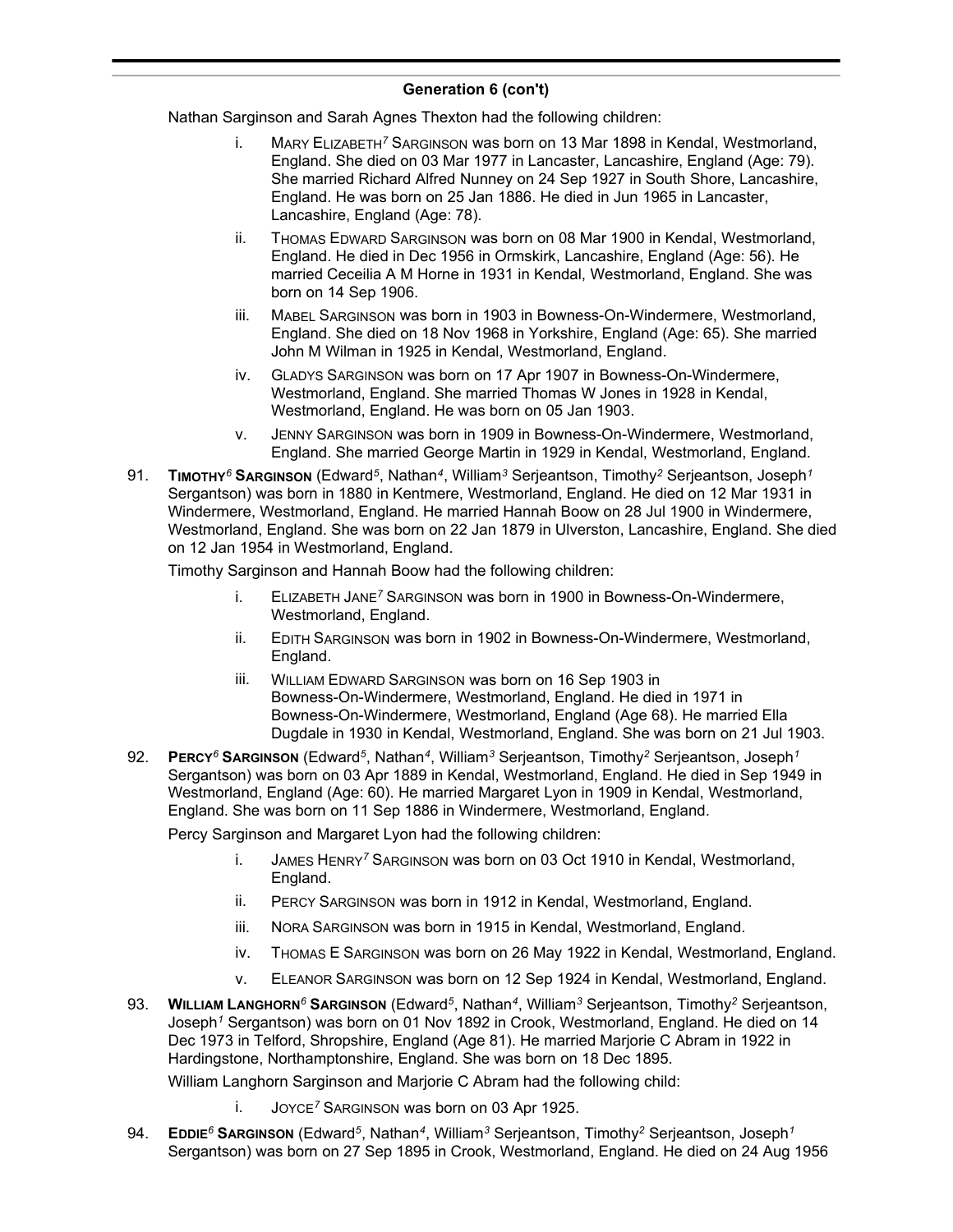in Cumberland, England (Age 60). He married Alice Ann Moon in 1924 in Kendal, Westmorland, England. She was born on 17 Jun 1900 in Crook, Westmorland, England. She died on 18 Oct 1997 in Lancaster, Lancashire, England (Age 97).

Eddie Sarginson and Alice Ann Moon had the following children:

- i. FREDERICK V*<sup>7</sup>* SARGINSON was born in 1925 in Kendal, Westmorland, England.
- ii. KATHLEEN M SARGINSON was born in 1927 in Kendal, Westmorland, England.
- 95. **NATHAN***<sup>6</sup>* **SARGINSON** (Timothy*<sup>5</sup>* , Nathan*<sup>4</sup>* , William*<sup>3</sup>* Serjeantson, Timothy*<sup>2</sup>* Serjeantson, Joseph*<sup>1</sup>* Sergantson) was born on 31 Oct 1886 in Kendal, Westmorland, England. He died in Mar 1971 in Westmorland, England (Age: 83). He married Alice Marian Dixon in 1910 in Kendal, Westmorland, England. She was born on 12 Mar 1885 in Kendal, Westmorland, England. She died in Sep 1979 in Kendal, Westmorland, England (Age: 94).

Nathan Sarginson and Alice Marian Dixon had the following children:

- i. CHRISTOPHER WILLIAM*<sup>7</sup>* SARGINSON was born on 21 Feb 1911 in Westmorland, England. He died in Mar 1972 in Lancaster, Lancashire, England (Age: 61).
- ii. ELSIE EILEEN SARGINSON was born on 28 May 1913 in Westmorland, England.
- 96. **NATHAN***<sup>6</sup>* **SARGINSON** (Nathan*<sup>5</sup>* , Nathan*<sup>4</sup>* , William*<sup>3</sup>* Serjeantson, Timothy*<sup>2</sup>* Serjeantson, Joseph*<sup>1</sup>* Sergantson) was born on 26 Mar 1880 in Kendal, Westmorland, England. He died in Jun 1960 in Westmorland, England (Age: 80). He married Jane Taylor in 1919 in Kendal, Westmorland, England. She was born on 25 Mar 1885.

Nathan Sarginson and Jane Taylor had the following child:

- i. RONALD*<sup>7</sup>* SARGINSON was born in 1921 in Kendal, Westmorland, England. He died on 25 Oct 1944 in Kendal, Westmorland, England (Age 22).
- 97. **JOHN***<sup>6</sup>* **SARGINSON** (Nathan*<sup>5</sup>* , Nathan*<sup>4</sup>* , William*<sup>3</sup>* Serjeantson, Timothy*<sup>2</sup>* Serjeantson, Joseph*<sup>1</sup>* Sergantson) was born in Jun 1882 in Kendal, Westmorland, England. He died in Jun 1958 in Westmorland, England (Age: 76). He married Laura Harrison in 1905 in Kendal, Westmorland, England. She was born on 07 Sep 1883 in Kendal, Westmorland, England.

John Sarginson and Laura Harrison had the following children:

- i. FRED*<sup>7</sup>* SARGINSON was born on 11 Aug 1907 in Kendal, Westmorland, England. He died in Apr 1989 in Yorkshire, England (Age: 81). He married Hannah Eleanor Gilpin in 1933 in Kendal, Westmorland, England. She was born on 16 Nov 1918.
- ii. VERA SARGINSON was born on 22 Apr 1922 in Kendal, Westmorland, England. She died in Aug 2004 in Kendal, Westmorland, England. She married John Ruxton in Apr 1945 in Westmorland, England.
- 98. **WILLIAM***<sup>6</sup>* **SARGINSON** (Nathan*<sup>5</sup>* , Nathan*<sup>4</sup>* , William*<sup>3</sup>* Serjeantson, Timothy*<sup>2</sup>* Serjeantson, Joseph*<sup>1</sup>* Sergantson) was born on 23 Sep 1884 in Kendal, Westmorland, England. He died on 26 Aug 1956 in Westmorland, England (Age 71). He married Elizabeth Ann Mark in 1924 in Kendal, Westmorland, England. She was born on 13 Aug 1892.

William Sarginson and Elizabeth Ann Mark had the following child:

- i. ROY*<sup>7</sup>* SARGINSON was born on 05 Dec 1926 in Kendal, Westmorland, England. He died in Mar 1952 in Westmorland, England (Age: 25).
- 99. **EDWARD***<sup>6</sup>* **SARGINSON** (Nathan*<sup>5</sup>* , Nathan*<sup>4</sup>* , William*<sup>3</sup>* Serjeantson, Timothy*<sup>2</sup>* Serjeantson, Joseph*<sup>1</sup>* Sergantson) was born in 1893 in Kendal, Westmorland, England. He died on 08 Mar 1919 in Ripon, Yorkshire, England (Age 25). He married Lilian Chambers on 29 May 1915 in Kendal, Westmorland, England. She was born in Oct 1894 in Penrith, Cumberland, England.

Edward Sarginson and Lilian Chambers had the following child:

- i. EDWARD*<sup>7</sup>* SARGINSON was born on 25 Sep 1918 in Kendal, Westmorland, England. He died in Oct 2002 in Kendal, Westmorland, England (Age: 84). He married Kathleen Hoggarth in 1940 in Westmorland, England. She was born in 1920 in Kendal, Westmorland, England.
- 100. **NORMAN***<sup>6</sup>* **SARGINSON** (Nathan*<sup>5</sup>* , Nathan*<sup>4</sup>* , William*<sup>3</sup>* Serjeantson, Timothy*<sup>2</sup>* Serjeantson, Joseph*<sup>1</sup>* Sergantson) was born on 14 Jul 1896 in Kendal, Westmorland, England. He died in Jun 1958 in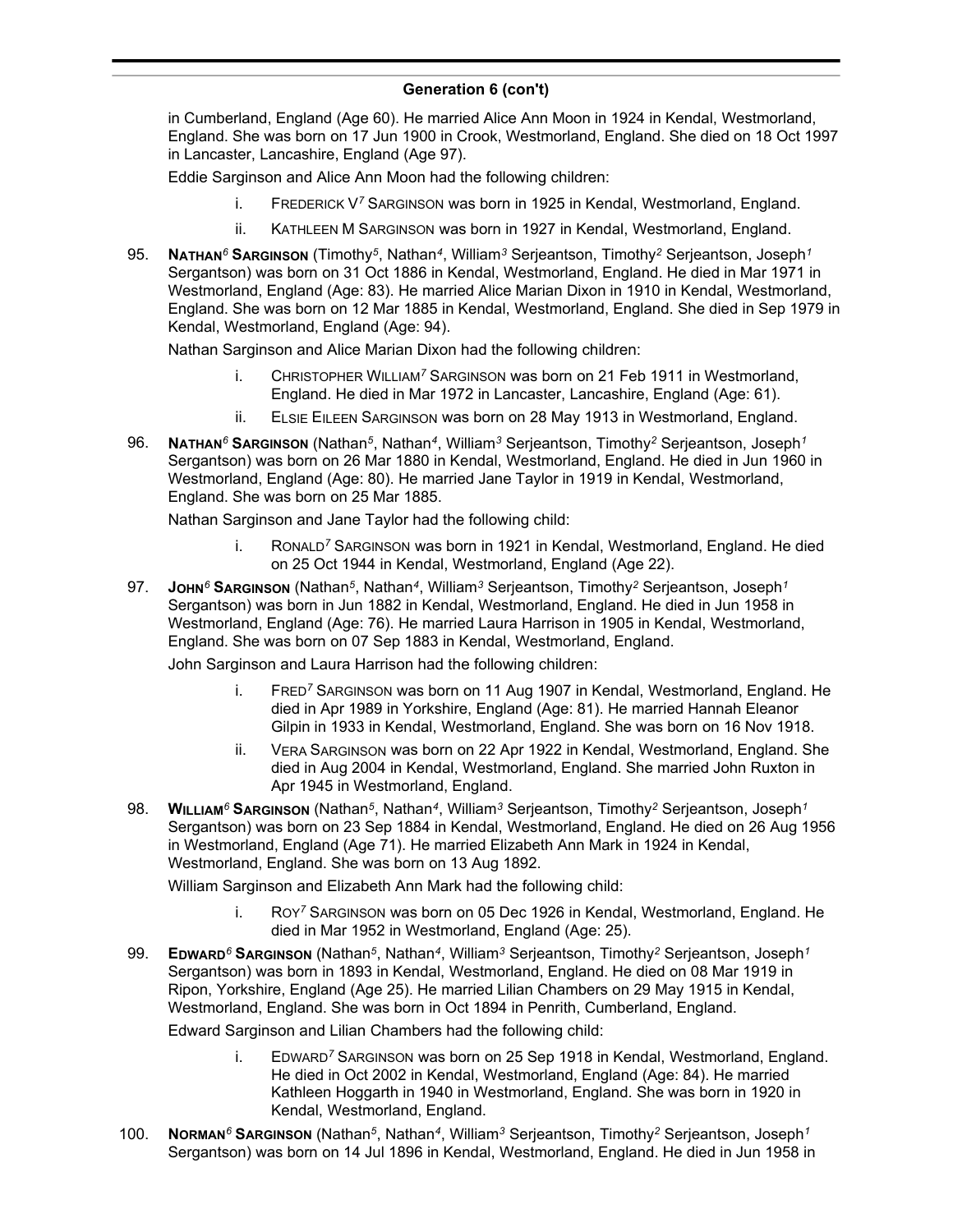Westmorland, England (Age: 61). He married (1) **ELSIE COLLETT** in 1923 in Kendal, Westmorland, England. She was born in Jan 1902 in Kendal, Westmorland, England. She died in Sep 1923 in Kendal, Westmorland, England (Age: 21). He married (2) **ETHEL CLARKSON**, daughter of Alexander Clarkson and Annie Louisa Clarkson, on 06 Jun 1928 in Preston, Lancashire, England. She was born on 18 Feb 1899 in Preston, Lancashire, England. She died in Apr 1987 in Lancaster, Lancashire, England (Age: 88).

Norman Sarginson and Elsie Collett had the following child:

i. ELSIE D*<sup>7</sup>* SARGINSON was born in 1923 in Kendal, Westmorland, England. She married Eric S Hutchinson in 1945 in Westmorland, England.

Norman Sarginson and Ethel Clarkson had the following child:

- ii. DAVID R SARGINSON was born in 1930 in Penrith, Cumberland, England. He married Theresa M Fawcett in 1956 in Lancaster, Lancashire, England. She was born in 1931 in Lancaster, Lancashire, England.
- 101. **JOSEPH***<sup>6</sup>* **SARGINSON** (George*<sup>5</sup>* , Joseph*<sup>4</sup>* Serjeantson, John*<sup>3</sup>* Serjeantson, Timothy*<sup>2</sup>* Serjeantson, Joseph*<sup>1</sup>* Sergantson) was born on 01 Apr 1866 in Crosby Ravensworth, Westmorland, England. He died in Mar 1945 in Westmorland, England (Age: 78). He married Clara Annie Beck in 1891 in Kendal, Westmorland, England. She was born on 10 Jan 1873 in Milnthorpe, Westmorland, England. She died in Dec 1957 in Westmorland, England (Age: 84).

Joseph Sarginson and Clara Annie Beck had the following children:

- i. MARY JANE*<sup>7</sup>* SARGINSON was born in 1892 in Milnthorpe, Westmorland, England.
- ii. ELLENOR SARGINSON was born in 1894 in Milnthorpe, Westmorland, England.
- iii. GEORGE SARGINSON was born on 03 Mar 1896 in Milnthorpe, Westmorland, England. He died in Mar 1978 in Lancaster, Lancashire, England (Age: 82). He married Madge Hewartson, daughter of William Hewartson and Margaret Jane Hewartson, in 1923 in Ulverston, Lancashire, England. She was born on 02 Jul 1902 in Ulverston, Lancashire, England. She died in Jun 1967 in Lancaster, Lancashire, England (Age: 64).
- iv. WILFRED SARGINSON was born on 29 Jul 1898 in Milnthorpe, Westmorland, England. He died on 06 Mar 1977 in Milnthorpe, Westmorland, England (24 Summerville Rd; age 78). He married FLORENCE BIRCHALL. She was born on 09 Jan 1903.
- v. ELSIE SARGINSON was born in 1901 in Milnthorpe, Westmorland, England.
- vi. GLADYS MAY SARGINSON was born in 1903 in Milnthorpe, Westmorland, England.
- vii. CLARICE SARGINSON was born in 1910 in Milnthorpe, Westmorland, England.
- viii. MARGRET ALLICE SARGINSON was born in 1911 in Milnthorpe, Westmorland, England.
- 102. **HARTLEY***<sup>6</sup>* **SARGINSON** (Hartley*<sup>5</sup>* , Joseph*<sup>4</sup>* Serjeantson, John*<sup>3</sup>* Serjeantson, Timothy*<sup>2</sup>* Serjeantson, Joseph*<sup>1</sup>* Sergantson) was born in Apr 1882 in Barrow-In-Furness, Lancashire, England. He died in Mar 1965 in Sheffield, Yorkshire, England (Age: 82). He married Florice Ellis in 1906 in Yorkshire, England. She was born in 1884 in Sheffield, Yorkshire, England.

Hartley Sarginson and Florice Ellis had the following child:

- i. WILLIAM HARTLEY*<sup>7</sup>* SARGINSON was born in 1908 in Sheffield, Yorkshire, England.
- 103. **JONATHAN***<sup>6</sup>* **SARGINSON** (Henry*<sup>5</sup>* , Jonathan*<sup>4</sup>* , John*<sup>3</sup>* Serjeantson, Timothy*<sup>2</sup>* Serjeantson, Joseph*<sup>1</sup>* Sergantson) was born in 1870 in Crosby Ravensworth, Westmorland, England. He died in Mar 1920 in Lancaster, Lancashire, England (Age: 49). He married Sarah Jane Threlfall, daughter of Robert Threlfall, on 30 Oct 1895 in Poulton, Lancashire, England. She was born on 09 Aug 1872.

Jonathan Sarginson and Sarah Jane Threlfall had the following children:

- i. HENRY*<sup>7</sup>* SARGINSON was born in 1896 in Torrisholme, Lancashire, England.
- ii. ALICE MAY SARGINSON was born in 1897 in Torrisholme, Lancashire, England. She married Sydney J Woodhouse in Dec 1925 in Lancaster, Lancashire, England.
- iii. ROBERT SWAIN SARGINSON was born in 1900 in Torrisholme, Lancashire, England. He died in Oct 1901 in Lancaster, Lancashire, England (Age: 1).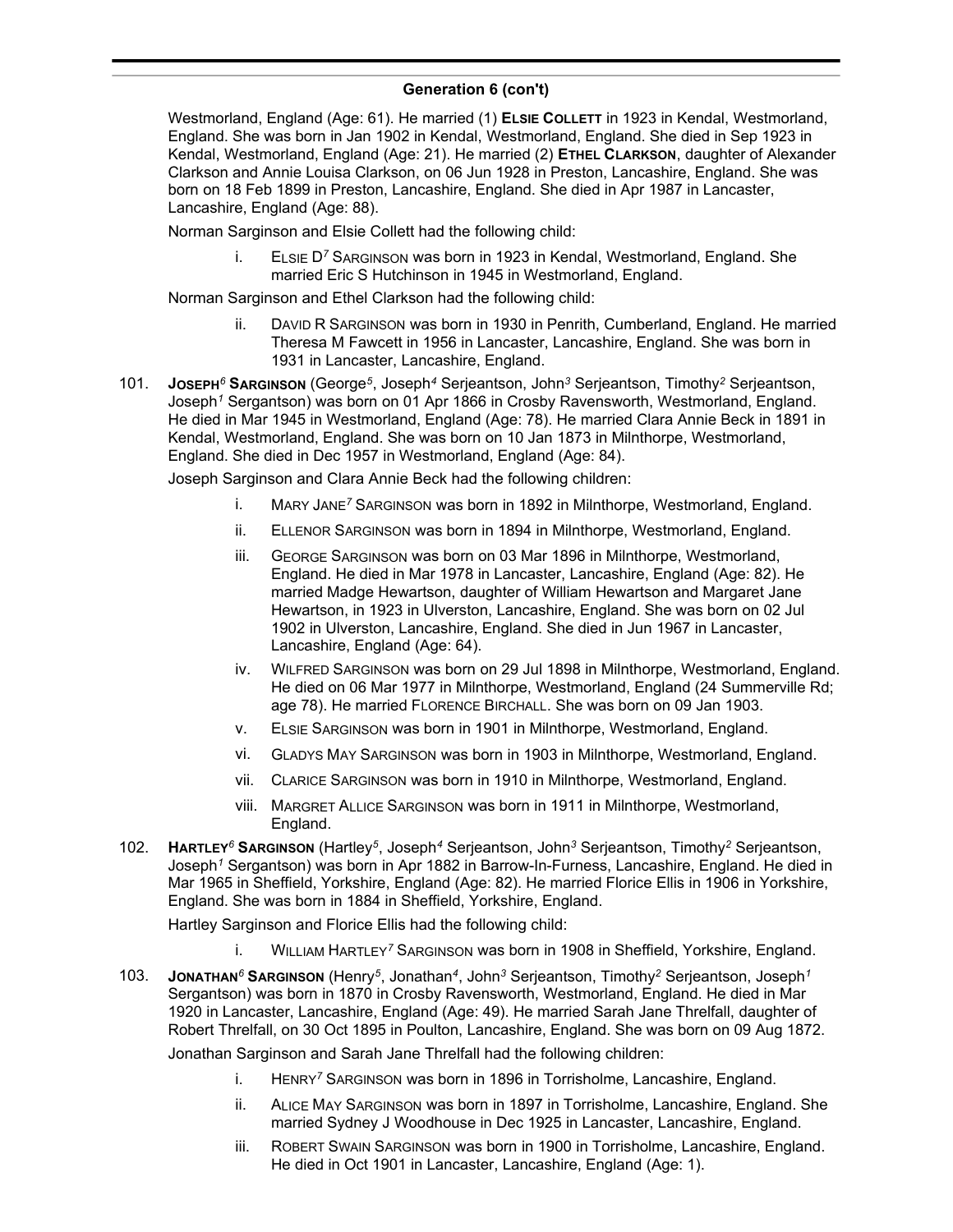- iv. ETHEL SARGINSON was born in 1905 in Morecambe, Lancashire, England.
- 104. **JOHN JAMES***<sup>6</sup>* **SARGINSON** (Richard*<sup>5</sup>* , John*<sup>4</sup>* , John Close*<sup>3</sup>* , John*<sup>2</sup>* , Joseph*<sup>1</sup>* Sergantson) was born on 10 Mar 1867 in Patterdale, Westmorland, England. He died on 27 Jan 1956 in Gateshead, Durham, England. He married Jane Michie in Oct 1892 in Gateshead, Durham, England. She was born on 09 Dec 1867 in Newcastle Upon Tyne, Northumberland, England. She died in Jul 1944 in Gateshead, Durham, England.

John James Sarginson and Jane Michie had the following children:

- i. MARGARET JANE*<sup>7</sup>* SARGINSON was born on 18 Feb 1895 in Heworth, Durham, England. She died on 19 Sep 1965 in Gateshead, Durham, England. She married Albert Edward Rowan in Jul 1920 in Gateshead, Durham, England (QuarterOfYear: Jul-Aug-Sep). He was born on 20 Jun 1892 in Newcastle Upon Tyne, Northumberland, England. He died on 22 Oct 1959 in Gateshead, Durham, England.
- ii. MATILDA SARGINSON was born in 1898 in Heworth, Durham, England. She died in Apr 1914 in Gateshead, Durham, England.
- iii. WILLIAM SARGINSON was born on 15 Sep 1900 in Felling, Durham, England. He died in Jul 1979 in Gateshead, Durham, England.
- 105. **SYLVESTER***<sup>6</sup>* **SARGINSON** (Richard*<sup>5</sup>* , John*<sup>4</sup>* , John Close*<sup>3</sup>* , John*<sup>2</sup>* , Joseph*<sup>1</sup>* Sergantson) was born on 04 Feb 1880 in Wrekenton, Durham, England. He died in Jun 1942 in Sunderland, Durham, England (Age: 62). He married (1) **ISABELLA ROBSON** in 1905 in Sunderland, Durham, England. She was born in Apr 1884 in Sunderland, Durham, England. She died in Jan 1910 in Sunderland, Durham, England. He married (2) **EDITH A SARGINSON**. She was born on 23 Jan 1883.

Sylvester Sarginson had the following child:

i. RAYMOND*<sup>7</sup>* SARGINSON was born in 1908 in Sunderland, Durham, England. He died on 16 Feb 1967 in Ottawa, Ontario, Canada. He married ALICE MAUD GARNER. She was born in 1906. She died on 26 Sep 2009 in Ottawa, Ontario, Canada.

Sylvester Sarginson and Isabella Robson had the following children:

- ii. VERA SARGINSON was born on 08 Dec 1906 in Sunderland, Durham, England. She died in Jul 1984 in Northumberland, England. She married Frank Potter in Oct 1936 in Billericay, Essex, England. He was born on 21 Oct 1895. He died in Oct 1981 in Northumberland, England.
- i. RAYMOND*<sup>7</sup>* SARGINSON was born in 1908 in Sunderland, Durham, England. He died on 16 Feb 1967 in Ottawa, Ontario, Canada. He married ALICE MAUD GARNER. She was born in 1906. She died on 26 Sep 2009 in Ottawa, Ontario, Canada.
- iv. STANLEY SARGINSON was born in 1909 in Sunderland, Durham, England. He died in Jan 1912 in Sunderland, Durham, England.
- 106. **RICHARD***<sup>6</sup>* **SARGINSON** (John*<sup>5</sup>* , Richard*<sup>4</sup>* , William*<sup>3</sup>* , John*<sup>2</sup>* , Joseph*<sup>1</sup>* Sergantson) was born on 16 Jun 1886 in Shap, Westmorland, England. He married Florence Meldon on 25 Dec 1908 in Liverpool, Lancashire, England. She was born on 04 Aug 1887.

Richard Sarginson and Florence Meldon had the following children:

- i. RICHARD MELDON*<sup>7</sup>* SARGINSON was born in 1909 in Liverpool, Lancashire, England. He died in Oct 1909 in Liverpool, Lancashire, England (Age: 0).
- ii. FLORENCE SARGINSON was born in 1911 in Liverpool, Lancashire, England.
- iii. GEORGE ALBERT SARGINSON was born on 03 Sep 1913 in Liverpool, Lancashire, England (Toxteth Park). He died in Jul 1985 in Knowsley, Lancashire, England (Age: 71).
- 107. **WILLIAM***<sup>6</sup>* **SARGINSON** (John*<sup>5</sup>* , Richard*<sup>4</sup>* , William*<sup>3</sup>* , John*<sup>2</sup>* , Joseph*<sup>1</sup>* Sergantson) was born in 1888 in Shap, Westmorland, England. He died on 02 Apr 1916 in Belgium (Died of wounds as result of an incident clearing a trench). He married Annie Grace Jordan, daughter of Harry Jordan and Mary Isabel, in Apr 1913 in Westmorland, England. She was born on 04 Oct 1895 in Westmorland, England. She died on 19 Dec 1941 in Westmorland, England.

William Sarginson and Annie Grace Jordan had the following children: